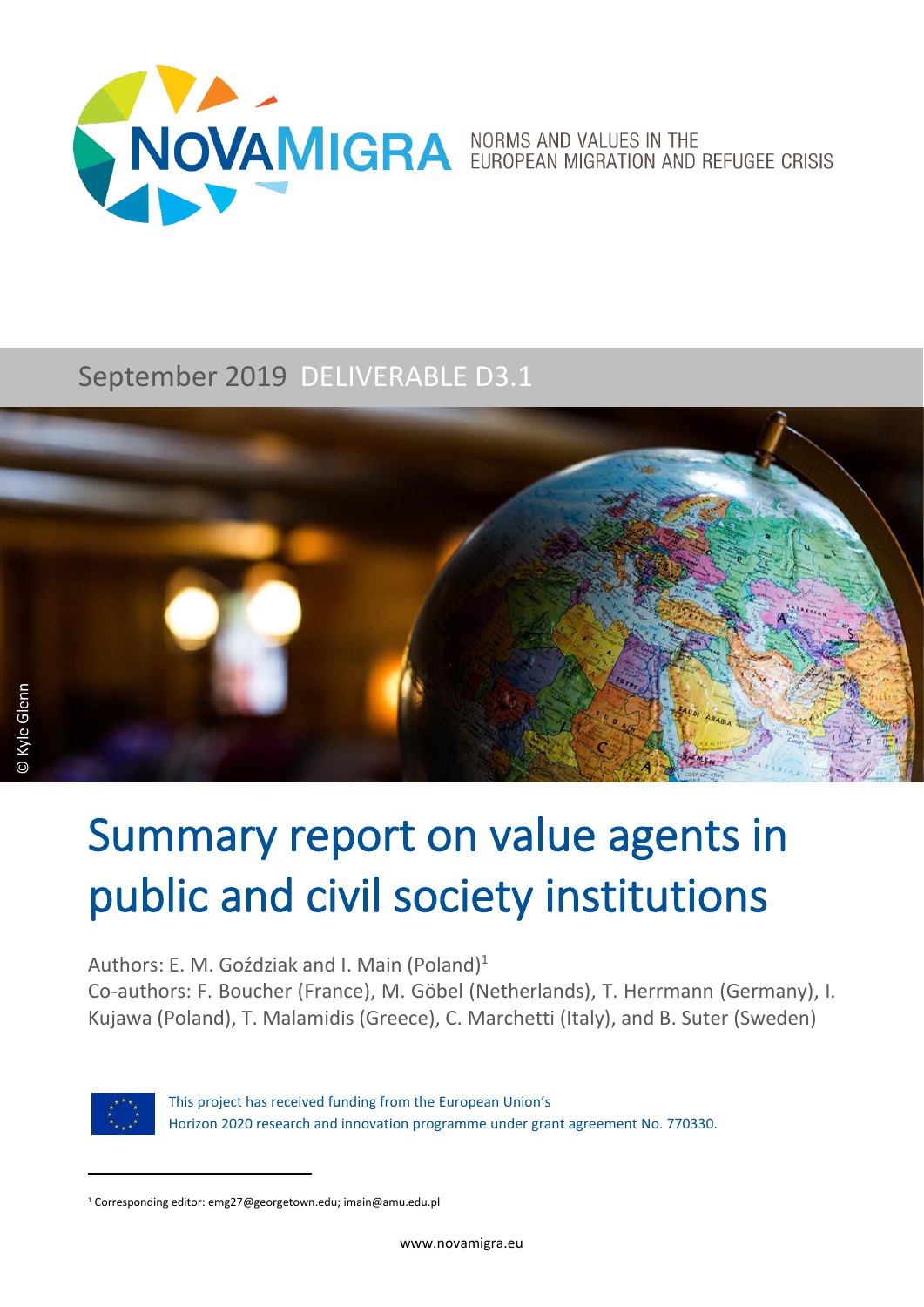

**DOI** [10.17185/duepublico/70631](https://doi.org/10.17185/duepublico/70631)

**License**



This work is licensed under a [Creative Commons Attribution-NonCommercial-NoDerivs 4.0 Unported](https://creativecommons.org/licenses/by-nc-nd/4.0/)  [License.](https://creativecommons.org/licenses/by-nc-nd/4.0/)

2

#### **Disclaimer**

This work only reflects the authors' view. The European Commission is not responsible for any use that may be made of the information it contains.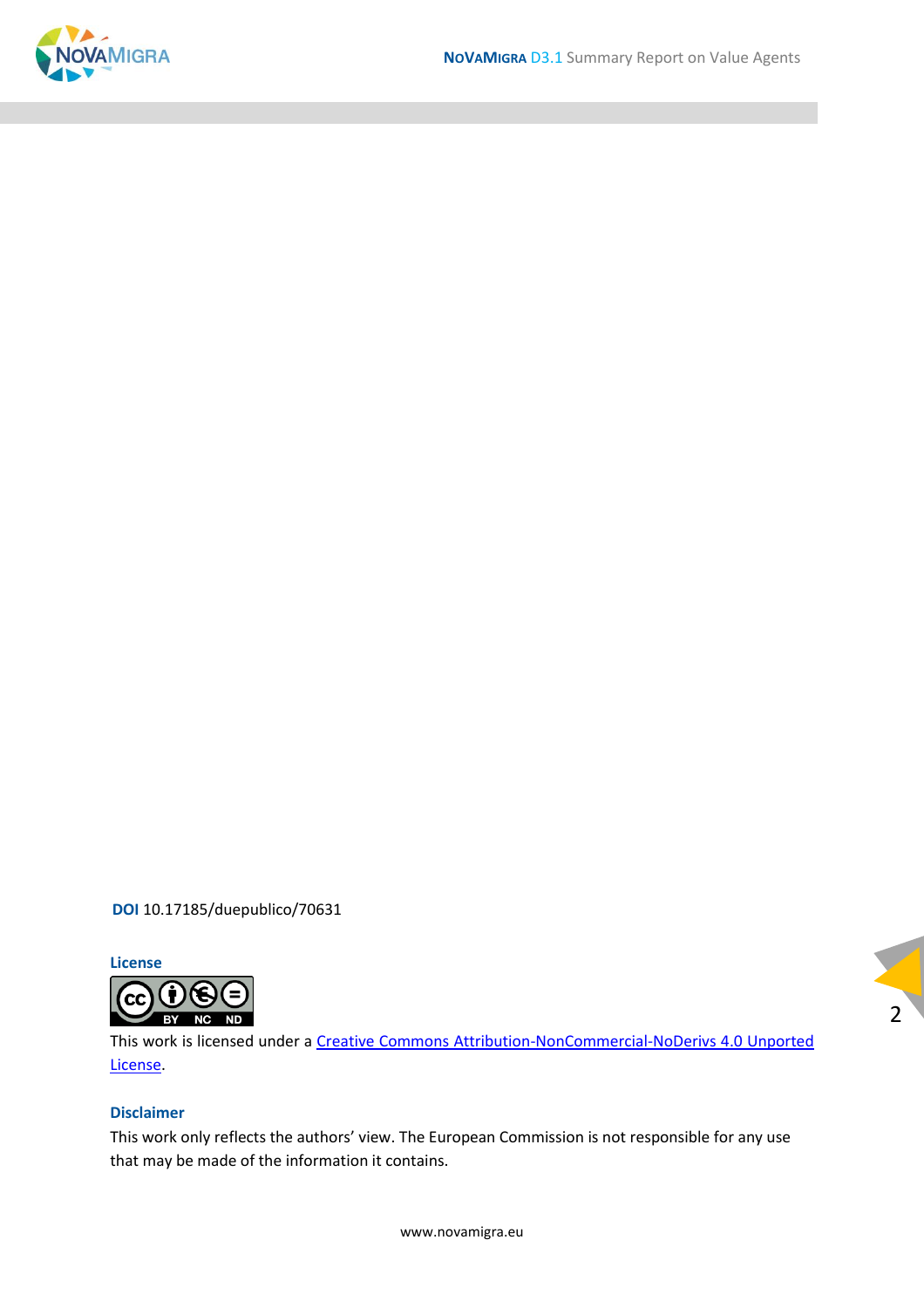

#### <span id="page-2-0"></span>**Executive Summary**

**Integration – economic, social, and cultural – is the most relevant durable solution for the majority of refugees and migrants in the European Union (EU). Many EU Member States have placed integration high on the policy and political agenda since the mid-1990s, several decades before the current 'refugee crisis.' However, the 'crisis' has given integration even more importance.**

In this report, we consider immigrant integration as a dynamic, multi-pronged process, in which different groups of refugees and immigrants as well as representatives of already diverse receiving societies work together to build secure, vibrant, and cohesive communities. Many member states have invested in programs aimed at teaching newcomers about 'European values' and the necessity to share these values to maintain social cohesion.

In this report, we map central 'value agents' in public and civil society organizations that facilitate refugee and immigrant integration and examine the values that motivate and guide programs and staff assisting refugees in their integration processes. The report discusses four important aspects of 'value transmission':

- Which values are prioritized in different countries;
- What values are being transmitted;
- Who transmits them; and
- How different values are being transmitted.

Our research suggests that different countries follow different paths in terms of prioritizing the values they focus on in transmitting 'European values' both to refugees and migrants as well as to the general public. In Italy, in addition to the values promoted by the Italian Constitution, values enshrined in the Charter of Fundamental Rights of the European Union and in the Lisbon Treaty are lauded as values underpinning integration activities. Italy seems to be the exception among the studied countries. Most countries focus on national values. These values might overlap with some of the 'European values' but are nevertheless presented as national values. There is a wide range of values being transmitted in each country:

- In France, the 'values of the Republic' are most important (secularism, democracy, and equality of all citizens regardless of creed, race, and origin);
- In Germany, values related to *Leitkultur* (defining culture) and *Heimat* (lit: home) figure most prominently in debates on values;
- Sweden promotes values such as equality of all, freedom and dignity, democracy, participation, protection against discrimination, right to private and family life, rights of the child, and ecological sustainability;

- In the Netherlands, 'Dutch Core Values' (*Nederlandse kernwaarden*) include freedom, equality, solidarity, and participation. These values are part of a 'Declaration of Participation' (*participatieverklaring*) immigrants are required to sign upon admission to the Netherlands.
- In Poland and in Hungary, discussion of values centers on how to preserve and protect 'European values' from the adverse effects of values enshrined in Islam that are not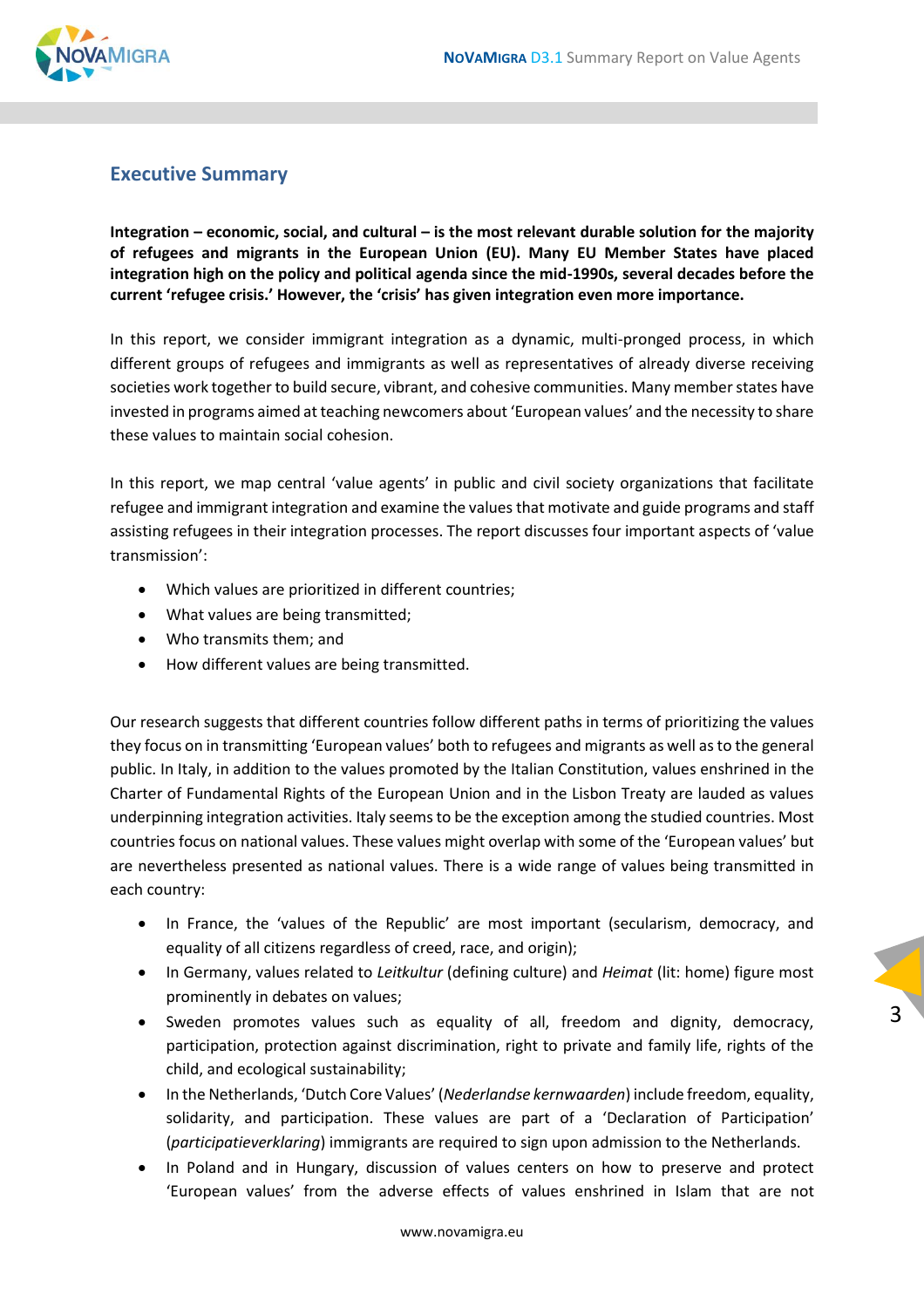

compatible with Christian European values. Both countries also feel threatened by liberal values promoted by the European Union, such as gender equality and respect for diversity.

Many different actors and entities engage in value transmission. The most prominent value agents are the states. In some instances, they distribute information about 'national values' and provide education and training to newcomers, in other cases they fund local governments and civil society organizations to explicitly transmit particular values and/or facilitate integration of refugees and immigrants. Public schools are probably the most important state value agents. Public schools play an extremely important role in transmitting values to refugee children and other resident children and indirectly to their families. For parents of refugee and migrant children, schools are often one of the first places where they encounter representatives of the host society.

National and local actors use a range of practices and strategies to transmit values to refugees and immigrants. Training and educational programs dominate the scene. In addition to training and educational programs, countries deploy other strategies to transmit shared values to refugees and immigrants such as information dissemination through publications and websites; cross-cultural and religious dialogues; crime prevention programs, including prevention of religious extremism; familiarizing migrants with national laws and legal norms; activities focused on political (voting rights) and civic participation (volunteering opportunities).

Several of the studied countries have implemented integration courses and contracts and set up civic and citizenship tests. France, Italy, and the Netherlands have implemented not only language and integration course, but also other mechanisms (tests, point systems) to ensure that immigrants fulfil their duties and not pose a burden on the welfare states. This is an implicit way to make sure that refugees and immigrants gain knowledge ofthe national values of the country where they have settled. Although there are considerable differences between the various contracts and training programs, they all share a common purpose: to promote the core values declared to be the substantive foundation of the political community.

This report ends with a set of recommendations on what kinds of activities are needed to enhance immigrant integration in Europe, including to:

- Increase participation of refugees and migrants and ethnic community organizations in the decision-making processes in Brussels, in the capital cities, and in local municipalities;
- Provide refugees and immigrants with work permits as early as possible and integrate them into the labor market since opportunities for upward mobility represent a crucial incentive for newcomers to integrate themselves;

- Enhance media coverage of refugee and immigrant communities with a focus on human interest stories, community organizing efforts, migrant rights and away from stories of conflict;
- Empower migrants for participation in the wider community. In both social and economic terms, it is important to stress opportunities and obligations as much as rights and entitlements;
- Facilitate linkages with the wider society;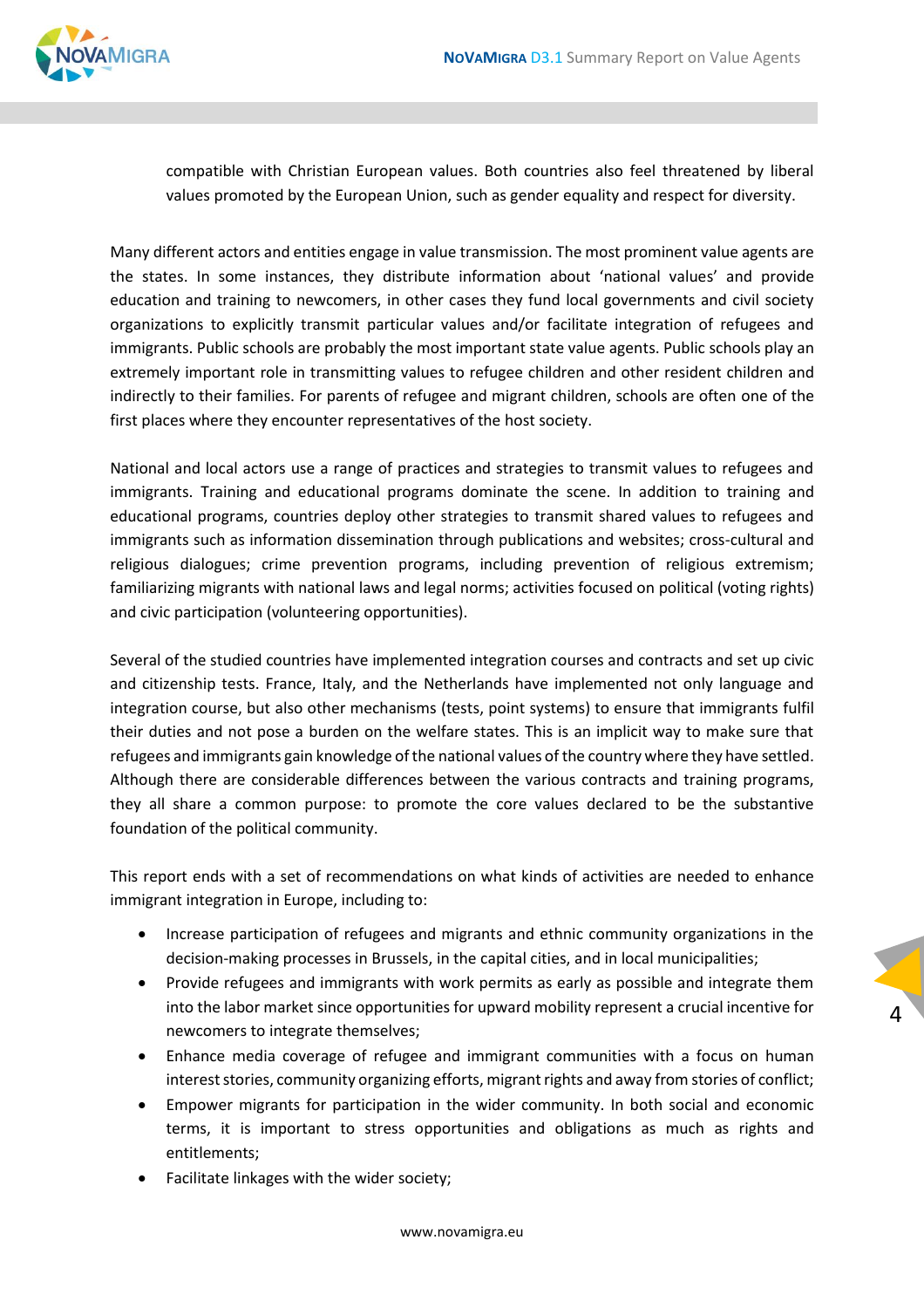

• The European Commission ought to strategize how to support refugee and immigrant youth as well as children of refugees and immigrants to ensure their civic and political participation in their respective countries. The tendency to see children of refugees and immigrants as growing up in migrancy is dangerous.

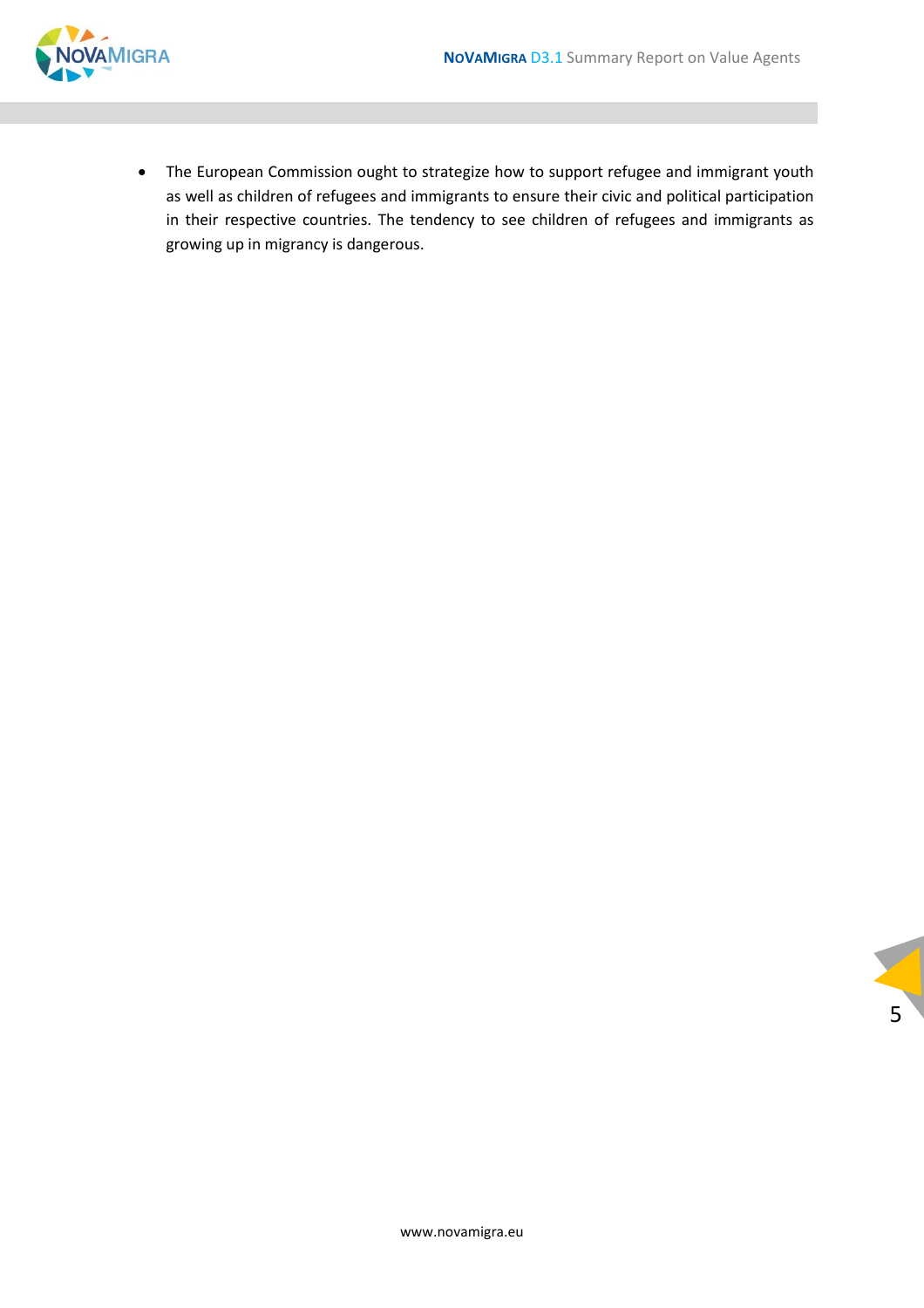

#### **Contents**

| 1.  |                                                                                            |  |  |
|-----|--------------------------------------------------------------------------------------------|--|--|
| 2.  |                                                                                            |  |  |
| 3.  |                                                                                            |  |  |
| 4.  |                                                                                            |  |  |
| 5.  |                                                                                            |  |  |
| 6.  |                                                                                            |  |  |
| 6.1 |                                                                                            |  |  |
| 6.2 |                                                                                            |  |  |
| 6.3 |                                                                                            |  |  |
| 6.4 |                                                                                            |  |  |
| 6.5 | How do countries ensure that refugees and migrants adhere to the promoted values?  25      |  |  |
| 6.6 | 'Nothing about us without us': Refugee and migrant participation in integration efforts 28 |  |  |
| 7.  |                                                                                            |  |  |
|     |                                                                                            |  |  |
|     |                                                                                            |  |  |
|     |                                                                                            |  |  |

#### <span id="page-5-0"></span>**Abstract**

Economic, social, and cultural integration of refugees and immigrants settled in Europe is important to their well-being and sense of belonging as well as to the social cohesion of the wider society. Many EU member states have invested in programs aimed at teaching newcomers about 'European values' and the necessity to share these values to maintain social cohesion. In this report, we map central 'value agents' in public and civil society organizations that facilitate refugee and immigrant integration and examine the values that motivate and guide programs and staff assisting refugees in their integration processes. The report provides a set of recommendations and calls to action aimed at policy-makers, program managers, and community leaders.

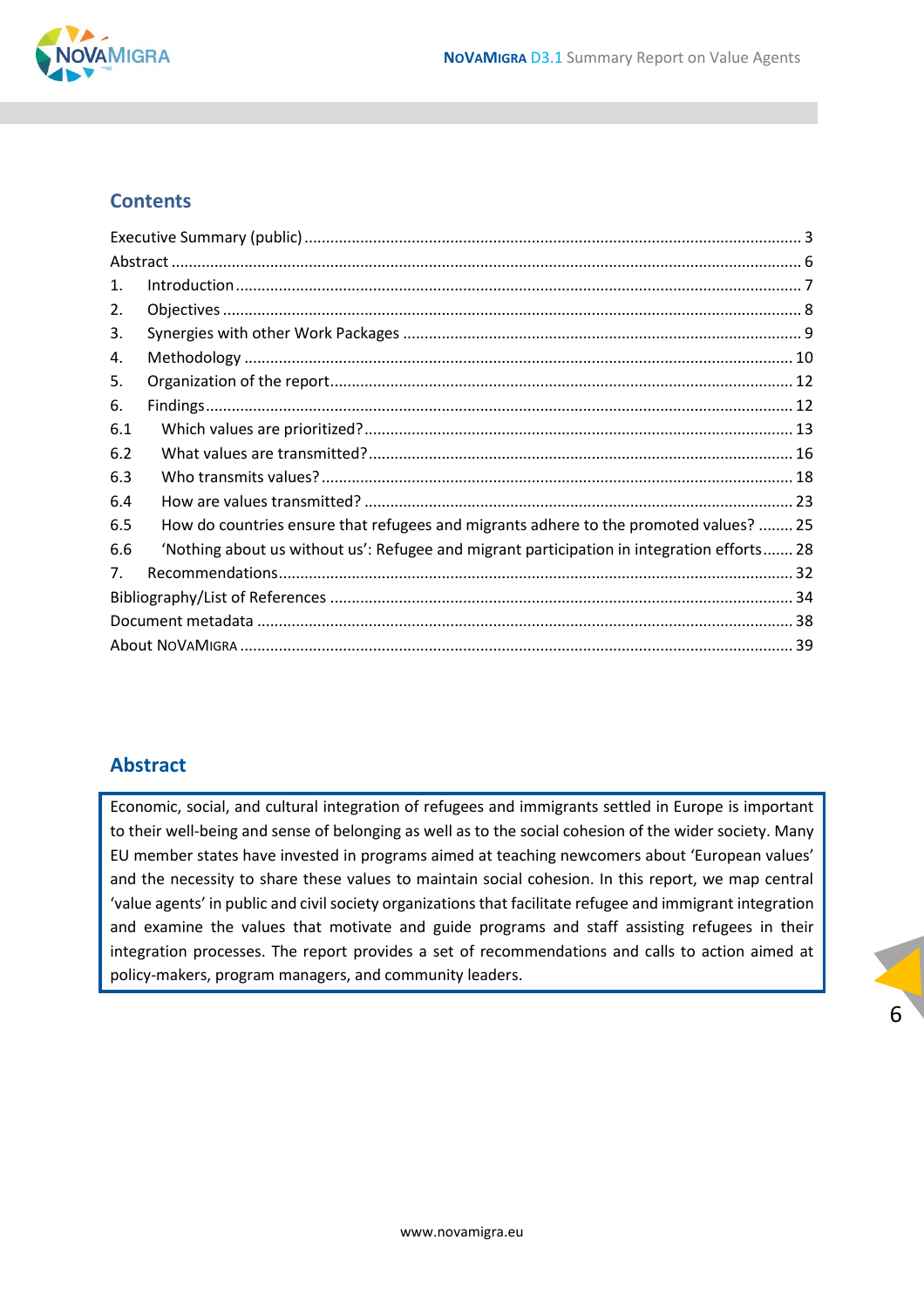

#### <span id="page-6-0"></span>**1. Introduction**

Integration – economic, social, and cultural – is the most relevant durable solution for the majority of refugees and migrants in the European Union (EU). Many EU Member States have placed integration high on the policy and political agenda since the mid-1990s, several decades before the current 'refugee crisis.' However, the 'crisis' – omnipresent in the media, in public debates, and in politics – seems to have given integration even more importance. Striving for social cohesion on the European continent, the European Union and the European Commission are very much interested in better understanding integration processes and factors that facilitate them. They are also interested in making sure that refugees and migrants settling in Europe understand and share the values that underpin the European project.

The term 'integration' gained currency in the community of policy-makers relatively recently. It represents an evolution in migration scholarship more than any other change in the immigrant experience. Most of the terms used by migration scholars (and consequently policy-makers) over the past century to describe the construction of new lives related to an outsider-insider dichotomy, conjuring a process that does not necessarily end with inclusion. The vocabulary used to describe the process of incorporating newcomers into the new settlements included terms such as assimilation, acculturation, incorporation, and socio-economic adjustment. These concepts seemed 'wedded to a normative vision of societies as culturally homogenous, in which residents born in other places are exceptional rather than customary participants in economic, social, and cultural life.'<sup>2</sup> With increased international migration from the global South to the global North, the growth of South-South migration, and the proliferation of transnational migratory patterns, the dichotomic concepts do not fit the reality of mobile populations.

In this report, we consider immigrant integration as a dynamic, multi-pronged process, in which different cohorts of refugees and immigrants as well as representatives of already diverse receiving societies work together to build secure, vibrant, and cohesive communities. We recognize that newly arriving refugees are entering countries which might already have sizable immigrant and refugee communities that came years before the current 'crisis' as well as communities that remain fairly homogeneous. In these scenarios we are emphasizing the need to integrate between and among different groups of residents. We also recognize that the concept of integration is slowly being replaced by scholars by the notion of belonging.

Many EU countries have made significant investments in programs facilitating refugee and migrant integration, including programs aimed at teaching newcomers about European values and the necessity to share them in order to maintain social cohesion. In the NOVAMIGRA project, we have created a comprehensive picture of value-related programs in eight countries of the European Union, namely France, Germany, Greece, Hungary, Italy, Netherlands, Poland, and Sweden. We have also

 $2$  Ray, B. 2002. Immigrant Integration: Building to Opportunity. Migration Policy Institute [https://www.migrationpolicy.org/article/immigrant-integration-building](https://www.migrationpolicy.org/article/immigrant-integration-building-opportunity?fbclid=IwAR3vrMfi8VycxLCY1uErdOiu_2TMrU4qU87guRW6teMY67Xk6x43QdZmDT0)[opportunity?fbclid=IwAR3vrMfi8VycxLCY1uErdOiu\\_2TMrU4qU87guRW6teMY67Xk6x43QdZmDT0](https://www.migrationpolicy.org/article/immigrant-integration-building-opportunity?fbclid=IwAR3vrMfi8VycxLCY1uErdOiu_2TMrU4qU87guRW6teMY67Xk6x43QdZmDT0)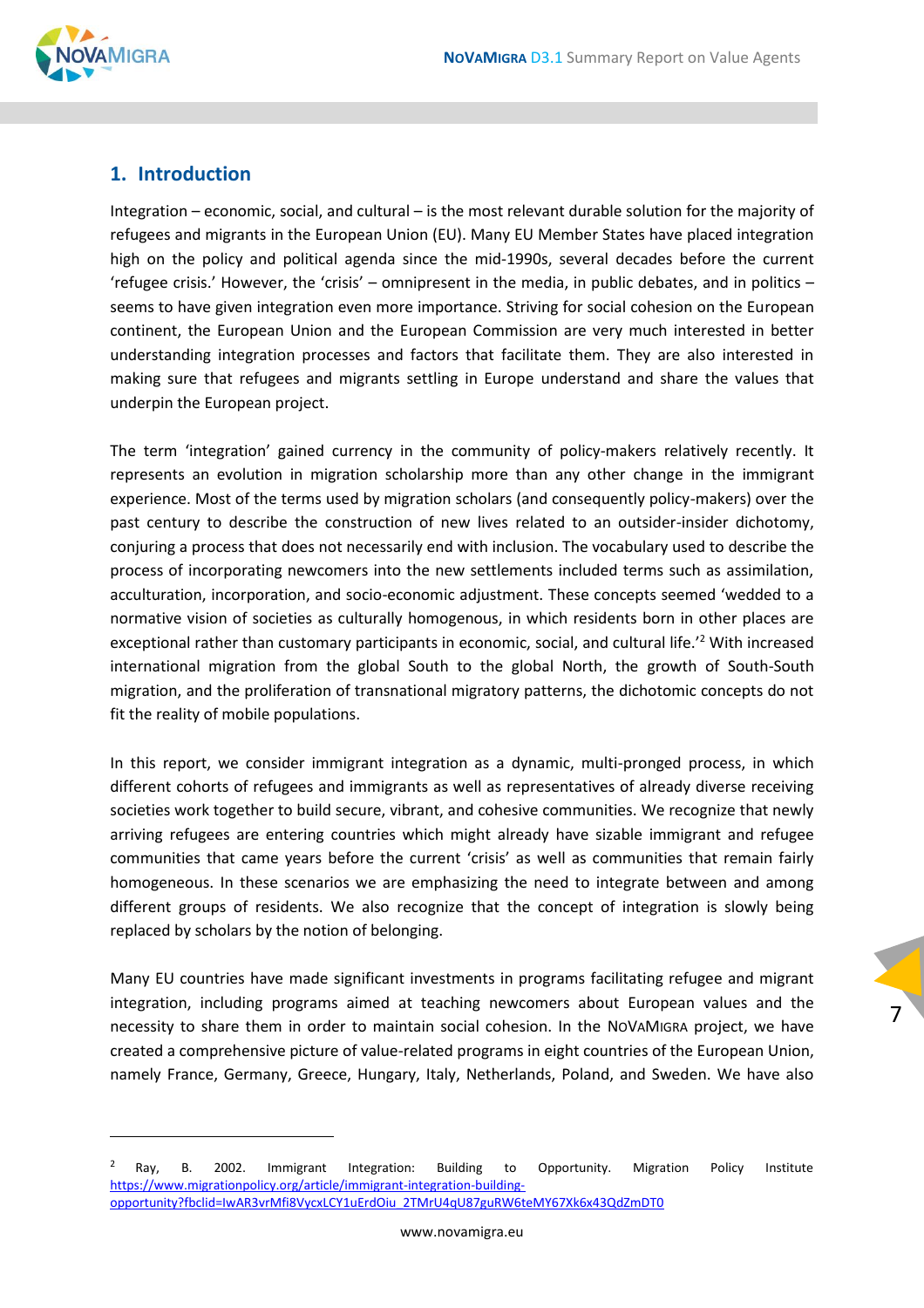

identified the types of individuals – civil servants, civil society leaders, educators, social workers, language teachers – who are involved in transmitting different values to refugees and migrants.

In the EU policy language these individuals are often referred to as value agents. However, this terminology is not widely accepted on the ground, especially among refugees and migrants who often have negative connotations associated with the word 'agent.' The 'value agents' themselves do not always subscribe to this terminology either. Moreover, they often do not describe their activities in terms of values and value promotion, but rather in terms of motivations that underline their actions and facilitate their involvement in integration programs. UN actors such as the UN Refugee Agency (UNHCR) and the International Organization for Migration (IOM) us the less-loaded term 'cultural orientation' when referring to value transmission. We use these terms in this report being fully cognizant that they are merely labels used by policy-makers.

The country teams that carried out the desk studies that serve as the basis for this report understood the term 'value agent' quite broadly as somebody who acts on the basis of their 'values' (normative commitments). The 'agents' identified in the course of this research were either individuals or organizations, including national and local governments. As the Dutch team argued, every individual agent (person) is a 'value agent' because arguably every person has at least some normative commitments that motivate them to perform particular actions. In terms of organizations and institutions, however, two types of 'value agents' were distinguished, namely organizations driven by particular values, and organizations conveying particular values to immigrants and refugees.

#### <span id="page-7-0"></span>**2. Objectives**

The overall objective of this task was to **create a comprehensive picture of 'value agents' and valuerelated practices in migrant integration contexts** in selected European countries. Complementing the policy and public discourse oriented research done in Work Package 2, Work Package 3 **examined the societal and practical side of engaging with migrant integration** and considered which values motivate and guide programs and staff facilitating refugee and migrant integration. Simply put, this part of the project aimed at **mapping central 'value agents' in public and civil society organizations**  that facilitate refugee and immigrant integration.

The tasks associated with these objectives included:

- Exploring which values are considered core and fundamental to these value agents,
- Exploring their value basis (religion, ideology, national/European identity, etc.),
- Examining how these values are framed (e.g., as collective, national or European values),

- Highlighting tensions/conflicts surrounding particular values,
- Examining how value agents transmit values in practice to specific members of the public (school students, citizens) as well as to immigrant groups specifically (for example, in language and/or civic education courses),
- Highlighting gaps between policy or mission statements and practical implementation, and
- Identifying best and promising practices.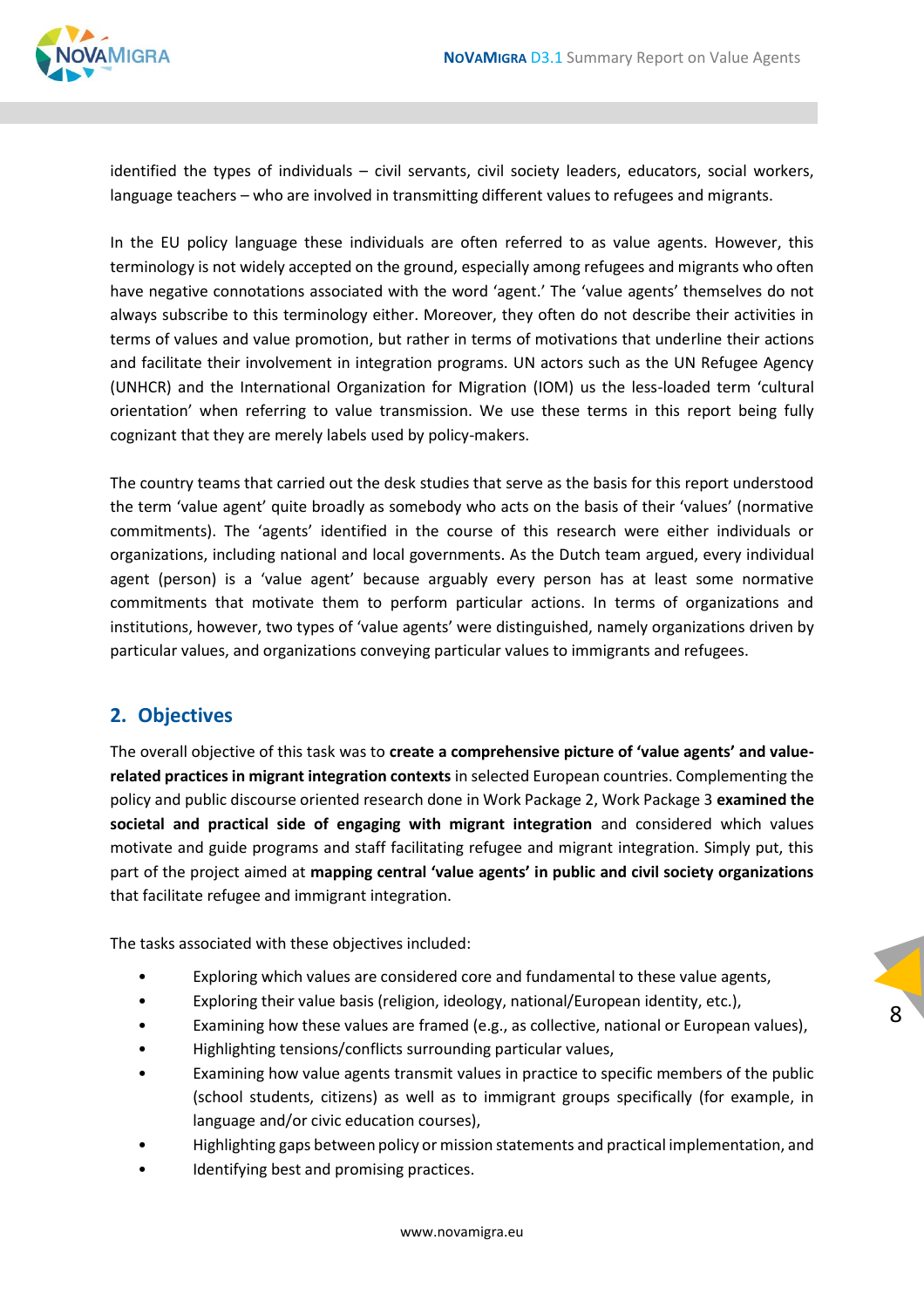

#### <span id="page-8-0"></span>**3. Synergies with other Work Packages**

In large projects such as NOVAMIGRA, it is important to maintain linkages between and among various Work Packages. Given the enormity and depth of theoretical analyses and empirical research undertaken in this project, the task of sustaining on-going synergies with seemingly different activities is both challenging and beneficial to the overall outcomes of the project. The interdisciplinary character of the NOVAMIGRA project facilitates and eases this task somewhat, but also contributes to interesting interdisciplinary discussions among the team members on different understandings of norms and values, especially those stemming from empirical research.

The activities undertaken to develop this summary report benefited greatly from activities undertaken within Work Package 1 (WP1) and Work Package 2 (WP2).

In WP1, the development of the bibliography (publicly available on the NOVAMIGRA website) and the conceptual map (restricted access document) were of particular importance.

The bibliography provided both a fairly comprehensive literature review of pertinent publications in philosophy, anthropology, political science, and migration studies and a more in-depth mapping of the literature on what could be called a value-based approach, on the one hand, and a rights-based approach, on the other hand. These approaches are different ways of connecting basic notions such as values, rights, human rights, and it is this connection that ultimately matters, certainly to the theorists on the team. We used the bibliography (and the conceptual map) to inform the analyses of a wide range of documents and gray literature produced by governments and civil society organizations.

The conceptual map was indispensable in identifying the normative commitments the European Union has made, especially within the Lisbon Treaty (by referring to European values) and through the Charter of Fundamental Rights as well as through the EU acquis more generally. It is clear from both written and spoken communiques that the EU is quite adamant about its commitments. However, just what the EU is committed to, and what its commitments imply, is often less clear.

The conceptual map was used in WP3 to 1) map the different values and norms promoted by government and civil society 'value agents,' and 2) test the extent, to which the theoretical framework matches the lived experiences of both 'value agents' and refugees (this will be borne out even more once the empirical research in WP3 is completed).

In WP2, the paper on value-based EU policies on migration guided different country teams involved in conducting their respective desk studies. In particular, the desk study authors compared the EU level policies with the societal and practical side of engaging with migrant integration and considered which values motivate and guide programs and staff facilitating refugee and migrant integration. As will be seen below, in several countries the values and norms articulated by the European Union were not prioritized by national actors in transmitting values to newcomers. In some countries, especially Hungary and Poland, EU migration policies have been completely ignored. Hungary and Poland have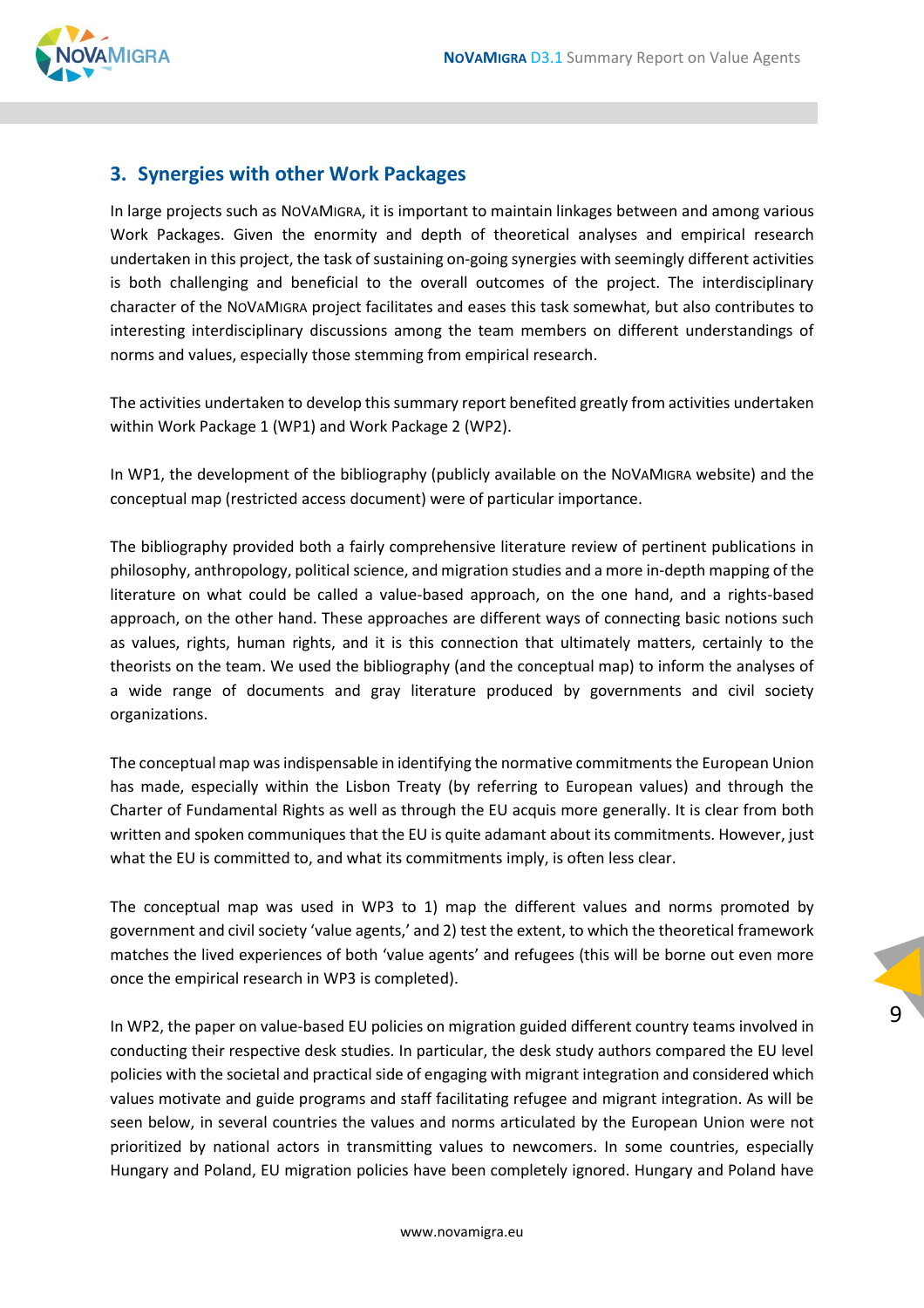

not accepted the refugee quotas proposed by the EU invoking incompatibility of national values with the cultural and religious norms and values adhered to by refugees.

#### <span id="page-9-0"></span>**4. Methodology**

The picture of 'value agents' and transmission of values in the countries under study is based on three inter-related sources of information. The first source included **desk studies**, carried out by country teams, designed to identify different 'value agents' and the practices and strategies they use to transmit these values. The practices 'value agents' use for the purpose of value transmission were studied by surveying a wide range of documents, including national constitutions, laws and regulations, directives, mission statements, training manuals, and educational curricula. In some instances, the desk survey was augmented by interviews with selected value agents and other key informants. The number of documents needed to be analyzed to complete this task was quite large. As a result, country teams were able to survey only the most important documents. Additionally, while it was relatively easy to identify values of import to the integration process of refugees and immigrants already in Europe as well as organizations and programs charged with transmitting these values, it was much more difficult to evaluate (based solely on desk studies) the efficacy of the practices deployed to transmit values to newcomers. We anticipate that we will have more information on these practices stemming from field research in selected countries (Germany, Greece, Hungary, Poland, and Sweden).

Each country team received explicit instructions on what types of organizations and programs to focus on as well as examples of questions to use to interrogate relevant documents and websites. The **target groups** included:

- 1) Public institutions directly involved in official migrant integration activities:
	- National governments (different ministries, immigration bureaus)
	- City councils and other city government organizations
	- Schools (primary through high school, universities)
	- Language schools
	- Citizenship test providers.
- 2) Civil society institutions facilitating immigrant integration:
	- Community-based organizations serving refugees and migrants
	- Refugee and immigrant-led organizations and informal groups
	- Religious organizations (churches, temples, synagogues as well as other faith-based organizations such as Caritas, Jesuit Refugee Services, Red Crescent Society, etc.)
	- Sport clubs, youth organizations, Scout groups, cultural centers, etc.
- 3) Other key agents that actively influence public opinion on migration and integration:
	- Different kinds of media (TV, news media, online blogs)
	- Mainstream and migrant media

Additionally, each country team was provided examples of questions to answer while analyzing pertinent documents. The questions included the following: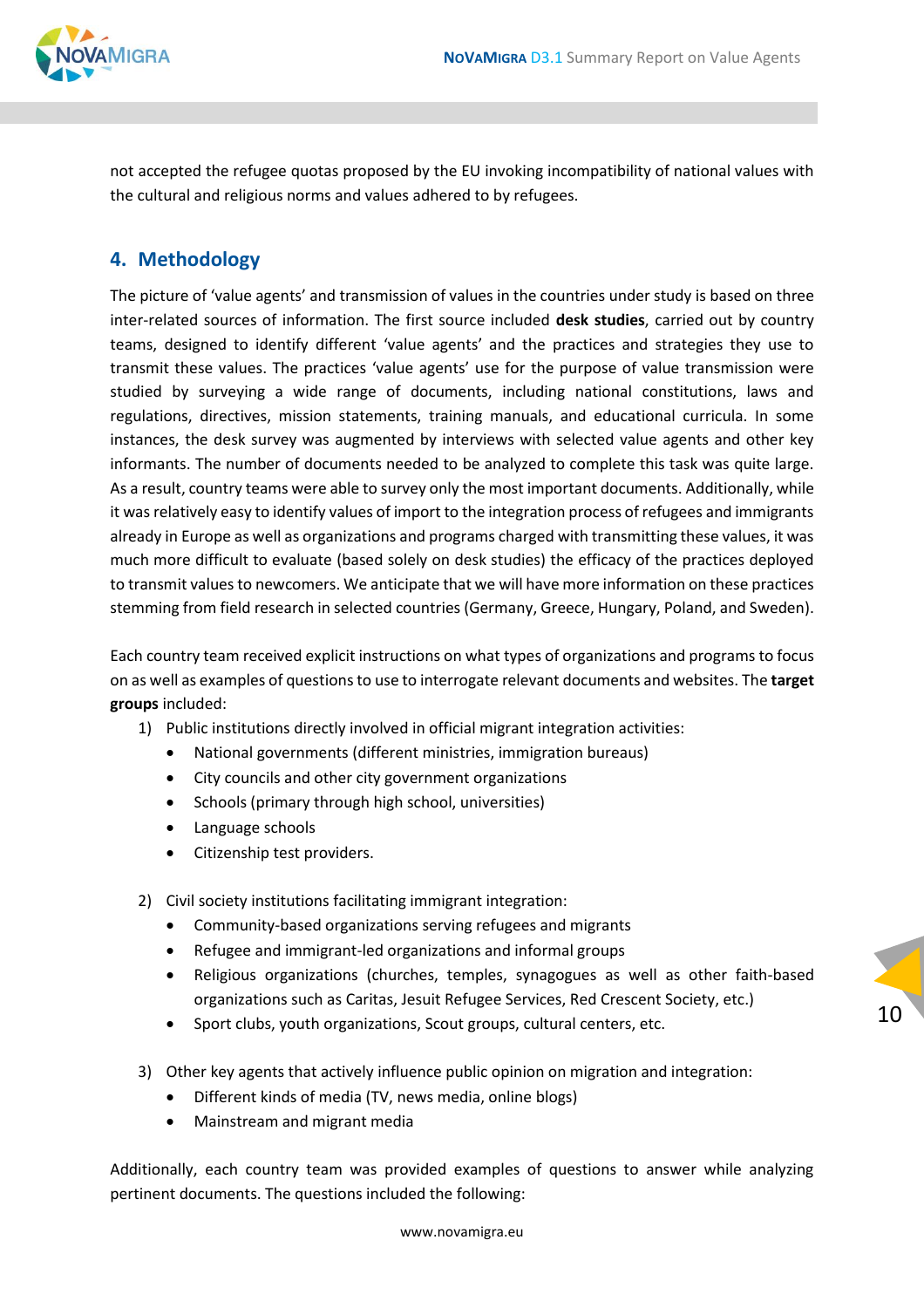

#### **On identifying 'value agents'**

Who are the 'value agents' at a **national/local level**? In some countries, there is not much happening at the national level, but particular jurisdictions—cities and towns—where immigrants have settled have undertaken special initiatives aimed at transmitting values to immigrants and refugees.

- 1. Who are these value agents? Provide as many examples as possible. Distinguish between public and civil society agents. Do they receive special training? Who trains them? If available, document contact information (will be very useful when we embark on field research).
- 2. Who gives them their mandate? Are they self-appointed agents who saw the need for these activities? Explore the history of a particular type of agent and the organization they represent. We would like to know if these initiatives stemmed from the recent influx of refugees or whether they predate the recent migration flows. When did these value agents start working?
- 3. What kind of relationships these national/local value agents have with European, national and local governments (e.g., the mayor's office, local school boards, EU project funds, etc.)
- 4. Who funds their activities?
- 5. Are the activities carried out on a regular basis or in an ad hoc manner? Explore this further to understand when the agents get mobilized.
- 6. How are these value agents linked transnationally, nationally or trans-locally (networks of influence)?

#### **On the mapping of 'value agents' and their value basis**

- 1. Which values are transmitted in the countries under study? Document examples and definitions of these values?
- 2. How are these values framed (as European, national, collective, religious, ideological or other)?
- 3. How are values chosen? How are they prioritized?
- 4. Are the same values taught by all value agents involved? Or do some agents specialize in transmitting particular values? Which ones and why? Explore by categories (e.g., civic, political, legal, social, cultural)
- 7. Which social groups and NGOs are active in the value transmission? And more broadly, in facilitating immigrant integration? Provide examples. If possible, document contact information (will be very useful when we embark on field research).
- 8. How are these values transmitted (e.g., specialized training programs, incorporated into educational curricula, public service announcements)?

11

#### **On practices to transmit values**

- 1. What is the mode of educating immigrants and refugees about European values at each level? Provide as many examples as you can. Examples might include: Written materials, Video or film, training programs, special classes? Other?
- 2. Explore the difference between transmitting values to children and adults.
- 3. If possible, collect appropriate curricula, manuals, etc.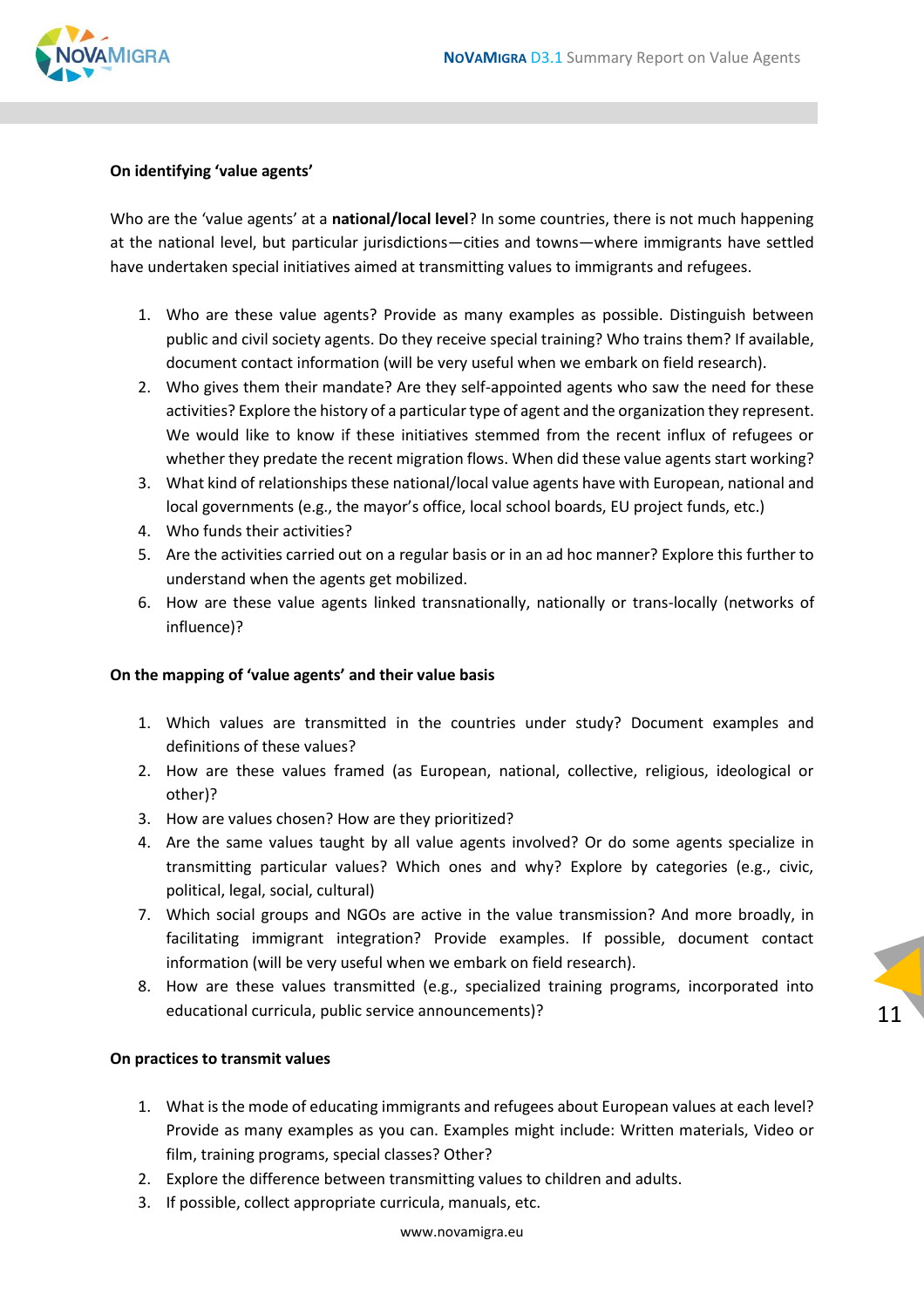

- 4. Who designs these materials/training/educational programs?
- 5. What is the process of developing these materials? Who gets to have a say?
- 6. In what language/s is this information disseminated? In what language/s are the training and other educational programs conducted?
- 7. Where and how are written materials distributed?
- 8. At which point after arrival are refugees and immigrants provided with this information?
- 9. Are the refugees and immigrants being tested on this newly acquired knowledge? How? If possible, identify tests/exam questions.
- 10. If the mode of transmission involves training or other educational programs, are refugees and immigrants obliged to participate? Is participation mandatory or voluntary? If it is mandatory, what happens if a refugee or immigrant refuses to participate?
- 11. What modes of transmission are most effective? How is effectiveness evaluated?
- 12. Explore what works best and what doesn't. Collect examples of best practices and challenges.

The second source of information is a volume entitled *Europe and the Refugee Response: A Crisis of Values?*, edited by Elżbieta M. Goździak, Izabella Main, and Brigitte Suter, to be published by Routledge in early 2020. The third and final source of information are the presentations of desk study findings and ensuing discussions held in Poznan in March 2019 during a workshop devoted to the issue of value transmission.

#### <span id="page-11-0"></span>**5. Organization of the report**

The findings section of the report discusses four important issues, namely which values are prioritized in different countries; what values are being transmitted; who transmit them; and how different values are being transmitted. In each subsection, we use selected examples from different countries to illustrate a particular point. The report ends with a set of recommendations on what kinds of activities are needed to enhance immigrant integration in Europe. These calls to action are based on the analysis of the desk studies and identification of existing gaps as well as ongoing empirical research both in Europe (especially Germany, Greece, Hungary, Poland, and Sweden) and in countries hosting refugees outside the European continent (e.g., Lebanon, Turkey, Thailand). And last but not least, these recommendations are also informed by the authors' previous research on refugee and immigrant integration in Europe and in the United States, personal experiences of working with nongovernmental organizations providing assistance to refugees and immigrants, direct involvement in policy-making, and lived experiences as refugees and migrants.

#### <span id="page-11-1"></span>**6. Findings**

This part of the report presents major themes identified in the course of analyzing country-based desk studies and during the meeting on transmission of values held in March 2019 in Poznan, Poland. In some instances, the findings have also been informed by the ongoing field research and by several chapters included in the forthcoming volume on Europe and the Refugee Response: A Crisis of values?, edited by Elżbieta M. Goździak, Izabella Main, and Brigitte Suter, to be published by Routledge in early 2020.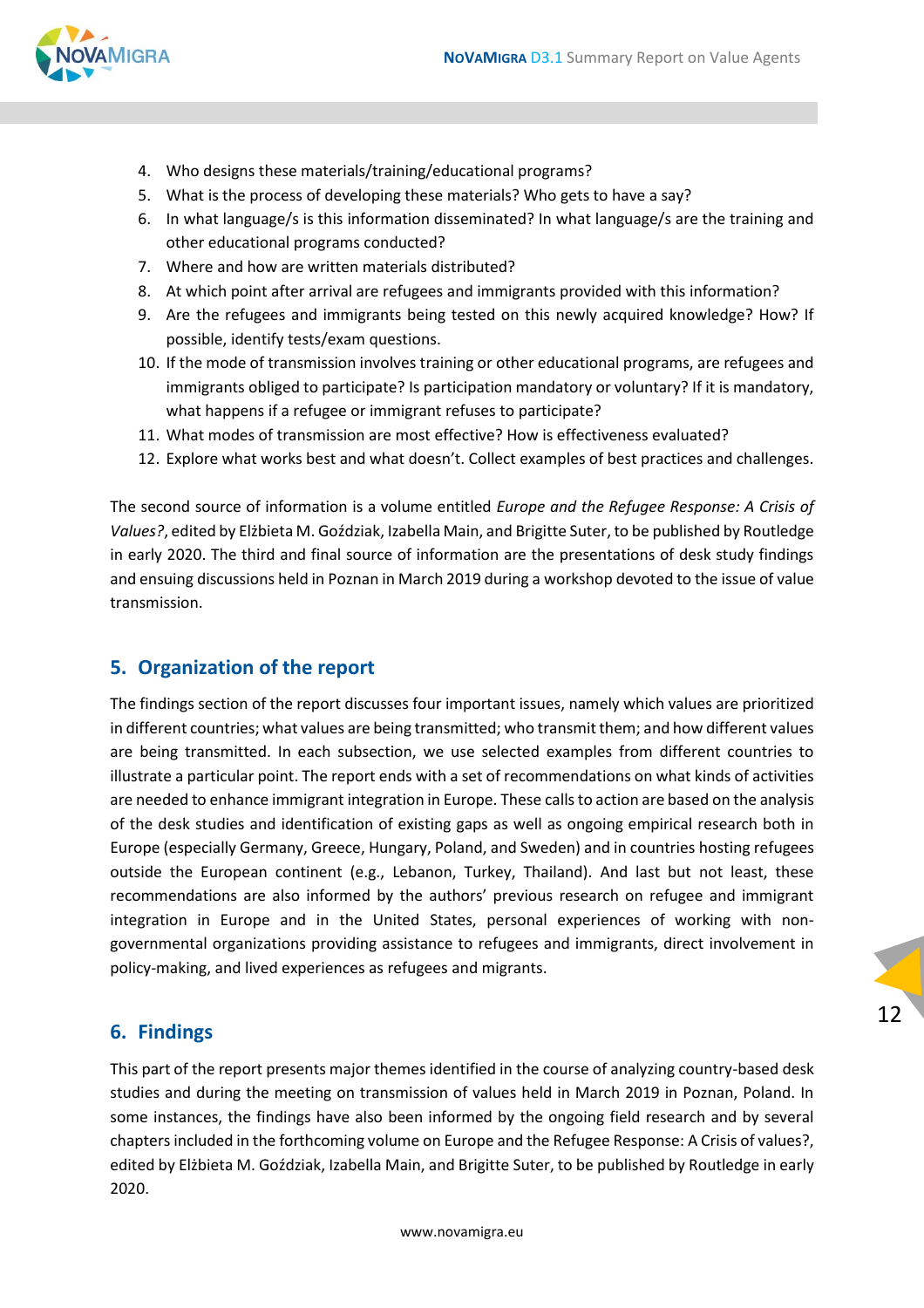

#### <span id="page-12-0"></span>**6.1Which values are prioritized?**

There are multiple interpretations of 'European values.' The expression is often subject to different uses and misuses by individuals and institutions. $3$  When the European Commission issued the Call for Proposals to investigate values and norms aimed at promoting the European public and cultural space, they assumed that the European Union's fundamental values--respect for human dignity and human rights, freedom, democracy, equality, and the rule of law--would be prioritized in activities aimed at integrating refugees and migrants into different European societies. Making sure that newly arrived refugees and migrants understood what the shared values were was particularly important given the prevailing notion that many of the values refugees, especially Muslim refugees, adhere to are not compatible with European values.<sup>4</sup>

However, different countries follow different paths in terms of **prioritizing the values** they focus on in transmitting 'European values' both to refugees and migrants as well as to the general public. In **Italy**, in addition to the values promoted by the Italian Constitution, values enshrined in the Charter of Fundamental Rights of the European Union and in the Lisbon Treaty are lauded as values underpinning integration activities.

Italy seems to be the exception among the eight countries we studied. Most countries focus on national values. These values might overlap with some of the 'European values' but are nevertheless presented as national values. In some countries, such as **France**, the Constitution and the values enshrined in it, serve as a springboard for transmission of the most important values, including secularism, democracy, and equality of all citizens regardless of creed, race, and origin. These are called the 'values of the Republic' and are part and parcel of the 'civic turn'<sup>5</sup> in immigration and integration policies implemented in a variety of European countries from the late 1990s onwards.<sup>6</sup> The emphasis on 'shared values' is consistent with the directives of the European Commission and the Council of Europe<sup>7</sup> as well as with the various civic education policies dedicated to the inculcation of the values shared by 'good citizens.'<sup>8</sup> Adherence to the 'values of the Republic' is thought to be a prerequisite to successful integration into the French society.

In **Germany**, the government's new emphasis on integration has come with a range of public debates on the conditions and limits of social and political cohesion. This has intensified with a heightened public sensibility for Islamic extremism since the terror attacks of 2001. The term around which these

<sup>3</sup> Woollard, C. 2018. Has the Mediterranean Refugee Crisis Undermined European Values? *IEMed Mediterranean Yearbook* 2018.

<sup>4</sup> Brzozowski, W. 2018. Is Islam Incompatible with European Identity? (September 28, 2018). University of Milano-Bicocca School of Law Research Paper No. 18-15. Available at[: http://dx.doi.org/10.2139/ssrn.3301195](http://dx.doi.org/10.2139/ssrn.3301195)

<sup>5</sup> Mouritsen, P. & Jørgensen, K.E. (eds.) 2008. *Constituting Communities: Political Solutions to Cultural Conflict*. Basingstoke: Palgrave Macmillan.

<sup>6</sup> Hachimi Alaoui, M. & Pélabay, J. Integration by contract and the "values of the Republic": Investigating the French State as a value promoter for migrants (2003-2016). In E.M.Goździak, I.Main, & B. Suter (Eds.) *Europe and the Refugee Response: A Crisis of Values?* Abington: Routledge: forthcoming.

<sup>7</sup> Pélabay, J. 2011. L'Europe des 'valeurs communes' et le recul du multiculturalisme: la diversité supplantée par l'unité?, *Revue Philosophique de Louvain*, 109 (4) : 747-770.

<sup>8</sup> Kostakopoulou, D. 2010. Matters of Control: Integration Tests, Naturalisation Reform and Probationary Citizenship in the United Kingdom, *Journal of Ethnic and Migration Studies*, 36 (5): 829-846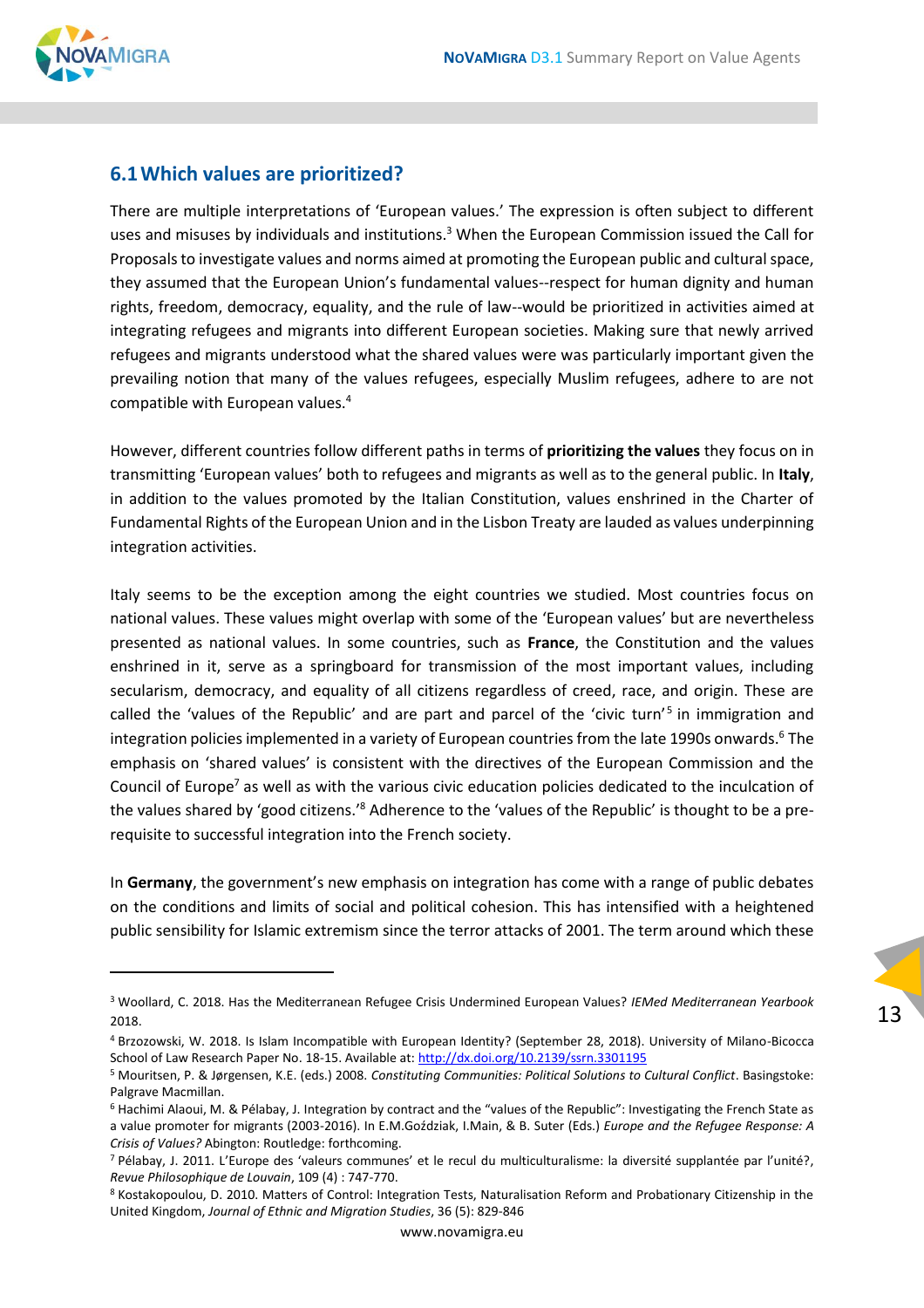

debates were conducted, especially in conservative circles, was *Leitkultur* (defining culture). It was originally taken up from an essay by the Syrian-born German academic Bassam Tibi,<sup>9</sup> who argued that Europe should define itself around core Enlightenment values vis-à-vis incoming migrants. Taken up by Christian conservative politicians, *Leitkultur* was reconceptualized in a more particular and culturalist way in the German public debate, becoming associated with the demand for assimilation to German majority culture.

With the recent influx of refugees in **Germany**, some Christian conservative politicians have renewed the debate on *Leitkultur,*<sup>10</sup> while others have argued that 'shared values'<sup>11</sup> or – as Robert Habeck, coleader of the Green Party suggested – "*Heimat"* (lit: home) would be more neutral terms around which to conduct debates on the aims of integration. Yet others have held that integration should not be understood in terms of shared values or cultural aspects at all, but should instead focus exclusively on social, economic, and political participation.<sup>12</sup>

It is noteworthy that many, but not all, **German** government-issued documents make some effort to distance themselves from the cultural connotations of *Leitkultur*. This is visible in the government's increased efforts to diversify funding for civil society initiatives focused on immigrant integration. Additionally, the German government has encouraged migrant organizations to get involved in integration and take on the role of mediators between incoming refugees and the German society. It remains to be seen, however, whether Germany's new emphasis on shared values can avoid the assimilationist connotations it developed in the *Leitkultur* debate.

In **Sweden**, the constitution consisting of four different legislative acts – the Instrument of Government, the Act of Succession, the Freedom of Press Act, and the Fundamental Law on Freedom of Expression – is used to define what constitutes fundamental values that ought to be shared by all people residing in the country. These values include: equality of all, freedom and dignity, democracy, participation, protection against discrimination, right to private and family life, rights of the child, and ecological sustainability. These values are built on international conventions, including the European Convention on Human Rights, the International Covenant on Civil and Political Rights (ICCPR), and the Convention on the Rights of the Child (CRC).

<sup>9</sup> Tibi, B. 1996. Multikultureller Werte-Relativismus und Werte-Verlust, *Aus Politik und Zeitgeschichte*, B 52-53/96, pp. 27-36. <sup>10</sup> De Maizière, T. 2017. Wir sind nicht Burka, *BILD-Zeitung*, 29.04.2017. Available at: <https://www.bild.de/politik/inland/thomas-de-maiziere/leitkultur-fuer-deutschland-51509022.bild.html>

<sup>11</sup> Zimmermann, O. 2017. Man darf sich vor einer fremden Kultur fürchten, In: Zeit online, 27.12.2017. Available at: [https://www.zeit.de/politik/deutschland/2017-11/kulturelle-integration-leitkultur-werte-olaf-zimmermann-deutscher](https://www.zeit.de/politik/deutschland/2017-11/kulturelle-integration-leitkultur-werte-olaf-zimmermann-deutscher-kulturrat-interview)[kulturrat-interview](https://www.zeit.de/politik/deutschland/2017-11/kulturelle-integration-leitkultur-werte-olaf-zimmermann-deutscher-kulturrat-interview) .

<sup>12</sup> See Kipping, K. 2017. Ein Land für alle – Bemerkungen zur Idee einer solidarischen Einwanderungsgesellschaft, Berliner Reden zur Integrationspolitik.

[https://www.diw.de/de/diw\\_01.c.564717.de/publikationen\\_veranstaltungen/veranstaltungen/veranstaltungsreihen/berlin](https://www.diw.de/de/diw_01.c.564717.de/publikationen_veranstaltungen/veranstaltungen/veranstaltungsreihen/berliner_reden_zur_integrationspolitik/berliner_reden_zur_integrationspolitik_archiv_kipping.html) [er\\_reden\\_zur\\_integrationspolitik/berliner\\_reden\\_zur\\_integrationspolitik\\_archiv\\_kipping.html](https://www.diw.de/de/diw_01.c.564717.de/publikationen_veranstaltungen/veranstaltungen/veranstaltungsreihen/berliner_reden_zur_integrationspolitik/berliner_reden_zur_integrationspolitik_archiv_kipping.html); and Özoğuz, A. 2017. Gesellschaftsvertrag statt Leitkultur: Leitkultur verkommt zum Klischee, *Tagesspiegel*, 14.05.2017. Available at: [https://causa.tagesspiegel.de/gesellschaft/wie-nuetzlich-ist-eine-leitkultur-debatte/leitkultur-verkommt-zum-klischee-des](https://causa.tagesspiegel.de/gesellschaft/wie-nuetzlich-ist-eine-leitkultur-debatte/leitkultur-verkommt-zum-klischee-des-deutschseins.html)[deutschseins.html](https://causa.tagesspiegel.de/gesellschaft/wie-nuetzlich-ist-eine-leitkultur-debatte/leitkultur-verkommt-zum-klischee-des-deutschseins.html)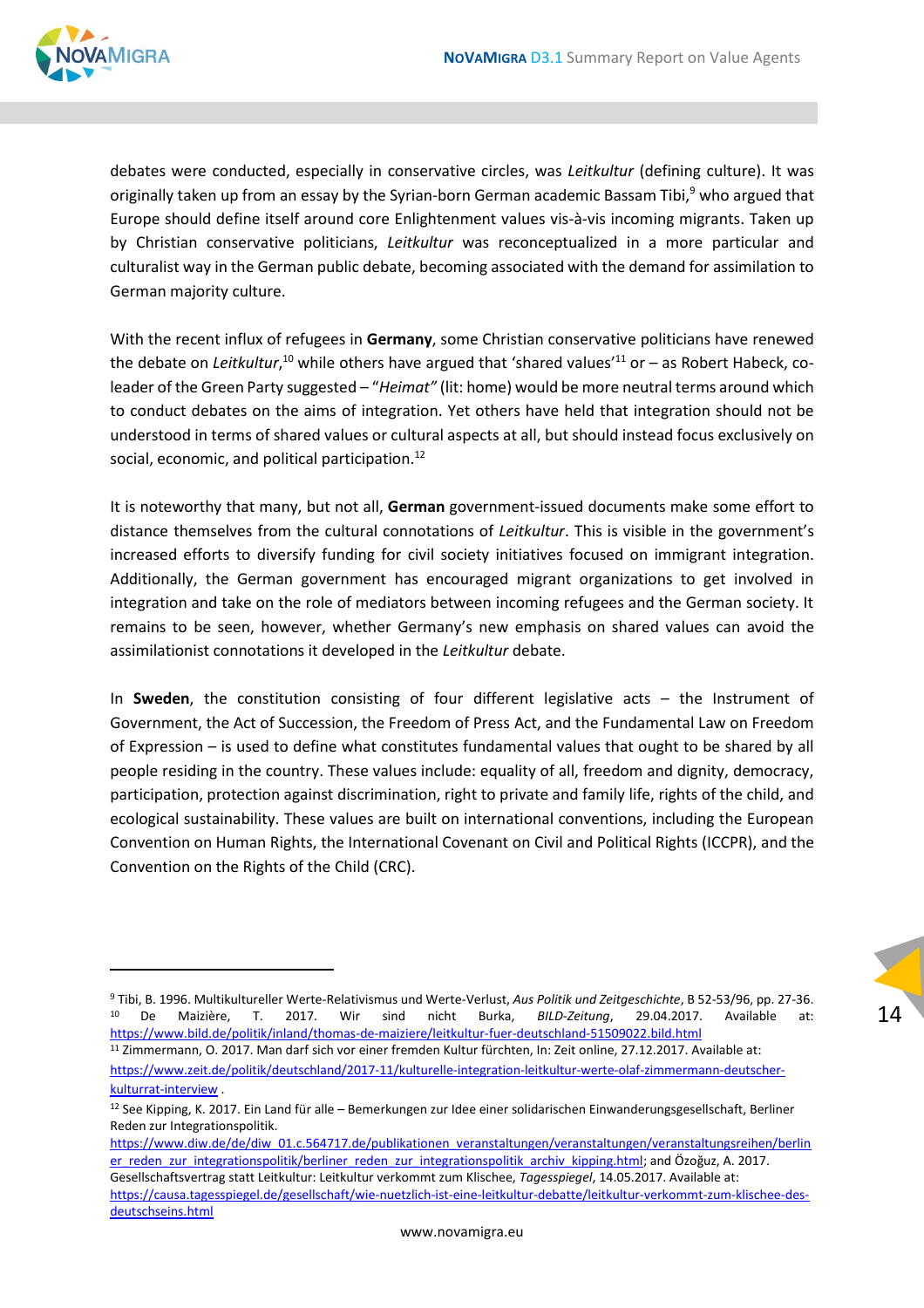15



In the forthcoming volume produced as part of the NOVAMIGRA project, Christian Fernández<sup>13</sup> argues that for many years Swedish immigration policy has rested on the ideal of cosmopolitan Sweden. However, Swedish policy development after the 'refugee crisis' puts into question the established Swedish model of cosmopolitanism. "The challenge is not primarily ideological," argues Fernández, "in that it did not originate from a populist government or a shift away from established humanitarian values. Rather, the challenge derives from changing perceptions of reality, and more specifically of the causal requirements of refugee reception and integration. In this respect, the Swedish post-refugee crisis is a crisis of realities rather than values; the new reality being a world of potentially unprecedented number of asylum-seekers, a dysfunctional EU policy under the Dublin regime, and the limited welfare state capacity for refugee accommodation. The values remain the same, but the circumstances have changed, according to the official government narrative."

In the **Netherlands**, 'Dutch Core Values' (*Nederlandse kernwaarden*) include freedom, equality, solidarity, and participation. These values are part of a 'Declaration of Participation' (*participatieverklaring*)immigrants are required to sign upon admission to the Netherlands (see below for more discussion).

**Greece** presents a different picture. Greece is ethnically very homogenous – 98 percent of the population is composed of ethnic Greeks – and as such does not have a national immigrant integration agenda. During the recent 'refugee crisis' Greece has focused mostly on 'search and rescue' operations and reception policies. As will be seen later in this report, some of the activities undertaken by those helping refugees have been motivated by the values of solidarity and hospitality. Additionally, memories of forced relocation related to the Greek-Turkish population exchange in 1923 have also played a significant role in accepting refugees.<sup>14</sup> Our research suggests that in Greece, at least at the national level, values seem to change according to the political parties in power. Although social integration is projected as an EU priority which should be adopted by all member states, in Greece, conservative actors advocate for a 'law and order' approach, aiming to deport those lacking sufficient documentation and being reluctant in promoting an inclusionary approach. Homogeneity seems to be the main goal behind these actions. On the other hand, progressive actors underline anti-racism, hospitality, inter-culturalism, and solidarity as their core values. Nevertheless, these values are only partially included in the respective policies. The situation at the local level seems to be very similar; instead of political parties, city mayors play the leading role. The centralization of decision-making processes at the national level prevents the local governments to lead migratory policies. Although the national governmental agendas recognize the crucial role of local administration, so far this is limited to the municipalities' motivations since the legal mandate is missing. Specific progressive municipal authorities find some room to maneuver and take an active role in integration practices, promoting the values of hospitality and solidarity for migrants.

 $13$  Fernández, Ch. Cosmopolitanism at the Crossroads: Swedish Immigration Policy after the 2015 Refugee Crisis. In E.M. Goździak, I. Main, & B. Suter (Eds.) *Europe and the Refugee Response: A Crisis of Values?* Abington: Routledge: forthcoming. <sup>14</sup> Anastasopoulou, M. Echoes of memories of forced displacement: The case of the Greek island of Lesvos*.* In E.M. Goździak, I. Main, & B. Suter (Eds.) *Europe and the Refugee Response: A Crisis of Values?* Abington: Routledge: forthcoming.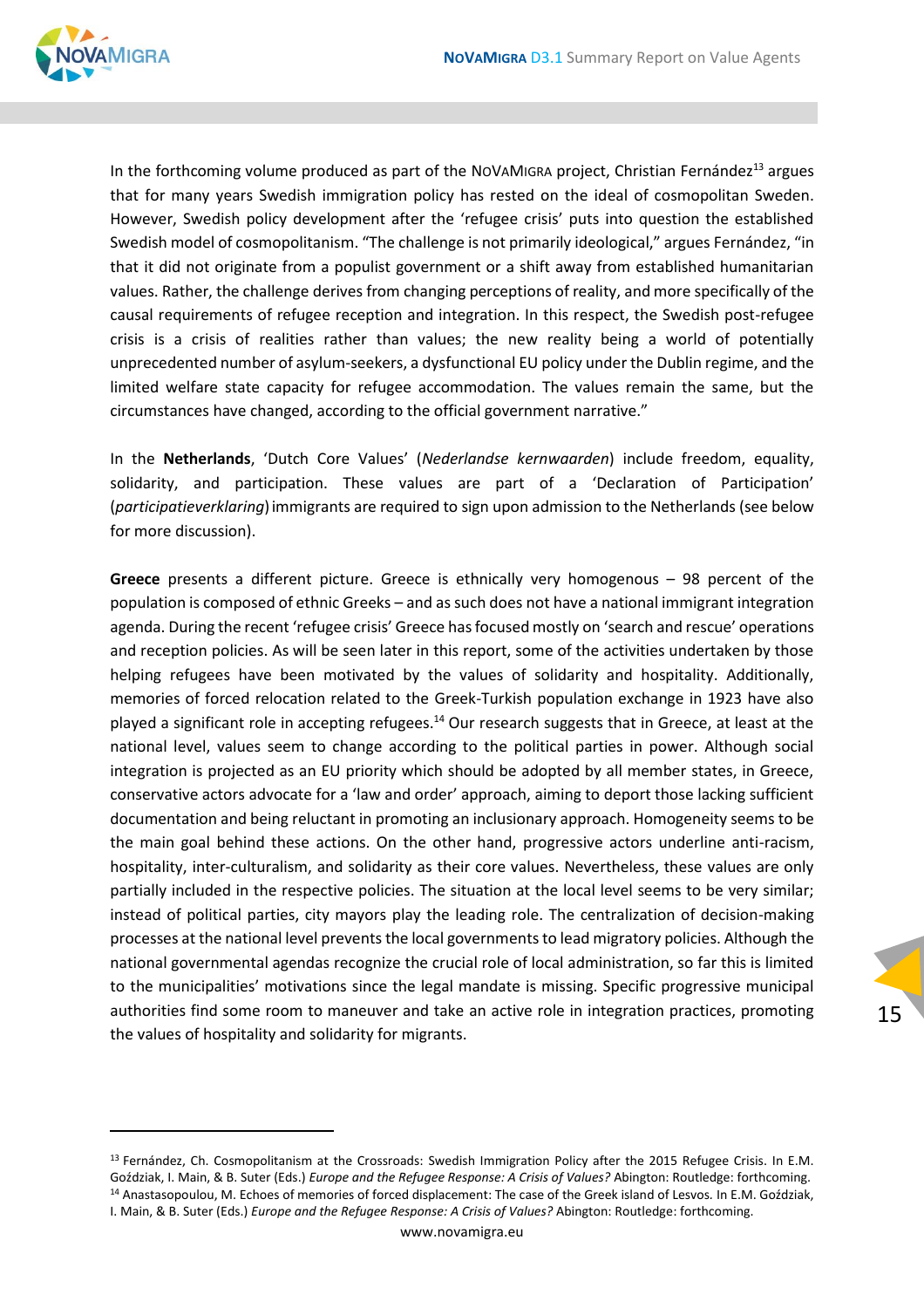

**Poland** and **Hungary** are true outliers among the eight countries under study. The Polish Constitution guarantees asylum seekers a right to asylum, but this right has been severely curtailed by the current government. Both Poland and Hungary, under the respective rule of the Law and Justice and Fidesz parties, have criminalized<sup>15</sup> migration and presented refugees and asylum seekers as a threat to the security of Europe. Both countries emphasize that in order to preserve and protect 'European values,' admission of refugees, particularly Muslim refugees, is not desirable as values enshrined in Islam are not compatible with Christian European values.<sup>16</sup> Additionally, both countries feel threatened by liberal values promoted by the European Union, such as gender equality and respect for diversity. In Poland, both the Catholic Church and the government invoke the need to protect 'traditional family values' and see gender equality and respect for LGBTQI communities as an imminent threat to the country's national identity rooted in Catholicism.

We will discuss the values that are being transmitted in the studied countries in more depth in the next section.

#### <span id="page-15-0"></span>**6.2What values are transmitted?**

As indicated above, in **France** the Constitution of 1958 clearly defines what are the values that form the foundation of French public culture. The preamble of the Constitution states France's commitment towards respecting human rights, national sovereignty, and the liberty of people. The first article states that " France is a Republic that is indivisible, secular, democratic, and social. It ensures the equality of all citizens before the law without distinction of origin, race or religion. The Republic respects all creeds. Its organization is decentralized. The law favors the equal access of women and men to elected offices and social and professional responsibilities." The second article of the Constitution defines the official language of France (French), its national symbol (the tricolor flag), its national anthem (the Marseillaise), its motto (liberty, equality, fraternity), and its principle (the government of the people, by the people and for the people). Many French 'value agents' thus refer to liberty, equality, fraternity, secularism, and equality between men and women as the values of the Republic.

In addition to promoting the values and principles of the Republic, the French public school curriculum promotes the French Republic's civic culture, which has four main components: 1) a culture of sensibility and empathy; 2) a culture of the rule of law based on the understanding and respect of the law; 3) a culture of sound judgment and discernment, which has an ethical dimension (an ability to understand conflict of values and contemporary ethical issues) and an intellectual dimension (a capacity for critical thinking and the development of enlightened information habits); and 4) a culture of civic and social engagement favoring collective action, initiation, and responsibility.

<sup>15</sup> Nagy, B. 2016. Hungarian Asylum Law and Policy in 2015–2016: Securitization Instead of Loyal Cooperation in: Special Issue Constitutional Dimensions of the Refugee Crisis. *German Law Journal* 17(6): 1033-1082.

<sup>16</sup> Goździak, E.M. & Márton, P. 2018. Where the Wild Things Are: Fear of Islam and the Anti-Refugee Rhetoric in Hungary and in Poland. *Central and Eastern European Migration Review*. Published online: 21 June 2018, pp. 1-27.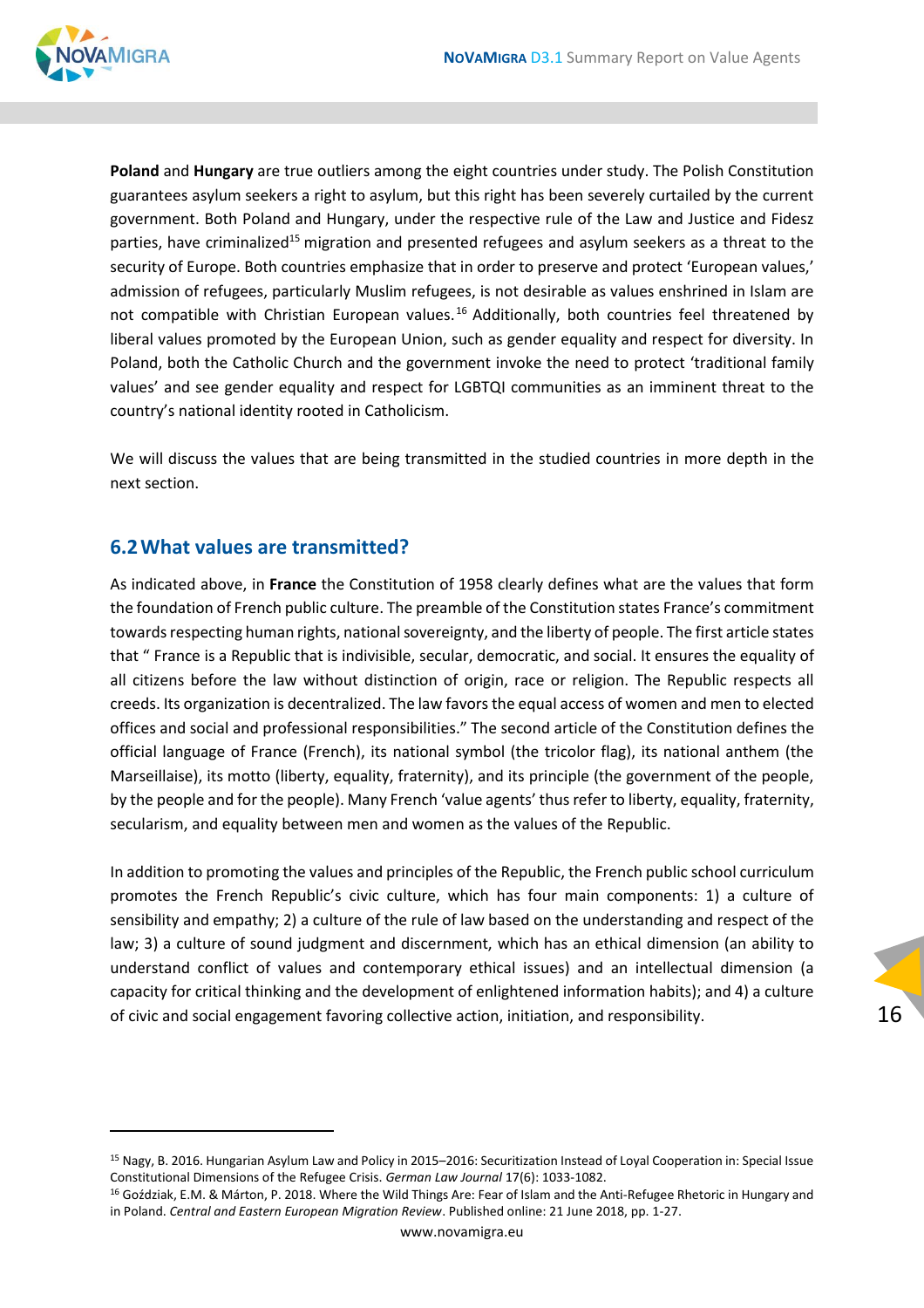

Chiara Marchetti<sup>17</sup> suggests that concepts such as deservingness and the community of value frame the debate about refugees in **Italy**. In order to gain access to certain rights, refugees have to prove that they deserve to receive refugee status and permission to remain in Italy. Only then will they be able to enter the 'community of value.' 'Communities of value' – a fundamental part of modern state narratives – are imagined and socially constructed as communities populated by "good citizens, lawabiding and hardworking members of stable and respectable families."<sup>18</sup> Unlike the Others, these ideal citizens share values and patterns of behaviors, form "the legitimate us," and may therefore receive rights. Terms like 'immigrant, 'foreigner,' and 'asylum seeker' do not simply refer to immigration status, but are value laden and have negative connotations. As Aihwa Ong explains in her seminal study on Cambodian refugees in the US: to "become 'good enough' citizens, newcomers must negotiate among different forms of regulation, and be taught a new way of being cared for and of caring for themselves in their new world."<sup>19</sup> As will be seen later in this report, in order to remain in Italy, refugees must acquire certain skills and prove that they understand what kind of values they need to adhere to in order to gain access to the 'community of values.'

There is no explicit reference to 'values' on the homepage of the Immigration and Naturalization Service (IND) of the Dutch Ministry of Justice and Security.<sup>20</sup> However, in a brochure<sup>21</sup> including a general description of its 'mission,'  $22$  tasks, and procedures, the IND emphasizes the value of *rechtvaardigheid,* which can be translated as 'righteousness,' 'fairness' or '**justice**': "The Dutch immigration policy is just."<sup>23</sup> The relevant understanding of 'justice' is not explicated in the brochure. It seems that it is primarily understood in terms of a proper balance between exclusion and inclusion (or admission and non-admission): "Not everyone can stay in the Netherlands or become Dutch, but there is always space for refugees who are in need of protection."<sup>24</sup> However, it is not explained what makes this balance 'just.'

In most countries, transmission of values is directed at refugees and migrants, but in some countries there are also attempts to **educate the general public** or some segments of the host society about migration and migrants. After all, integration is a two-way street. In **France**, Francetv provides several video clips to school teachers on the topic of immigration. In general, they aim at providing fact checking regarding migration issues as well as historical and critical perspectives.

17

<sup>21</sup> "Immigratie- en Naturalisatiedienst. Dé toelatingsorganisatie van Nederland" (January 2019):

<https://ind.nl/Formulieren/6070.pdf>

<sup>&</sup>lt;sup>17</sup> Marchetti, Ch. How the refugee has become an irregular economic migrant. Rights, deservingness and containment in the Italian asylum system. In E.M. Goździak, I. Main, & B. Suter (Eds.) *Europe and the Refugee Response: A Crisis of Values?*  Abington: Routledge: forthcoming.

<sup>18</sup> Anderson, B. 2013. *Us & them? The dangerous politics of immigration control*. Oxford: Oxford University Press.

<sup>19</sup> Ong, A. 2003. *Buddha is hiding: Refugees, citizenship, the New America.* University of California Press.

<sup>&</sup>lt;sup>20</sup> This includes the webpage work instructions, stories of workers, statistics and annual report. See <https://ind.nl/over-ind> It should also be noted that on the website of the IND there is no mission or vision document available.

<sup>&</sup>lt;sup>22</sup> We are hesitant to call it a mission because this "mission" is only a very small part of the document. Also the brochure does not occupy a central place on the homepage.

<sup>&</sup>lt;sup>23</sup> "Het Nederlandse vreemdelingenbeleid is rechtvaardig." See "Immigratie- en Naturalisatiedienst. Dé toelatingsorganisatie van Nederland" (January 2019), <https://ind.nl/Formulieren/6070.pdf> , 5.

<sup>&</sup>lt;sup>24</sup> "Het Nederlandse vreemdelingenbeleid is rechtvaardig. Niet iedereen kan in Nederland verblijven of Nederlander worden, maar voor vluchtelingen die bescherming nodig hebben, is altijd plaats." See "Immigratie…, 5.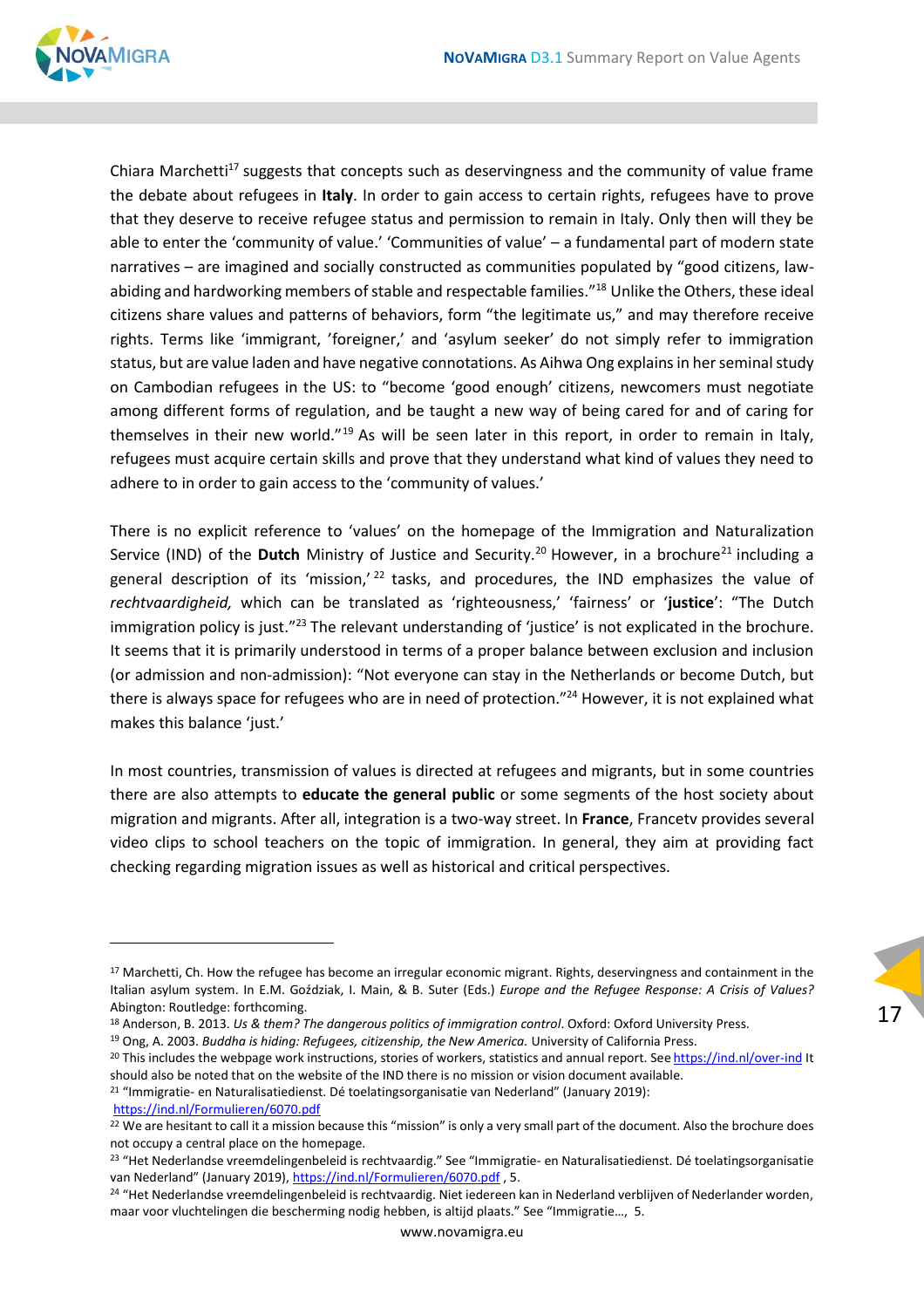

In the **Netherlands**, a non-governmental organization *Welkom in Utrecht* [Welcome to Utrecht] has been set up with an explicit goal to "welcome" refugees or asylum migrants [*asielmigranten*] to the city of Utrecht: "A warm welcome contributes to their integration," says their brochure. The organization was founded in 2015 when a large number of refugees arrived in the Netherlands, which lead to a variety of local initiatives (by individual persons or organizations) to support the refugees in various ways – "think of sport, music, cooking, […] hiking, etc." The main task of *Welkom in Utrecht* is to coordinate and facilitate these initiatives. Among other things, it organizes events that connect locals to refugees, to help them, for example, learn the Dutch language or move to their new houses. The mission of *Welkom in Utrecht* is that refugees can and should become part of Dutch society as soon as possible, and that this ought to be realized through the potential and commitment of both the locals and the refugees. Refugees are being involved in the organization of events and are encouraged to ask other refugees in the camps to join: "It is self-evident that we involve as much as possible those people that this is all about: the refugees." Once again, there seems to be a close connection between the value of being part of society and the value of participating, and being able to participate in society.

#### <span id="page-17-0"></span>**6.3Who transmits values?**

Many different actors and entities engage in value transmission. The most prominent value agents are the states. In some instances they distribute information about 'national values' and provide education and training to newcomers, in other cases they fund local governments and civil society organizations to explicitly transmit particular values and/or facilitate integration of refugees and immigrants.

In **Sweden,** the so-called 'establishment program' is organized by the state (various departments) and implemented by state actors on national, regional, and local levels. The national Employment services play a crucial role as they draft the individual 'establishment plan' together with each migrant, and pay a monthly sum of approximately 800 euro to each program participant; non-participation results in reduction of the monthly stipend. The 'establishment plan' includes Swedish language course (SFI), civic orientation (Samhällsorientering) and labor market preparatory activities (internships, CV writing courses, etc.). SFI is arranged by the municipalities, often through the adult education schools (Komvux). Civic orientation is organized by municipalities and supported by the regional County Administrative Board (CAB), while the labor preparatory activities are arranged by the Employment Services themselves and offered by various contracted or collaborating actors (private sector, public sector, civil society). It is noteworthy that in **Sweden**, integration measures for newly arrived immigrants were developed as early as the 1970s. Since 1991, all municipalities receive financial compensation from the national government for every newly arrived migrant<sup>25</sup> to cover the cost of language training, civic orientation, and labor market participation.

As indicated above, in the **Netherlands**, the Dutch immigration and asylum policy is implemented by three organizations, called the "asylum chain": (1) The Immigration and Naturalization Service

<sup>25</sup> Riksdagen (1990). Förordning (1990:927) om statlig ersättning för flyktingmottagande m.m. Arbetsmarknadsdepartement, Stockholm. Online: [https://www.riksdagen.se/sv/dokument-lagar/dokument/svensk-forfattningssamling/forordning-](https://www.riksdagen.se/sv/dokument-lagar/dokument/svensk-forfattningssamling/forordning-1990927-om-statlig-ersattning-for_sfs-1990-927)[1990927-om-statlig-ersattning-for\\_sfs-1990-927;](https://www.riksdagen.se/sv/dokument-lagar/dokument/svensk-forfattningssamling/forordning-1990927-om-statlig-ersattning-for_sfs-1990-927) Regeringens proposition 1989/90:105 om samordnat flyktingmottagande och nytt system for ersättning till kommunerna, m. m. Stockholm. Online: [https://data.riksdagen.se/fil/62400F2B-8A79-](https://data.riksdagen.se/fil/62400F2B-8A79-41AA-BD9E-1A97192A911) [41AA-BD9E-1A97192A911.](https://data.riksdagen.se/fil/62400F2B-8A79-41AA-BD9E-1A97192A911)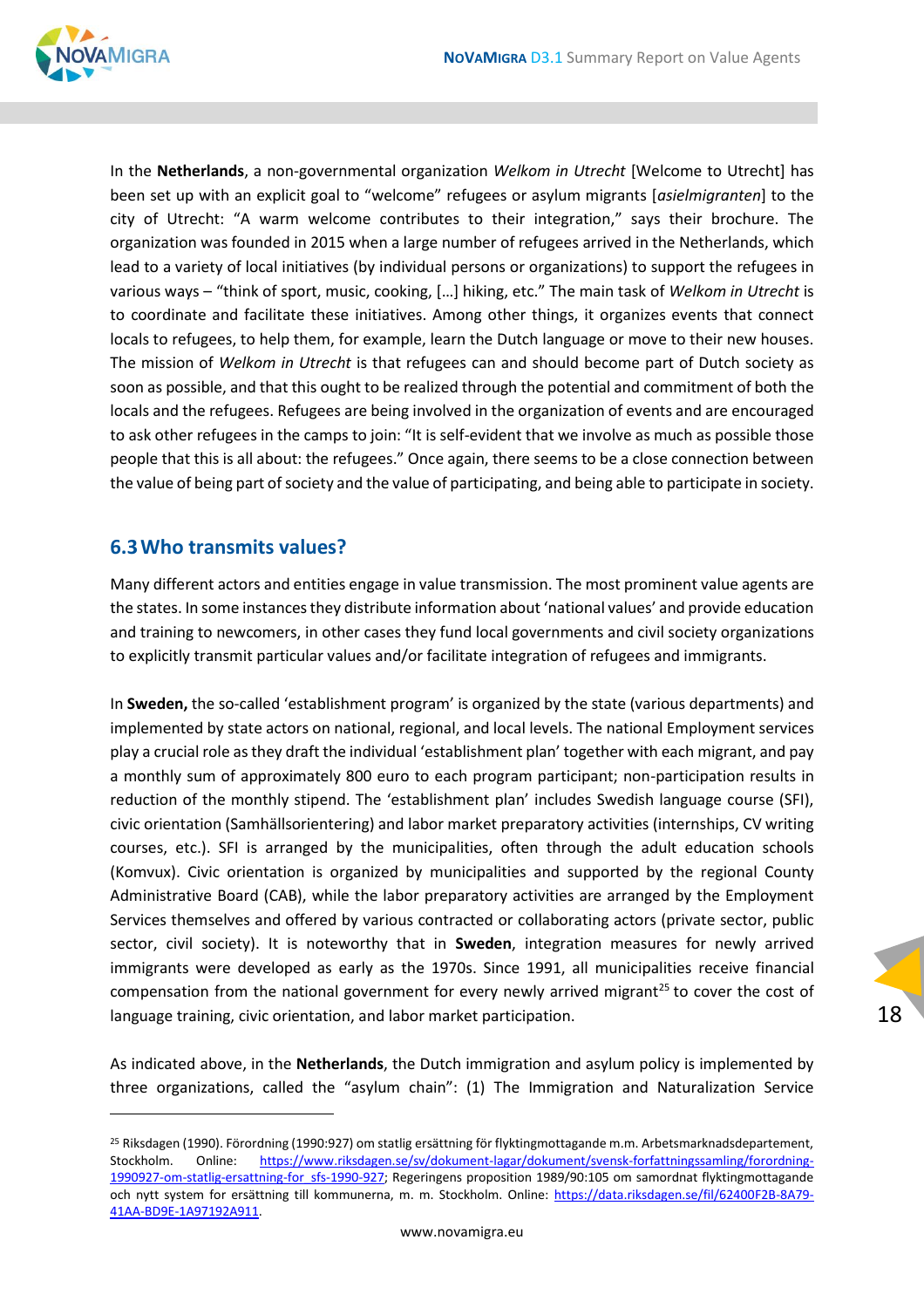

(*Immigratie- en Naturalisatiedienst*, IND), which decides about admission;<sup>26</sup> (2) the Central Organ for the Reception of Asylum Seekers (*Centraal Orgaan opvang asielzoekers*, COA), which is responsible for accommodating asylum seekers;<sup>27</sup> and (3) the Repatriation and Departure Service (*Dienst Terugkeer en Vertrek*, DT&V), which "is responsible for expediting the voluntary and forced departure of foreign nationals who are not allowed to stay in the Netherlands."<sup>28</sup> It seems that the state's involvement is mainly related to the refugee and immigrant status adjudication process.

As will be seen later in this report, some states – such as **Italy** and **France** – instituted 'integration contracts' that refugees and immigrants must sign and commit to participation in programs and activities aimed at understanding shared values and facilitating social cohesion. Many of these programs are funded by national governments.

Public schools are probably the most important state value agent. Public schools play an extremely important role in transmitting values to refugee children and indirectly to their families. In all of the countries under study, refugee and migrant children have guaranteed access to public education. Moreover, primary and secondary education is mandatory. For parents of refugee and migrant children, schools are one of the first places where they encounter representatives of the host society.

Education is not just simple information acquisition. It includes knowledge, skills, habits, cognitive abilities, interests, attitudes, and values.<sup>29</sup> During their formative years, children's and youth's values are influenced not only by parents, older siblings, and the extended family, but also by teachers and school administrators.<sup>30</sup> Of course, young people's beliefs, norms, and values are also affected by peers, social networks, and the media, but teachers and schools play a particularly important role in instilling values in children. In several countries under study in this project, we have identified the importance of public schools and other educational activities in the transmission of values.

In **France**, the public school system is a very important value agent. It actively and explicitly seeks to transmit the values of the Republic. The program "Éducation morale et civique (ECM)" (Civic and moral education) was launched in 2015 with the explicit aim of reinforcing the transmission of the values of the Republic. It is a secular program proposing non-confessional ethical and civic training and frames the values transmitted to all school pupils as being 'French' (the values of the Republic) and secular. The program is mandatory in both public and private schools at the primary (one hour per week) and secondary (one hour per two weeks) levels. This program was adopted after the January 2015 attacks. The new Minister of Education, Najat Vallaud-Belkacem, announced a renewed mobilization of the school system for the transmission of the values of the Republic.

<sup>&</sup>lt;sup>26</sup> See [https://ind.nl](https://ind.nl/)

<sup>27</sup> See<https://www.coa.nl/en>

<sup>&</sup>lt;sup>28</sup> See [https://english.dienstterugkeerenvertrek.nl](https://english.dienstterugkeerenvertrek.nl/)

 $29$  Bačová, B. & Leláková, E. 2014. Atitude of the Present-Day European Teacher. Available at: [https://www.researchgate.net/publication/275338280\\_HUMANISTIC\\_ATTITUDE\\_OF\\_THE\\_PRESENT-](https://www.researchgate.net/publication/275338280_HUMANISTIC_ATTITUDE_OF_THE_PRESENT-DAY_EUROPEAN_TEACHER)[DAY\\_EUROPEAN\\_TEACHER](https://www.researchgate.net/publication/275338280_HUMANISTIC_ATTITUDE_OF_THE_PRESENT-DAY_EUROPEAN_TEACHER)

<sup>30</sup> Pavičić Vukičević, J. 2018. *Curriculum planning of the European values in compulsory education*. PhD Thesis. Filozofski fakultet u Zagrebu, Department of Pedagogy.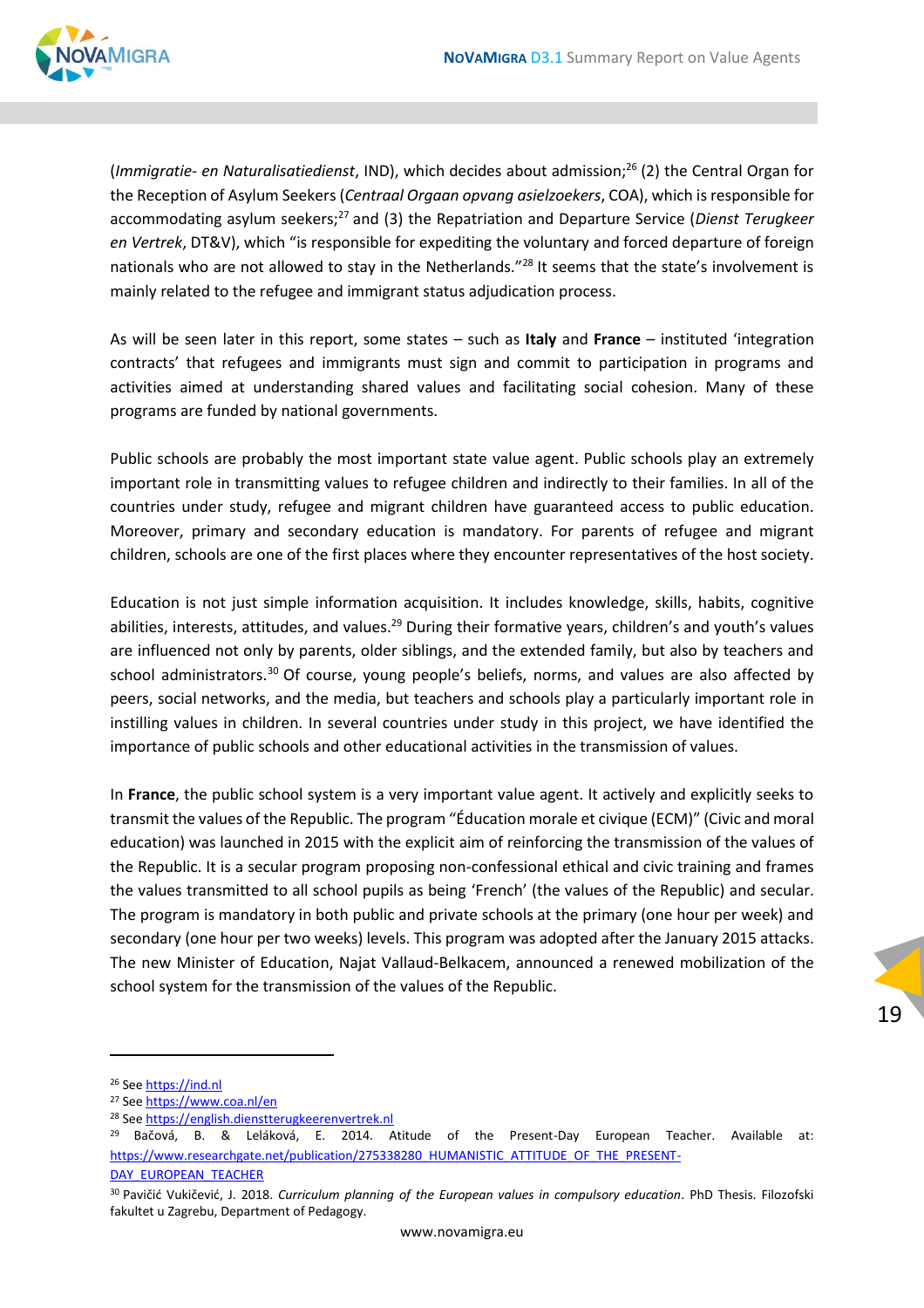

In **Greece**, education policy is enshrined in Article 16, Section 4 of the Greek Constitution, which sets out that: Education constitutes a basic mission for the State and shall aim at the moral, intellectual, professional, and physical training of Greeks, the development of national and religious consciousness, and their formation as free and responsible citizens. Schools' regulations in Greece are subject to the national policy on education, and therefore, cannot be treated separately from governmental policies. According to the Greek Constitution, attendance in school is compulsory for all minors under the age of 15, regardless of their citizenship status. The 2013 National Strategy supports integration practices that will ensure low school drop-out rates and suggests hiring civil servants to assist minors in integrating into the school environment.

National values form the core of the educational system in **Poland**. While national values had been emphasized by the communist regime in the past, $31$  they became even more prominent in the public school curricula after 1989. Polish language and literature, history, geography, and civic knowledge classes (*wiedza o społeczeństwie*) and corresponding textbooks focus on Poland and Polish values such as the Catholic faith, honor, fatherland (*Bóg, honor, ojczyzna*), patriotism, and social competences such as cooperation, solidarity, responsibility.<sup>32</sup> Furthermore, annual themes for educational activities are devised taking into account these values. In 2018, the centennial anniversary of Polish independence was observed in schools with programs focused on 'patriotic attitudes.' 33 Teachers and school directors were obliged to organize activities – gatherings, art and music competitions, and marches – aimed at transmitting values of patriotism.

Civil society organizations in **Poland** often try to expand the officially promoted values by organizing training programs and activities focused on democracy, human rights, tolerance, pluralism, equality, values that correspond with their mission and their founders' and sponsors' priorities. As a result, value transmission in Poland is very heterogenous, place- and process-dependent. In 2015, the Law and Justice controlled Ministry of the Interior and Public Administration decided to limit NGOs' access to EU funds. As a result, assistance to migrants and training on migration for the wider Polish society, such as educational and training programs, advocacy, legal counseling, integration events, have been drastically limited or stopped altogether.<sup>34</sup>

While the Hungarian curriculum sets aside one hour of instruction per week to promotion of diversity, our filed research in **Hungary** suggeststhat these classes are devoted mainly to discussions of disability and accommodation for disabled children. Interviews with several teachers working in public schools in Budapest indicate that any attempt to include discussion of solidarity with migrants, religious tolerance, especially related to Islam, are thwarted by school administrators. Some teachers also admitted that it is unclear what effect the newly passed legislation that criminalizes assistance to migrants might have on educators if they wanted to include any migration-related content into the

<sup>31</sup> Zaremba, M. 2001. *Komunizm, legitymizacja, nacjonalizm. Nacjonalistyczna legitymizacja władzy komunistycznej w Polsce*. Warszawa: Wydawnictwo Trio, ISP PAN.

<sup>32</sup> <https://podstawaprogramowa.pl/Szkola-podstawowa-I-III>

<sup>33</sup> <https://www.gov.pl/web/edukacja/godnosc-wolnosc-niepodleglosc> « "100 rocznica odzyskania niepodległości – wychowanie do wartości i kształtowanie patriotycznych postaw uczniów »

<sup>34</sup> Klaus, W. E. Ostaszewska-Żuk, & M. Szczepanik. 2017. *Fundusze europejskie i ich rola we wspieraniu integracji cudzoziemców w Polsce*. Warsaw: Helsinki Foundation for Human Rights, Association for Legal Intervention. Available at: [https://interwencjaprawna.pl/wp-content/uploads/2017/09/raport\\_po-FAMI\\_net.pdf](https://interwencjaprawna.pl/wp-content/uploads/2017/09/raport_po-FAMI_net.pdf)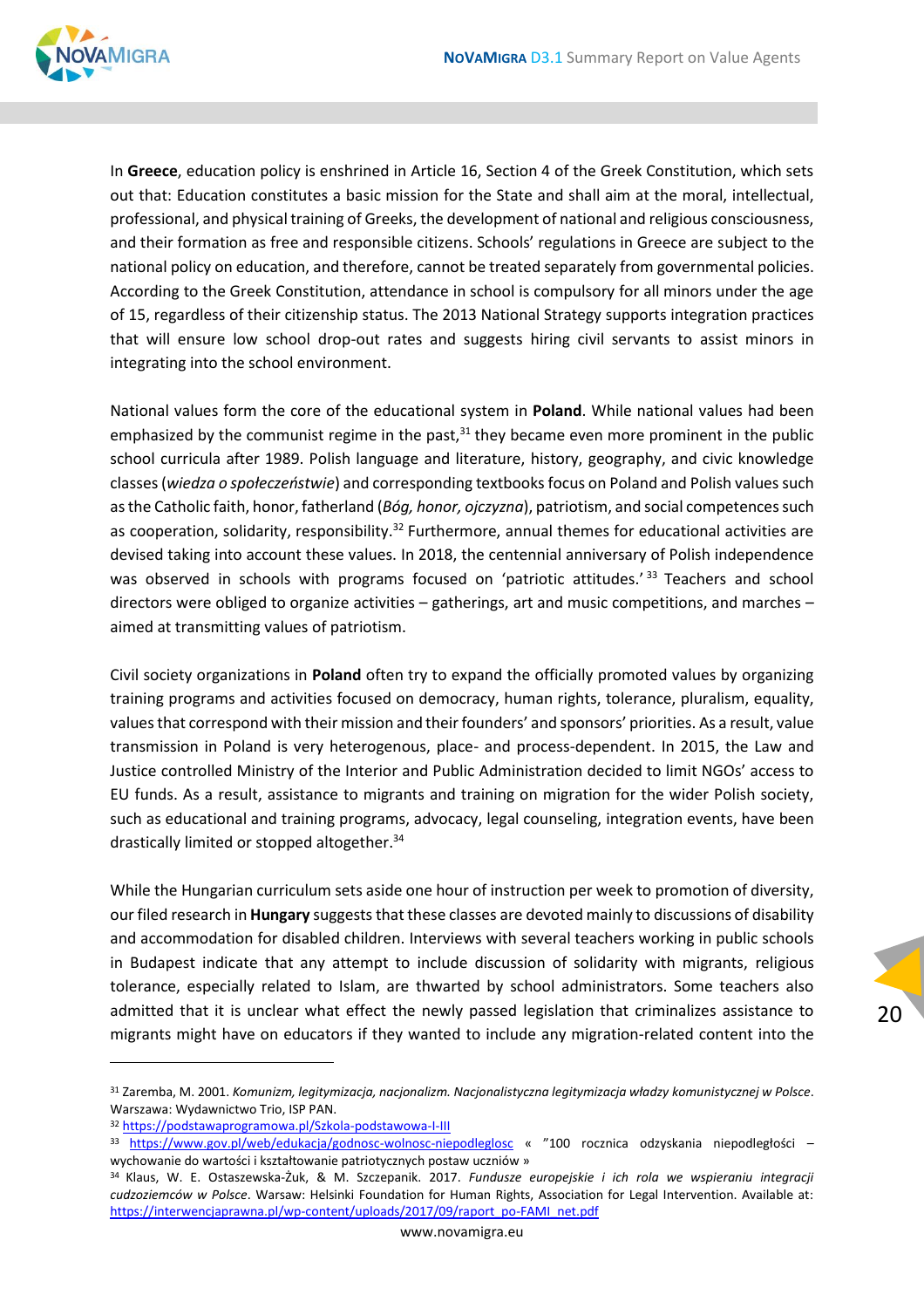

curriculum. Some admitted that they are scared to even mention migration in social science or geography classes. Teachers in private schools have a lot more freedom and they take advantage of it to promote values of religious tolerance, acceptance and appreciation of diversity, not only in terms of diversity stemming from migration, but also diversity related to gender identity. Religious schools are gaining more and more prominence in Hungary. Many are thought of as providing excellent quality of education, therefore they see pupils of different religious backgrounds as well as pupils coming from atheist families. These are obviously self-selected students and families as competition to be admitted to some of the best religious schools is fierce.

Next to public schools, civil society organizations, funded both by public and private money, play an important role in value transmission. Here we focus on mainstream civil society organizations; refugeeand migrant-led programs are featured later on in this report, in a separate section, to highlight their particular importance.

**Swedish** civil society organizations (CSOs) were actively involved in the reception of newly arrived refugees during the 'refugee crisis' of 2015 and were able to mobilize funds and volunteers both independently and in cooperation with public authorities.<sup>35</sup> For example, *Save the Children* (Rädda barnen) engages both in advocacy – through the legislative consultation process – and direct service provision to migrant children in difficult situations by offering material and psychological support. Their activities in the refugee reception system and asylum adjudication process are informed by the normative principle of the 'best interest of the child.' This value stems directly from the human rights enshrined in the UN Universal Declaration of Human Rights and the Convention on the Rights of the Child.<sup>36</sup>

In **Poland,** there is a number of organizations working for migrants and refugees. Among them is Fundacja Ocalenie (Rescue Foundation). Since 2000, the Foundation helps refugees, migrants, and repatriated to build a new life in Poland; supports their integration and individual development. It works for intercultural dialogue and strengthening of the civil society. It strives to make every human being able to live with dignity and respect. The Foundation is part of the international organization *Refugees Welcome*. The Foundation is run by some 30 people, half of them immigrants coming from diverse countries. They support integration of foreigners in Warsaw because they believe that immigrants are part of the Warsaw community. $37$  In Poznan, the Center for Migration Studies and Migrant Info Point play a similar role. They organized actions and campaigns to change social attitudes towards migrants and refugees. The campaign *Adopt a life vest* aimed at drawing attention to the political decisions barring refugees from entering Poland. Its goal was to raise awareness, trigger emotions, induce public discussions, and to make the Polish society think about refugees. The organizers realized that anti-refugee discourse was prevalent in the mass-media, which referred to

21

37[https://ocalenie.org.pl/o-nas;](https://ocalenie.org.pl/o-nas) [http://refugees-welcome.pl/?lang=en;](http://refugees-welcome.pl/?lang=en) <http://warszawa.wyborcza.pl/warszawa/7,54420,22780134,warszawa-zaprasza-przybyszow.html>

<sup>35</sup> Turunen, J. & Weinryb, N. 2017. Volontärer i välfärdsstaten: socialt arbete med transitflyktingar som politisk handling. In S. Linde & R. Scaramuzzino (eds), *Socialt arbete i civilsamhället: aktörer, former och strukturer.* Lund: Studentlitteratur.

<sup>36</sup> Scaramuzzino, R. & Suter, B. Holding course: Civil society organizations' value expressions in the Swedish legislative consultation system before and after 2015. In E.M. Goździak, I. Main, & B. Suter (Eds.) *Europe and the Refugee Response: A Crisis of Values?* Abington: Routledge: forthcoming.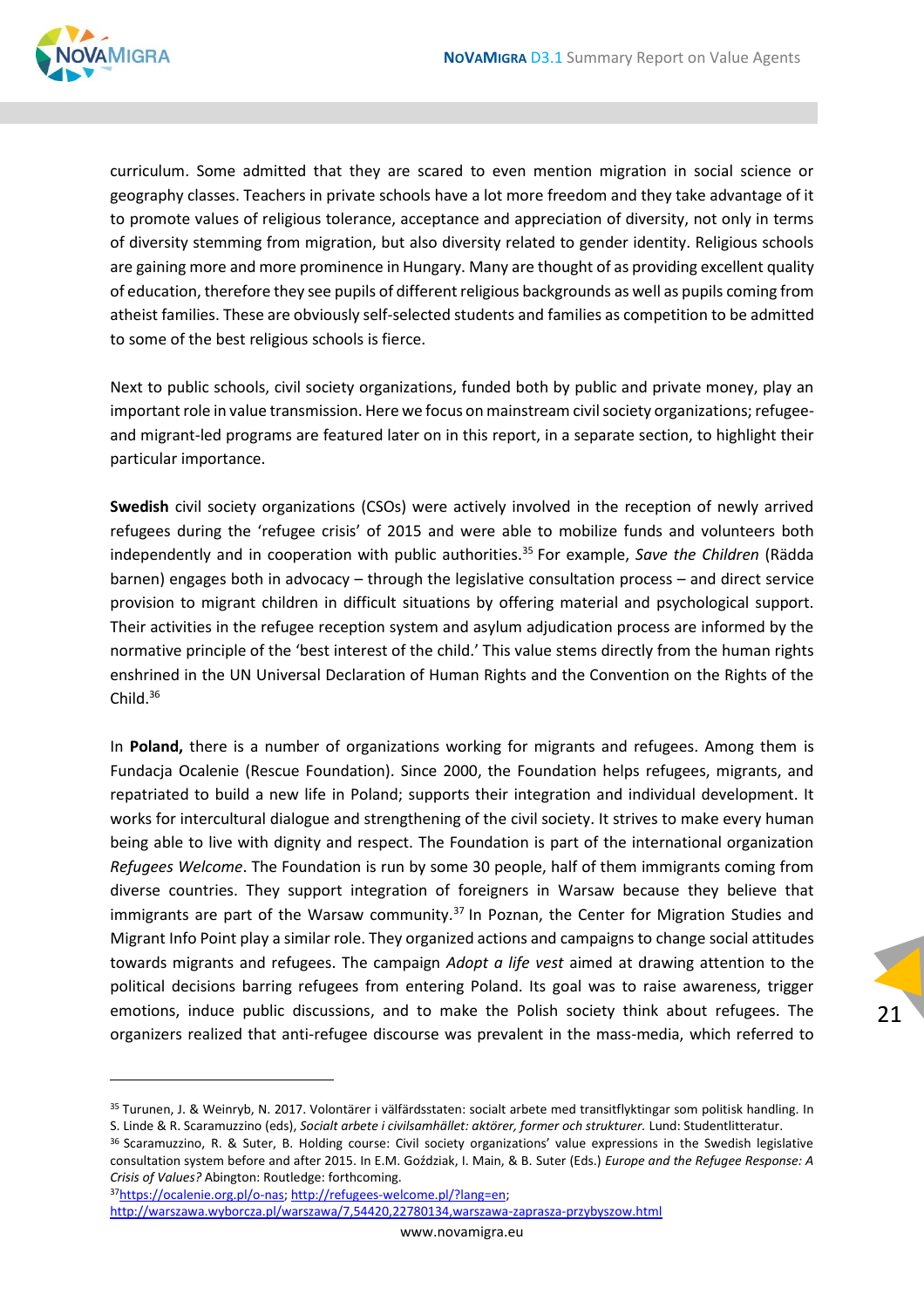

anonymous "waves," "threats," and "problems," while people still crossed the sea risking their lives. The goal of the campaign was to strengthen the language of compassion and to empower people who did not agree with the dominant anti-refugee discourse in the public sphere in Poland. The vests in cafes, cinemas, restaurants, schools, and offices represented people who would like to sit in these places and drink coffee, watch a movie, study, and live in a safe place. Absent refugees were represented as people with the same needs as the inhabitants of Poznan.<sup>38</sup>

Since religion is such a big part of the public discourse on the 'refugee crisis,' it is important to emphasize the role of faith-based organizations in refugee and immigrant integration, both Christian and Muslim ones. In **France**, *Secours Islamique France* is an association promoting international solidarity and humanitarian assistance. It organizes direct relief actions and public advocacy campaigns. It is inspired by the values of solidarity and respect for human rights and dignity, which are framed as core Muslim values. With regard to asylum seekers in France, *Secours Islamique France* seeks to provide better living conditions for those who have been forcibly displaced and are now on French territory. It has set up shelters and accommodation for asylum seekers and provides logistical assistance. It also engages in public advocacy activities aimed at promoting solidarity towards the refugees. For instance, it recently organized a campaign criticizing the law *Asile et immigration*.

Although not an organization directly addressing migration related issues, the *Conseil français du culte musulman* (CFCM) indirectly addresses value transmission to immigrant populations and the larger French society by providing an official interlocutor representing Muslims. Indeed, some immigrants are of Islamic faith and as Islam, the second most important religion in **France** (around five percent of the population), is often perceived by many as a foreign religion changing the cultural landscape of France or threatening its core Christian or secular. The CFCM was created in 2003 by the Ministry of Interior, when Nicolas Sarkozy was the Minister. The CFCM's goal is to form an authoritative body representing Islam in France and able to regulate several aspects of religious practice such as the religious calendar (better coordination for Ramadan), the production and distribution of *halal* meat, the construction of mosques, and the training of Imams. The CFCM is also supposed to better represent the interests of Muslims and to act as an official channel of communication with the French government. A twin motivation underpins the creation of the CFCM: the will to promote a moderate version of Islam, compatible with Republican values and a will to remedy the situation of discrimination affecting Muslims in France.

That being said, the CFCM has no official website and no official mission statement. The CFCM has a board of directors elected for a three year period by the delegates of all French mosques. It contains representatives of all the main French Islamic associations such as the *Fédération nationale des musulmans en France* (National Federation of Muslims in France), the *Rassemblement des musulmans de France* (Regroupment of Muslims in France) and the *Union des organisations islamiques de France* (Union of Islamic Organizations of France). It is also subdivided in several local chapters called the *Conseils régionaux du culte musulman* (Regional Councils of the Muslim Cult). The CFCM has an online TV channel providing readings of the Quran, prayer schedules, and several news and opinion video

<sup>38</sup> Main, I. Proclaiming and Practicing Pro-immigration Values in Poland: A Case Study of Poznań. In E.M. Goździak, I. Main, and B. Suter (Eds.) *Europe and the Refugee Response: A Crisis of Values?* Abington: Routledge: forthcoming.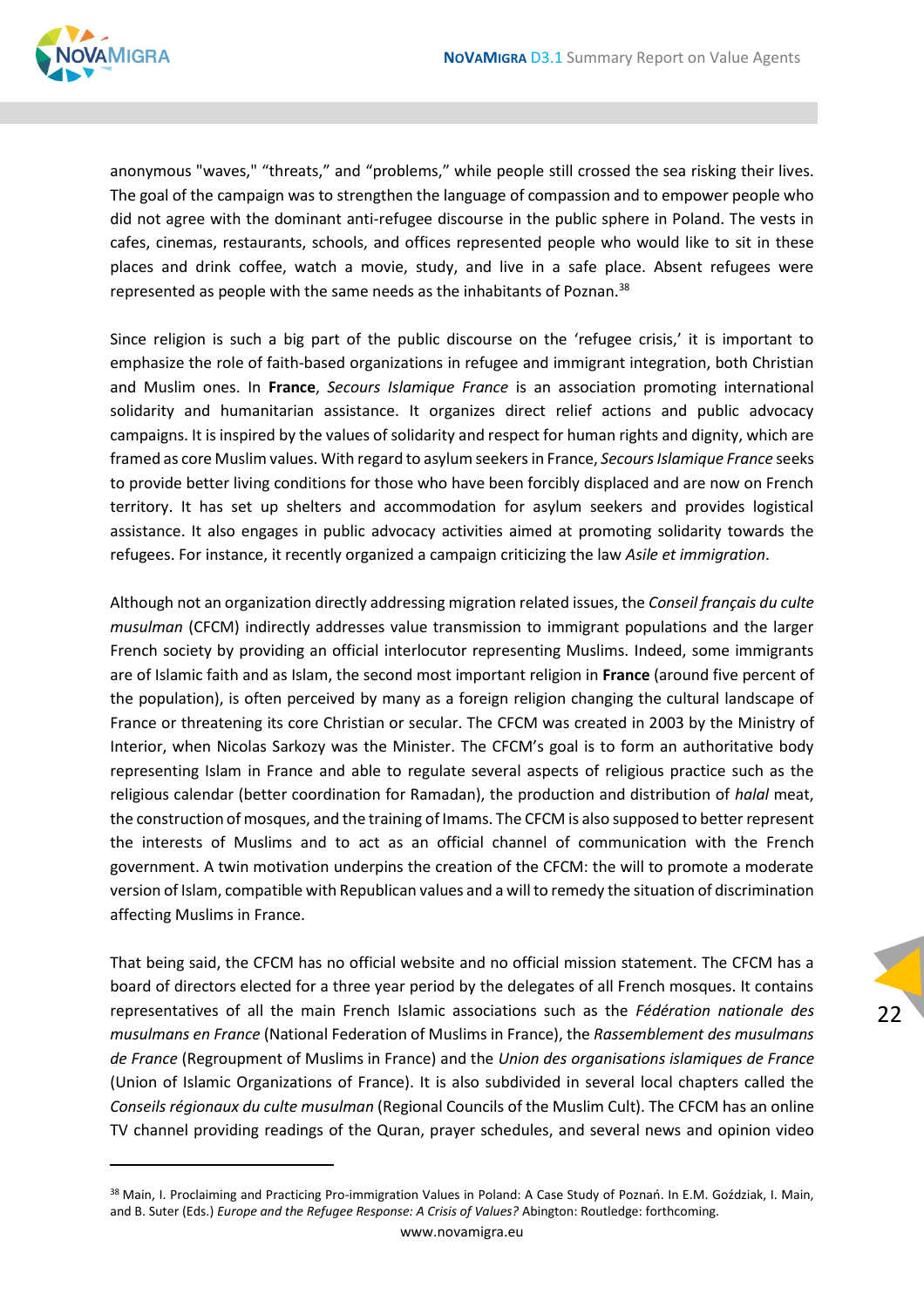

clips. The CFCM acts as an official interlocutor representing Muslims by organizing large debates and consultation. For instance, in 2015, it was the main actor at the center of a 'dialogue with Islam' organized by the Ministry of Interior and focused on the topics of security in places of worship, the image of Islam, the construction and maintenance of places of worship, the training of cult ministers and ritualistic practices.

There are also Christian organizations working with migrants in France. *La pastorale des migrants et des personnes itinerants* is one such example. This Catholic organization is composed of a large network of actors throughout the country who work with migrants as well as other mobile populations such as the Roma, sailors, boatmen, fairgrounds, and festival artisans. All the French territory is covered by this network that has representatives in each diocese and a national chaplain. It provides hospitality and solidarity on the basis of Christian values of caring and humanity. Their mission is coordinated at the national level and defined by the French Bishops' Conference. *La Pastorale des Migrants* welcomes all migrants, regardless of their religious or cultural affiliation, and it accompanies people by taking care of material as well as human and spiritual needs. One main concern of this organization is the dimension of faith (regardless of the specific religion concerned): it takes into account the cultural dimension of faith in view of a better integration of newcomers.

These organizations stand in sharp contrast with Catholic and other Christian churches in Hungary and in Poland, for example, where the churches are opposing admission of Muslim refugees. Our field research in Hungary identified just a couple of examples of faith-based organizations' involvement in helping refugees during the summer of 2015. One example includes the Catholic Bishop of Vac, Miklós Beer, and a Lutheran Bishop, Tamas Fabiny, who at the invitation of UNHCR recorded a video to welcome refugees. They talked in the video about the importance of welcoming the Stranger. People who watched the video were very surprised that the two of them would think it was not just fine, but important to welcome refugees. The Catholic and the Lutheran bishops are friends and they had done other joint projects. The Hungarian Evangelical Brotherhood is another example of solidarity with refugees. These organizations, however, are exceptions; most of the other churches oppose admitting non-Christian refugees.

#### <span id="page-22-0"></span>**6.4How are values transmitted?**

National and local actors use a range of practices and strategies to transmit values to refugees and immigrants. **Training and educational programs** dominate the scene.

www.novamigra.eu Several countries in our sample have orientation courses for newcomers. These courses are usually state-funded and state-designed. In **Germany**, the Federal Agency for Migration and Refugees collaborates with the *Goethe Institute* in designing the integration course curricula. The German integration courses produce nationally recognized educational certificates, therefore, teachers and teaching institutions need to go through a rigorous accreditation process. As a result, teaching institutions are mostly professional organizations in adult education, such as the public *Volkshochschulen* (community colleges) and commercial language learning institutes. They also include the umbrella charity organizations of the Catholic and the Evangelical Churches in Germany, *Caritas* and *Diakonie Deutschland*, respectively, as well as some large migrant organizations, such as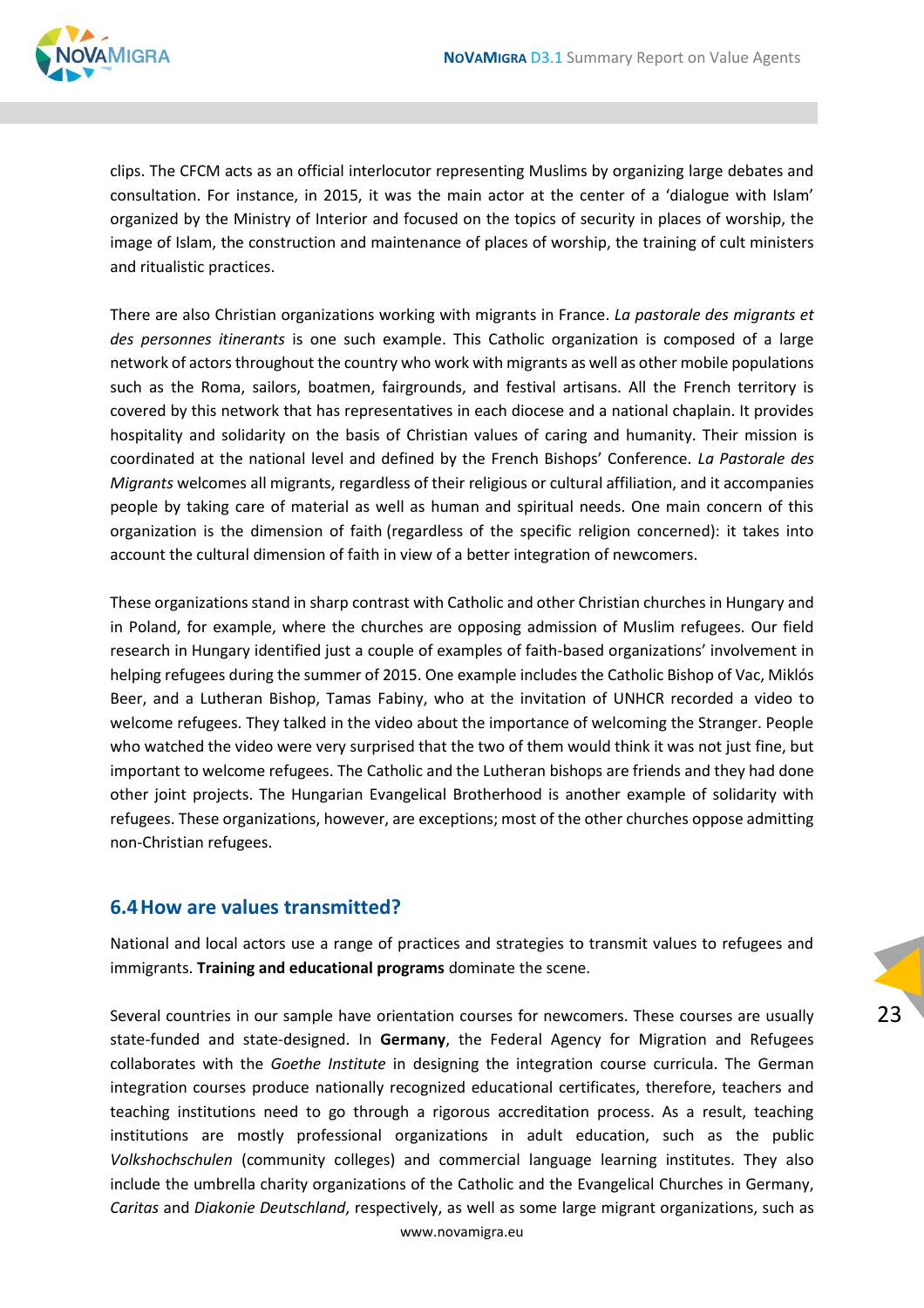

the *Türkisch-Islamische Union der Anstalt für Religion* (DITIB) and the *Türkische Gemeinde in Deutschland* (TGD). Occasionally, teaching institutions are smaller local migrant and educational organizations.<sup>39</sup> Originally, integration courses focused mainly on language skills, but more recently integration courses have been redesigned to extend their emphasis on citizenship education, with a specific focus on values. Citizenship education is taught as a separate component of integration courses, which is called *Orientierungskurs* (orientation course). The Federal Agency for Migration and Refugees is responsible for designing both the concepts for integration courses as a whole and the curricula for orientation courses, while the *Goethe Institute* designs the language part of integration courses.

Additionally, **Germany** offers *Erstorientierungskurse* (Initial Orientation Courses) for asylum seekers who are not eligible for integration courses, usually because they do not come from countries with high asylum rate approvals. The course – comprised of 300 lessons (half the number of lessons included in the integration courses) – was initially developed and tested under the conservative *CSU* (*Christlich Soziale Union*) government in the federal state of Bavaria in 2013. It is now offered throughout Germany, but it is still based on the curriculum developed in Bavaria. The course serves to teach basic spoken language skills and practical information on German laws, rules, and conventions. In February 2016, a module called *Werte und Zusammenleben* (Values and Co-Existence) was added to the curriculum and declared to have an 'exceptional status' within the course. It is the only mandatory module in the course curriculum.

Since initial orientation courses do not produce legally recognized educational certificates, teachers and teaching institutions differ slightly from those offering integration courses. They are selected by federal state governments, rather than by the Federal Agency for Migration and Refugees. Apart from *Volkshochschulen*, they include a variety of Christian charity associations, such as *Johanniter-Unfall-Hilfe*, *Malteser Hilfsdienst* and the *Deutsches Rotes Kreuz* (German Red Cross). In the city of Karlsruhe and surrounding areas, they include the *Freundeskreis Asyl Karlsruhe e.V*., a local non-profit association with the explicit mission to safeguard the rights and dignity of asylum seekers.

In addition to training and educational programs, countries deploy **other strategies to transmit shared values** to refugees and immigrants such as information dissemination through publications and websites; cross-cultural and religious dialogues; crime prevention programs, including prevention of religious extremism; familiarizing migrants with national laws and legal norms; activities focused on political (voting rights) and civic participation (volunteering opportunities).

In **France**, information about the values that are the foundation of the French Republic and French laws are provided to prospective migrants before their arrival in the country. The French Office for Immigration and Integration (OFFI) has published, on its website, a guide entitled *Living in France. Preparing for your arrival in France*. Prepared with the Ministry of Interior (*Ministère de l'intérieur*) and the General Direction of Foreigners in France (*Direction des étrangers en France*)*,* the booklet clearly

24

<sup>39</sup> For a comprehensive list, see

[http://www.bamf.de/SharedDocs/Anlagen/DE/Downloads/Infothek/Integrationskurse/Kurstraeger/ListeKurstraeger/liste](http://www.bamf.de/SharedDocs/Anlagen/DE/Downloads/Infothek/Integrationskurse/Kurstraeger/ListeKurstraeger/liste-der-zugelassenen-kurstraeger-pdf.html)[der-zugelassenen-kurstraeger-pdf.html](http://www.bamf.de/SharedDocs/Anlagen/DE/Downloads/Infothek/Integrationskurse/Kurstraeger/ListeKurstraeger/liste-der-zugelassenen-kurstraeger-pdf.html)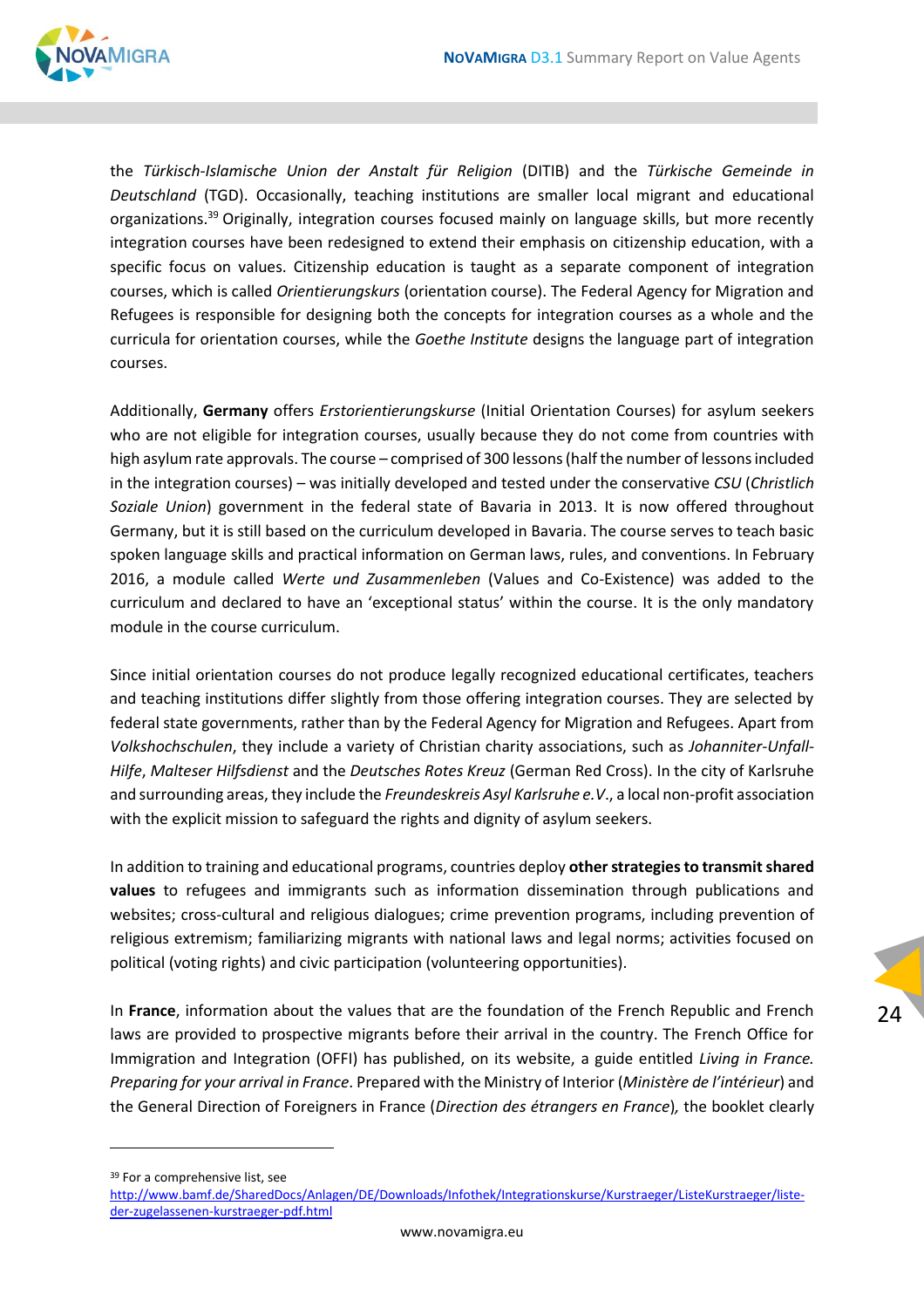

indicates what are the official values of the French Republic: Liberty, Equality, and Fraternity. The booklet also indicates that secularism is one of the values of the Republic.

A publication of the Ministry of Interior and the Direction of Foreigners in France titled the Booklet of the Citizen (*Livret du citoyen*) also provides key information about France's history, culture, values, institutions, geography, economy, and foreign policy. In this document, four official values are identified: liberty, equality, fraternity and secularism (although it is not clear whether those are values or principles and whether there is or not a distinction between values and principles in the official French discourse).<sup>40</sup>

In **France**, school children are not the only group the government focuses on in terms of teaching and sharing common values. Since 2008, the Ministry of Interior and the Ministry of National Education have set up an operation called OEPRE – *'Ouvrir l'école au parents pour la réussite des enfants'* (Opening the school to parents for the success of children). The objective of this initiative is to promote integration of parents who hail from outside the European Union by involving them in the education of their children. As part of this large operation, schools provide free training sessions at convenient hours to those immigrant parents so as to promote the acquisition of French language, the learning about the values of the Republic, how these values are achieved in the French society, and a better understanding of the school system.

#### <span id="page-24-0"></span>**6.5How do countries ensure that refugees and migrants adhere to the promoted values?**

Many European countries have implemented integration courses and contracts and set up civic and citizenship tests. In our sample, **France, Italy, and the Netherlands** have implemented not only language and integration course, but also mechanisms (tests, point systems) to ensure that immigrants fulfill their duties and not pose a burden on the welfare states. This is an explicit way to make sure that refugees and immigrants share the national values of the country where they have settled.

Although there are considerable differences between the various contracts and training programs, they all share a common purpose: to promote the core values declared to be the substantive foundation of the political community.<sup>41</sup> This goal is consistent with the emphasis placed on 'shared values' by the European Commission and the Council of Europe in the 2000s,  $42$  and with the proliferation of civic education policies aimed at inculcating values shared by 'good citizens.'<sup>43</sup>

<sup>40</sup> Ministère de l'intérieur, Direction des étrangers en France, *Le livret du Citoyen*, Ministère de l'intérieur, 2015, p. 4-6.

<sup>&</sup>lt;sup>41</sup> Hachimi Alaoui, M. & Pélabay J., Integration by contract and the "values of the Republic": Investigating the French State as a value promoter for migrants (2003-2016). In E M. Goździak, I. Main, & B. Suter (Eds.) *Europe and the Refugee Response: A Crisis of Values?* Abington: Routledge: forthcoming.

<sup>42</sup> Pélabay, J. 2011a. 'L'Europe des "valeurs communes" et le recul du multiculturalisme: la diversité supplantée par l'unité? ,' *Revue Philosophique de Louvain*, 109 (4), pp. 747-70.

<sup>43</sup> See Kostakopoulou, D. 2010. Matters of Control: Integration Tests, Naturalisation Reform and Probationary Citizenship in the United Kingdom, *Journal of Ethnic and Migration Studies*, 36 (5): 829-46; Pélabay, J. 2011b. Former le "bon citoyen" libéral, *Raisons politiques* 44 (4): 117-38.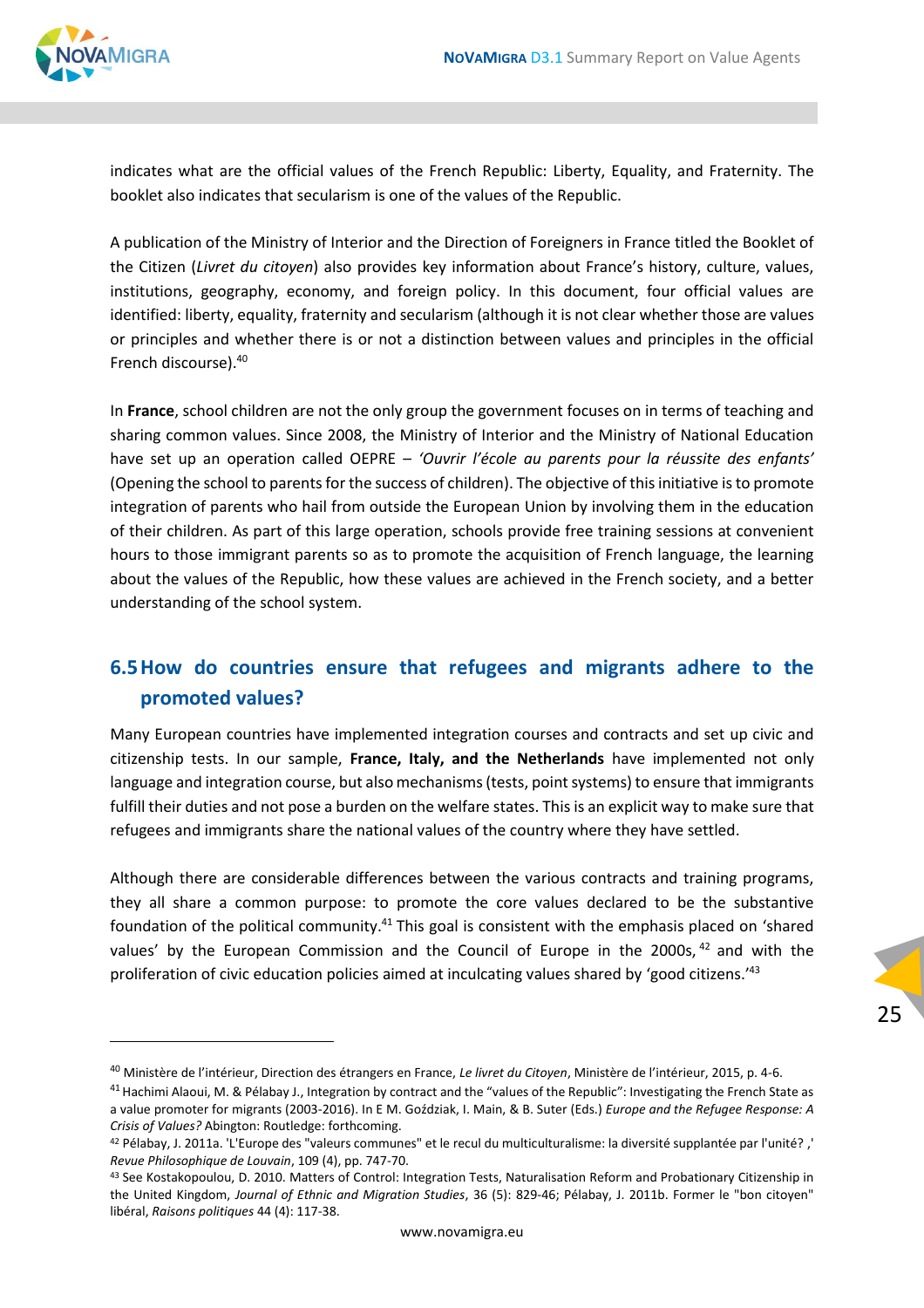

The notion of 'contract' underlines that integration is a 'two-way process.' The contract approach that focuses on an individual is different from the multicultural approaches that focus on communities and seek to recognize cultural differences.<sup>44</sup> Some scholars, Rogers Brubaker<sup>45</sup> and Christian Joppke,<sup>46</sup> among others, see these developments as the demise of multiculturalism and the 'return of assimilation.' Hatchimi and Pélabay posit that in the European context, national integration policies are developed with two main objectives: to condition the process of integration itself, notably through these contracts, and to pave the way for state promotion of the 'values' of the host society. "Taken together, these two objectives lead to a conception of integration where respect for 'values' placed at the heart of the 'us' are imposed on 'others' as a constraint included in a contract between foreigners and the State."47

In **France**, such contractual value-based integration has been implemented through a series of programs such as the *Contrat d'Accueil et d'Intégration* (CAI), drafted in 2003, its family reunification counterpart, the *Contrat d'Intégration pour la Famille* (CAIF), developed in 2007, and the more recent *Contrat d'Intégration Républicaine* (CIR), which replaced both of the former in 2016. In the forthcoming volume, Hatchimi and Pélabay argue that in relation to the political theory of European integration, there is good reason to give priority, in theory and in practice, to a rights-based – instead of a valuebased – conception of integration. Nothing, they argue, prevents the discourse and practice of common values, be they national or European, from transmuting into a homogenizing and exclusionary identity politics focused on the survival of an ethical-cum-cultural version of the 'us' at the expense of the search for a truly pluralistic type of integration.<sup>48</sup>

In addition to signing these contracts, in order to become citizens, foreigners need to show sufficient mastery of the French language and appropriate understanding of the history of France, its values and institutions. Since 2012, to demonstrate proficiency in French, migrants seeking naturalization must pass a French test called TCF (*Test de connaissance du français*). This is both an oral and written test. Some older people, over 60 years of age, are exempt from these tests. Additionally, other tests administered by the French Ministry of National Education can be substituted. Individuals who do not obtain the A1 level in French must agree to follow language training sessions. Language courses are provided by various associations, some of which are funded by the Office for Immigration and Integration. The *Centre national d'enseignement à distance* (CNED) offers online courses and preparation for the language tests of the French Ministry of Education. The FLE (*Français Langue Etrangère*) is a certification program for courses of French as a second language.

<sup>44</sup> Guiraudon, V. 2008. Integration Contracts for Immigrants: Common Trends and Differences in the European Experience (ARI). Available at:

[http://www.realinstitutoelcano.org/wps/portal/rielcano\\_en/contenido?WCM\\_GLOBAL\\_CONTEXT=/elcano/elcano\\_in/zonas](http://www.realinstitutoelcano.org/wps/portal/rielcano_en/contenido?WCM_GLOBAL_CONTEXT=/elcano/elcano_in/zonas_in/demography+population/ari43-2008) [\\_in/demography+population/ari43-2008](http://www.realinstitutoelcano.org/wps/portal/rielcano_en/contenido?WCM_GLOBAL_CONTEXT=/elcano/elcano_in/zonas_in/demography+population/ari43-2008)

<sup>45</sup> Brubaker, R. 2001. The return of assimilation? Changing perspectives on immigration and its sequels in France, German, and the United States. *E*t*hnic and Racial Studies* 24 (4): 531-548.

<sup>46</sup> Joppke, Ch. 2007. Beyond national models: Civic integration policies for immigrants in Western Europe, *West European Politics* 30 (1): 1-22, DOI: 10.1080/01402380601019613.

<sup>47</sup> Hachimi Alaoui M. & Pélabay J., Integration by contract and the "values of the Republic": Investigating the French State as a value promoter for migrants (2003-2016), In E.M. Goździak, I. Main, & B. Suter (Eds.) *Europe and the Refugee Response: A Crisis of Values?* Abington: Routledge: forthcoming.

<sup>48</sup> Hachimi Alaoui M. & Pélabay J., Integration…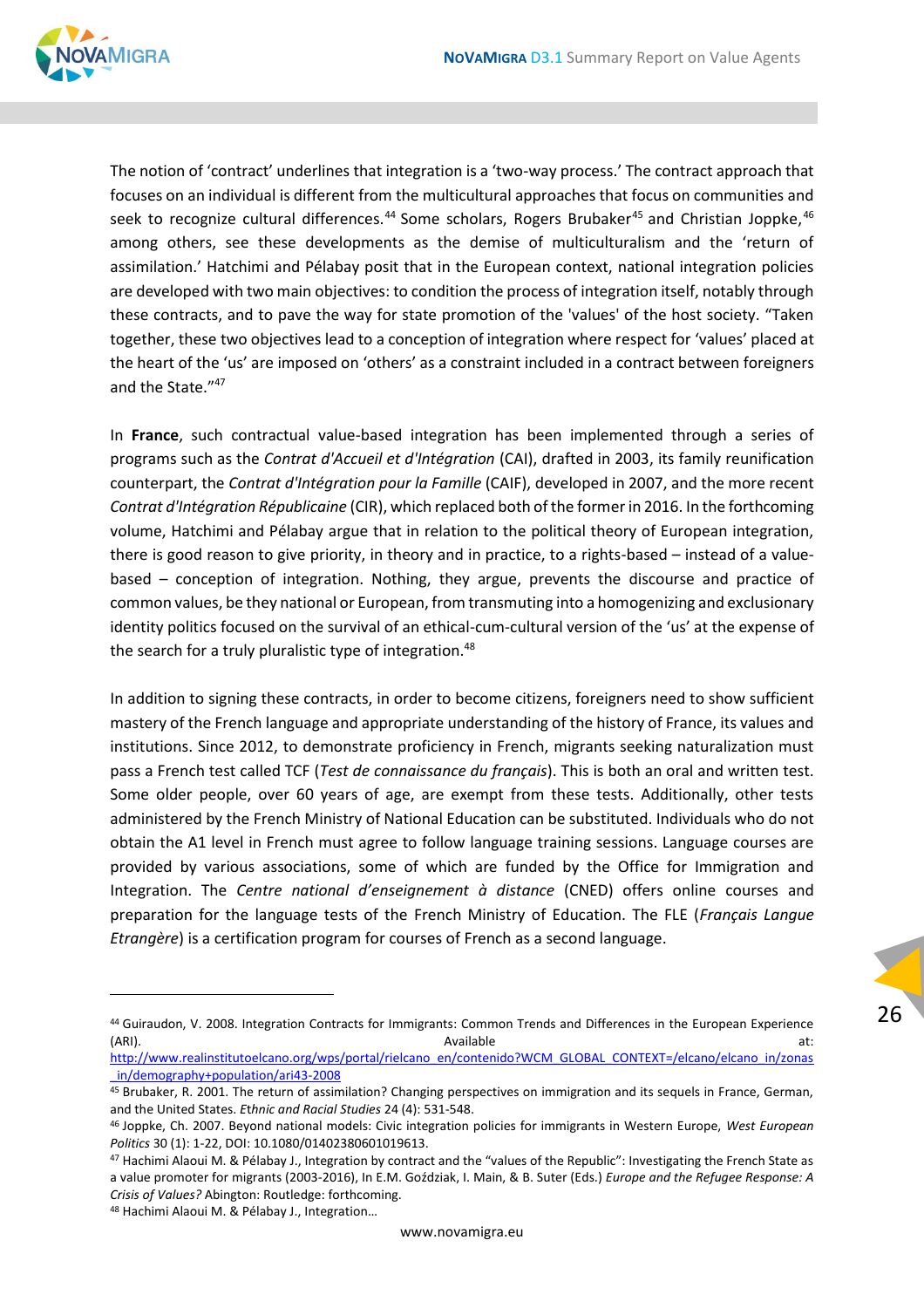

Since 2013, to prove that they have adequate knowledge of French history, culture, values, and institutions, citizenship applicants must meet with an agent of the Prefecture and show how much they know about those topics in an informal discussion with the agent.<sup>49</sup> The decree no. 2013-794 of August 30, 2013 stipulates the level of knowledge of French history and culture.<sup>50</sup> Some preparatory material for the citizenship test (mostly based on mock test questions) is divided into four topics: the history of France, the values of the Republic, the rights and obligations of citizens, general culture.<sup>51</sup>

In the **Netherlands** immigrants are obliged to sign a "Declaration of Participation" [*participatieverklaring*] after they have been granted admission to stay in the country. The Declaration is part of the Regulation of Integration. By doing so, the immigrants commit themselves to certain "Dutch Core Values" [*Nederlandse kernwaarden*]: freedom, equality, solidarity, and participation. These "core values" are explained in the Declaration of Participation itself. However, their meaning is not explained in any depth. Rather, these values are mainly transmitted to the immigrants in an obligatory workshop that all municipalities have to offer. Municipalities may themselves decide how exactly they explain and transmit these values. Additionally, the Ministry of Social Affairs and Employment published a brochure called *Core values of the Netherlands* [*Kernwaarden van Nederland*]. The meaning of these values is further explained in a video immigrants are supposed to watch.

After immigrants sign the Declaration of Participation, they have to pass the "integration exam" [inburgeringsexamen].<sup>52</sup> The integration exam consists of a speaking, reading, listening, and writing sections (in Dutch, obviously). Moreover, immigrants have to prove knowledge of Dutch society and show that they are able to navigate the Dutch job market.<sup>53</sup> In order to become a Dutch citizen, an immigrant should have a clear understanding of four core values: freedom, equality, solidarity, and participation. Arguably, the idea of participation implies that refugees are responsible for their own integration process. They are required to become independent citizens in society. They need to learn the language and are encouraged to contribute to society.

Italy has developed a very detailed integration agreement<sup>54</sup> to be signed by all foreigners over the age of 16 who enter the country for the first time and request a residence permit of not less than one year. On March 10, 2012, *Regulation concerning the discipline of the integration agreement between the foreigner and the State* was issued. It contains mutual commitments: for the state – ensuring the enjoyment of fundamental rights and providing the means to acquire Italian language, culture, and principles of the Italian Constitution; and for the foreigner – the commitment to respect the legal and

27

<sup>54</sup> See[: http://www.integrazionemigranti.gov.it/normativa/procedureitalia/Documents/](http://www.integrazionemigranti.gov.it/normativa/procedureitalia/Documents/%20FAQAccordointegrazione/Accoro%20di%20integrazione%20-%20inglese.pdf) 

<sup>49</sup> <https://www.immigration.interieur.gouv.fr/Accueil-et-accompagnement/La-nationalite-francaise/Le-livret-du-citoyen>

<sup>50</sup> <https://www.legifrance.gouv.fr/affichTexte.do?cidTexte=JORFTEXT000027914456&categorieLien=id>

<sup>51</sup> <http://www.testdenationalite.fr/>

<sup>52</sup> Immigrants are individually responsible for passing this exam within three years. This means classes are not obligatory. It is up to the immigrant how he or she wants to prepare himself or herself. See [https://www.vluchtelingenwerk.nl/feiten](https://www.vluchtelingenwerk.nl/feiten-cijfers/procedures-wetten-beleid/inburgering)[cijfers/procedures-wetten-beleid/inburgering.](https://www.vluchtelingenwerk.nl/feiten-cijfers/procedures-wetten-beleid/inburgering) DUO lends 10.000 euros to the "vreemdeling" in order to get classes and to pay the exams. This money becomes a gift when he or she succeeds within the given time, if not he or she needs to refund. <sup>53</sup> See<https://www.inburgeren.nl/examen-doen/oefenen.jsp>

[FAQAccordointegrazione/Accoro%20di%20integrazione%20-%20inglese.pdf](http://www.integrazionemigranti.gov.it/normativa/procedureitalia/Documents/%20FAQAccordointegrazione/Accoro%20di%20integrazione%20-%20inglese.pdf) (description of the Integration Agreement in English).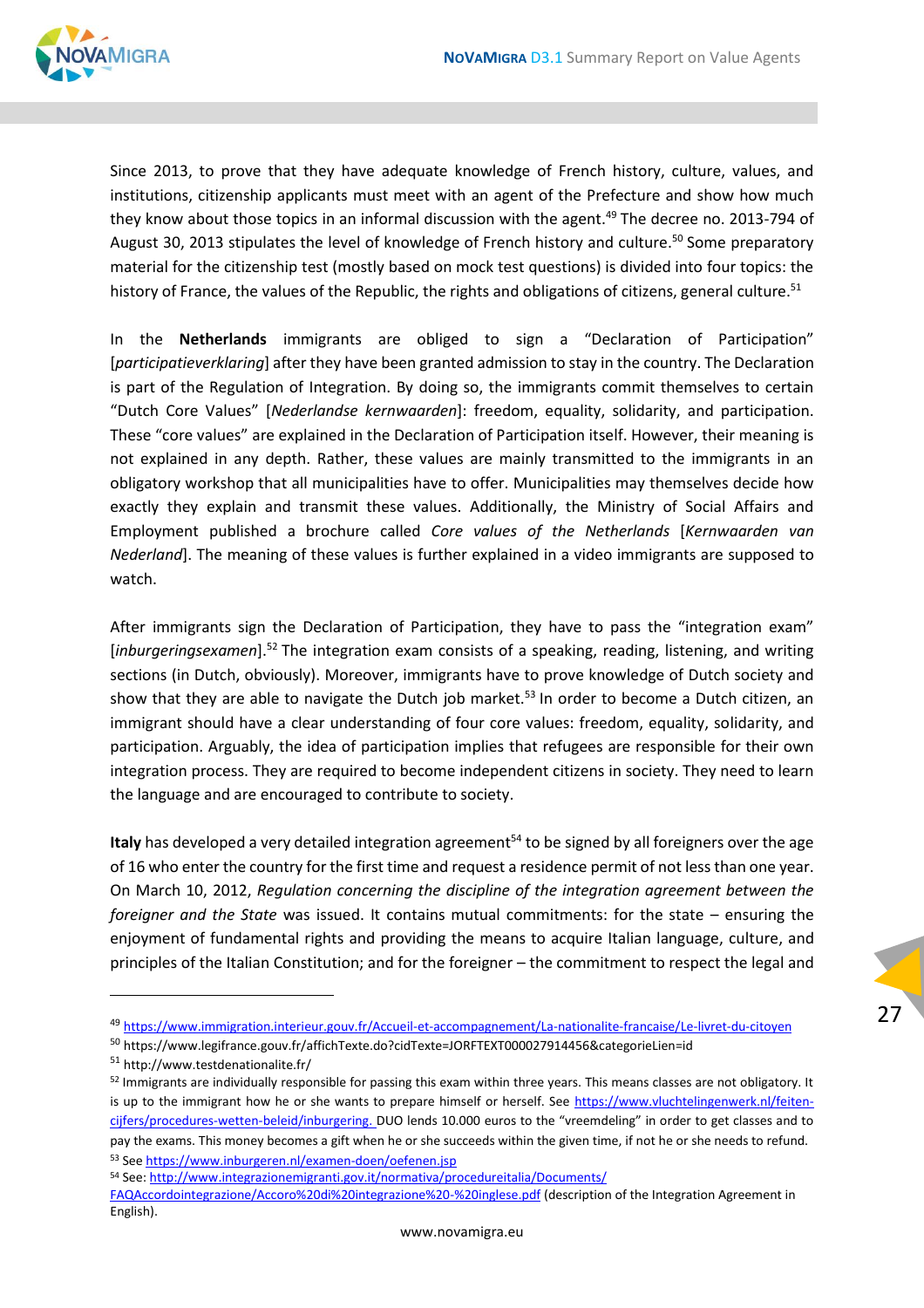

civic rules of the country in order to follow a smooth path to integration. The agreement is divided into credits. It has a duration of two years and can be extended by one year. It is signed by the Prefect or his delegate. The foreigner undertakes to acquire an adequate level of spoken Italian language (equivalent at least to the A2 level referred to in the common European frame of reference), sufficient knowledge of the fundamental principles of the Constitution of the Republic, of civic culture and of civil life in Italy (with particular reference to the sectors of health, school, social services, work and tax obligations), and to guarantee the fulfillment of the obligation of education by minor children. To consider the agreement fulfilled, at the time of verification, the foreigner must achieve at least 30 credits that obligatorily include the aforementioned minimum levels of knowledge of the Italian language and of civil and social life.

At the time of signing, the foreigner is assigned 16 credits corresponding to the A1 level of spoken Italian language and basic knowledge of civic education and information on civil life in Italy. In order to favor this training path, the foreigner is given the opportunity to attend, within 90 days from the date of the subscription, a free course of civic training of a total duration of 10 hours. It credits: Italian language, civic culture, formal education, honors and public merits, business activities, family doctor, participation in the public life, housing.<sup>55</sup>

#### <span id="page-27-0"></span>**6.6'Nothing about us without us': Refugee and migrant participation in integration efforts**

And last but not least, we come to the crucial issue of refugee and migrant participation in policymaking and program design. The Global Compact on Refugees (GCR) calls for refugees to be directly involved in the pursuit of the GCR's objectives. The Compact calls for the UN Refugee Agency (UNHCR) to co-host, along with one or more member states, a Global Refugee Forum (GRF) every four years. The first Global Refugee Forum, scheduled for December 2019 in Geneva, is only months away. Sceptics doubt whether meaningful participation in the GRF will be achieved.<sup>56</sup> In a recent tweet, Jeff Crisp reminded us that UNHCR committed itself to the principle of refugee participation in its mission statement<sup>57</sup> in the 1990s. As early as 1986, Robert Mazur<sup>58</sup> wrote about the need to involve refugees into assistance and development projects. A year later, in 1987, Lance Clark wrote a paper for the Refugee Policy Group entitled *Promoting Refugee Participation in Assistance Projects*, in which he wrote: "Despite pronouncements of support from UNHCR and many nongovernmental organizations (NGOs), refugee participation remains more talk than action. What can be done to improve this situation?"<sup>59</sup> The late Barbara Harrell-Bond, the grand dame of refugee studies, had written probably

[http://www.libertaciviliimmigrazione.dlci.interno.gov.it/sites/default/files/allegati/crediti\\_riconosciuti.pdf](http://www.libertaciviliimmigrazione.dlci.interno.gov.it/sites/default/files/allegati/crediti_riconosciuti.pdf)

<sup>55</sup> The full list of the Credits (in Italian) can be found here:

<sup>56</sup> Drozdowski, H. & Yarnell, M. 2019. Promoting Refugee Participation in the Global Refugee Forum: Walking the Walk. Issue Brief. Washington, DC: Refugee International. Available at: [https://www.refugeesinternational.org/reports/2019/7/11/promoting-meaningful-participation-in-the-global-refugee](https://www.refugeesinternational.org/reports/2019/7/11/promoting-meaningful-participation-in-the-global-refugee-forum-walking-the-walk)[forum-walking-the-walk](https://www.refugeesinternational.org/reports/2019/7/11/promoting-meaningful-participation-in-the-global-refugee-forum-walking-the-walk)

<sup>57</sup> See<https://www.unhcr.org/4847b7832.pdf>

<sup>58</sup> Mazur. R. 1986. Linking popular initiative and aid agencies: The case of refugees. Refugee Issues (December). Oxford, UK: Refugee Studies Program.

<sup>59</sup> Clark, L. 1987. *Promoting Refugee Participation in Assistance Projects.* Washington, DC: Refugee Policy Group. Available at: [http://repository.forcedmigration.org/show\\_metadata.jsp?pid=fmo:399](http://repository.forcedmigration.org/show_metadata.jsp?pid=fmo:399)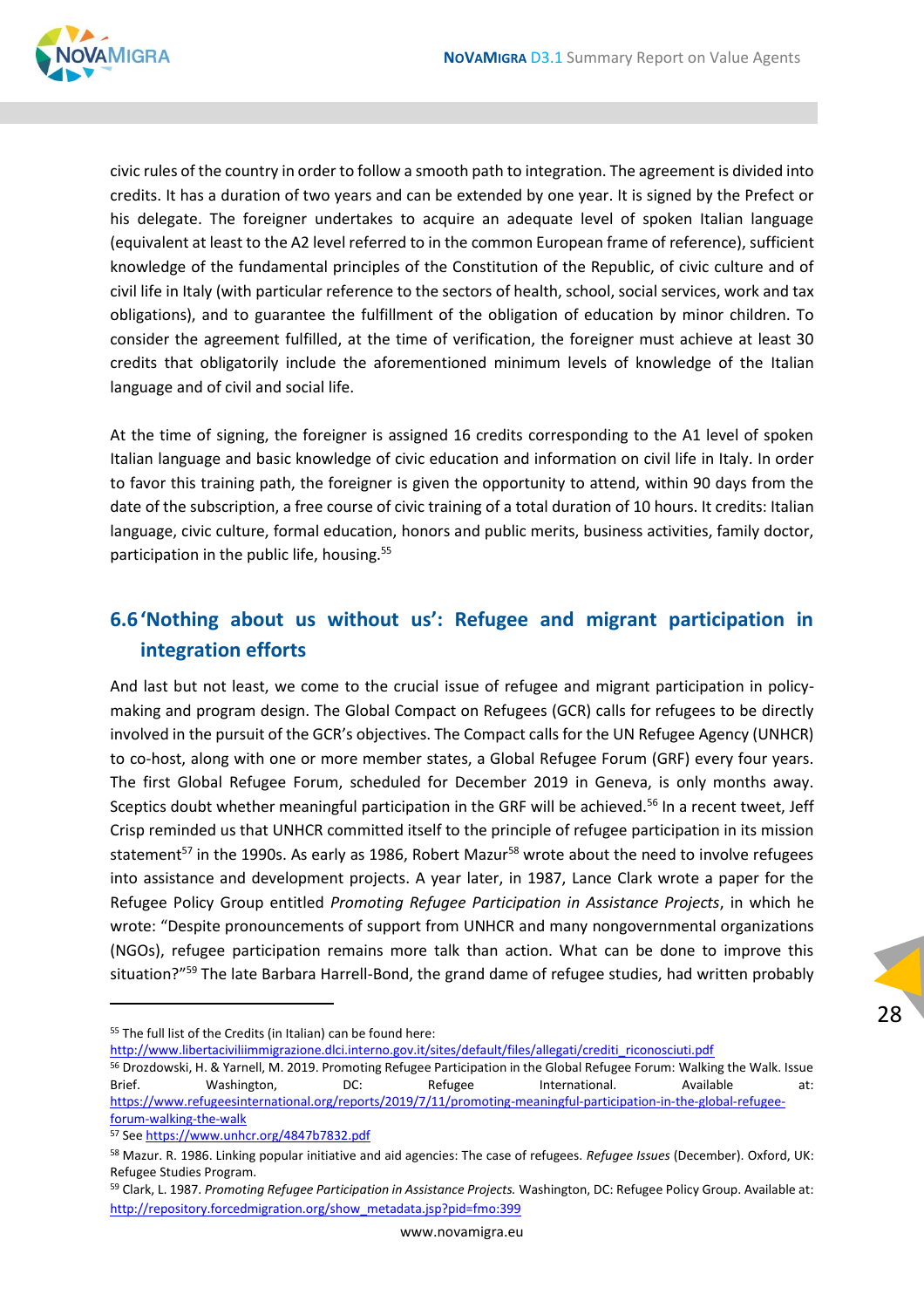

the most about the need for a refugee-centered approach to policy-making and assistance. Her papers are too numerous to mention here. Despite all these discussions, we are still calling for meaningful refugee participation.

In this study, we found a few promising attempts to involve refugees and migrants in the multi-level governance processes. The European Migrant Advisory Board (EMAB), an initiative of the Partnership on Inclusion of Migrants and Refugees, financially supported by the Open Society Foundation, is one example of an attempt to include refugees' and migrants' voices in European policy-making.<sup>60</sup> In the already mentioned edited volume, Robert Larruina and Halleh Ghorashi<sup>61</sup> write about the possibilities and constraints the members of the Board encountered in their efforts to bring their perspectives and experiences to the Partnership. They concluded that the EMAB is at risk of falling into 'the danger of a single story,' referring to the idea that accounts of success can never be a good alternative to the negative discourse on migrants since both are essentializing and homogenizing. <sup>62</sup> In the authors' opinion, the EAMB members are "caught between providing success stories and carrying the burden of representation, which prevents them from being considered important enough for who they are, for having perspectives and narratives that come from their specific life worlds and their different networks, both of which are quite different than those of policymakers from the dominant group."

In **Sweden**, the umbrella organization *Samarbetsorgan för etniska organisationer i Sverige* (SIOS) is the nation-wide umbrella organization for ethnic associations, consisting of ca. 350 local ethnic organizations with ca. 50,000 members in total. It is recognized (i.e., partially funded) by the government for its promotion of ethnic and cultural identity (mainly language and culture), representation of ethnic groups' interests and promotion of their participation in society (diversity politics). The organization is a collaborative organ for ethnic associations, independent of party politics and religion. It consists of voluntary collaboration between various ethnic associations for the purpose of working for cultural diversity in society in a democratic manner. Its main purpose is to promote language, culture, education and other issues related to minority politics. SIOS' activities aimed at achieving these goals include opinion making, writing position papers and making claims through statements, as well as through educational, information and project activities. In the area of integration, SIOS holds an active role in influencing policy. The organization does this through lobbying and other means of participation in the political process (consultation). Its vision of integration is based on a two-way process with ethnic organizations as equal partners. As such, it is against assimilationism. SIOS advocates for an open, democratic and culturally diverse society that recognizes ethnic and cultural diversity. Its vision spells out the values of dialogue, equality, freedom of choice and justice as guiding principles in this process.

<sup>60</sup> Larruina, R. & Berg, R. 2018. *European Migrant Advisory Board: Initial footsteps: January-June 2018*. Unpublished report, Institute for Societal Resilience, Refugee Academy, VU Amsterdam.

<sup>61</sup> Larruina, R. & Ghorashi, H. Box-ticking Exercise or Real Inclusion? Challenges of Including Refugees' Perspectives in EU Policy. In E.M. Goździak, I. Main, & B. Suter (Eds.) *Europe and the Refugee Response: A Crisis of Values?* Abington: Routledge: forthcoming.

<sup>62</sup> Ghorashi, H. 2016. *Het gevaar van het enkelvoudig verhaal.* 10 March. Available at: [https://www.kis.nl/blog/het-gevaar](https://www.kis.nl/blog/het-gevaar-van-het-enkelvoudig-verhaal)[van-het-enkelvoudig-verhaal](https://www.kis.nl/blog/het-gevaar-van-het-enkelvoudig-verhaal)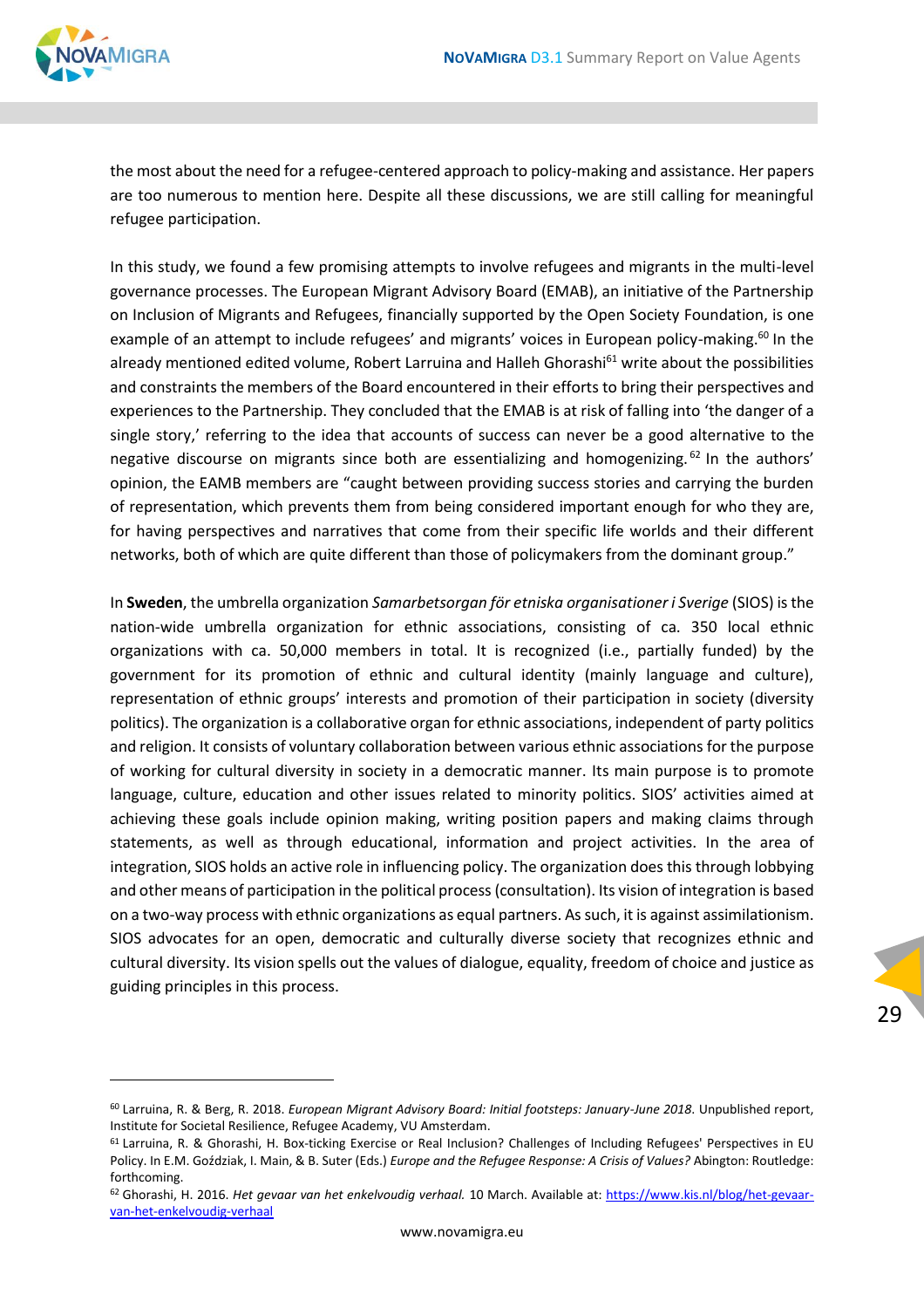

One of many **German** organizations providing support for migrants is DaMigra, an umbrella and advocacy network incorporating 71 migrant women organizations working on migrant women's rights and self-organization. It was founded in 2014 within the context of a program initiated by the BAMF (*Bundesamt für Migration und Flüchtlinge*, Office for Migrants and Refugees) and the Bundesministerium für Familie, Senioren, Frauen und Jugend (BMFSFJ, Federal Ministry for Family, Senior Citizens, Women and Youth) to encourage national networking among migrant organizations. Its recent project, called MUT, aims to foster inclusion of recently arrived refugee women using the experience and skills of migrant women who have lived in Germany for a long time. On its website, DaMigra does not use the term values. In a workshop on "Value education in the immigration society" organized by BAMF and the Bertelsmann Stiftung in 2016, DaMigra's director, Delal Atmaca, explained that DaMigra understood value education as advocating equal rights.<sup>63</sup> On its website, the MUT project defines its own approach as guided by the objectives of "empowerment and human rights education." Its method of involving migrant women as councilors and teachers for newly arrived refugee women is key to the project's overall aim. It encourages migrant women to think about their own experiences of exclusion and marginalization in German society as politicizing experiences that have raised their self-awareness and led them to advocate their own interests. And it encourages refugee women to think of migrant women as role models precisely for their experience of overcoming adversity and defining their own place in Germany. MUT understands integration in terms of women's "political, cultural, professional and cultural participation on an equal rights basis" rather than advocating a particular value content.

In **Poland**, there are a few programs focused on immigrant integration. In Gdańsk, there is the Council of Migrants (*Rada Imigrantów i Imigrantek*); it has been operating since 2016. In Warsaw, there is the Commission for Social Dialogue with Migrants (*Komisja Dialogu Społecznego ds. Cudzoziemców przy UM Warszawa*); it has been in existence since 2012. Both are supported by municipal governments. The Migrant Info Point (MIP) in Poznań was established in 2013 and is supported mainly by grants.

The city of Gdańsk developed an exceptional model of immigrants' integration. In May 2015, the Mayor of Gdańsk established Poland's first cross-sectoral and interdisciplinary task force on immigrant integration. The team's task was to assess available resources and capabilities to support immigrant residents of Gdańsk and to identify key needs and problems. The model was developed as a joint effort of more than 150 people representing 70 different public institutions and non-governmental organizations. The model consisted of identifying key values and principles, formulating the vision and goals of the initiative as well as tasks in areas of education, local communities, culture, violence and discrimination, health, employment, social assistance, and housing. <sup>64</sup> It has been gradually implemented with a leading role of the Council of Immigrants, which was created on September 19, 2016. Twelve Gdańsk residents of foreign origin (Chechnya, Columbia, Germany, Kazakhstan, Palestine, Russia, Syria, Ukraine, the United Kingdom, Uzbekistan, and Tunisia) started to advise the Mayor and other local authorities on migrant and refugee integration issues and policies. To represent the immigrant population in its variety, the selected volunteers have different backgrounds, education levels, and religious believes, and include 4 women. Profession-wise, the group includes a doctor, a

<sup>63</sup> Bertelsmann Stiftung 2016, 50

<sup>64</sup> <https://www.gdansk.pl/download/2017-06/91579.pdf>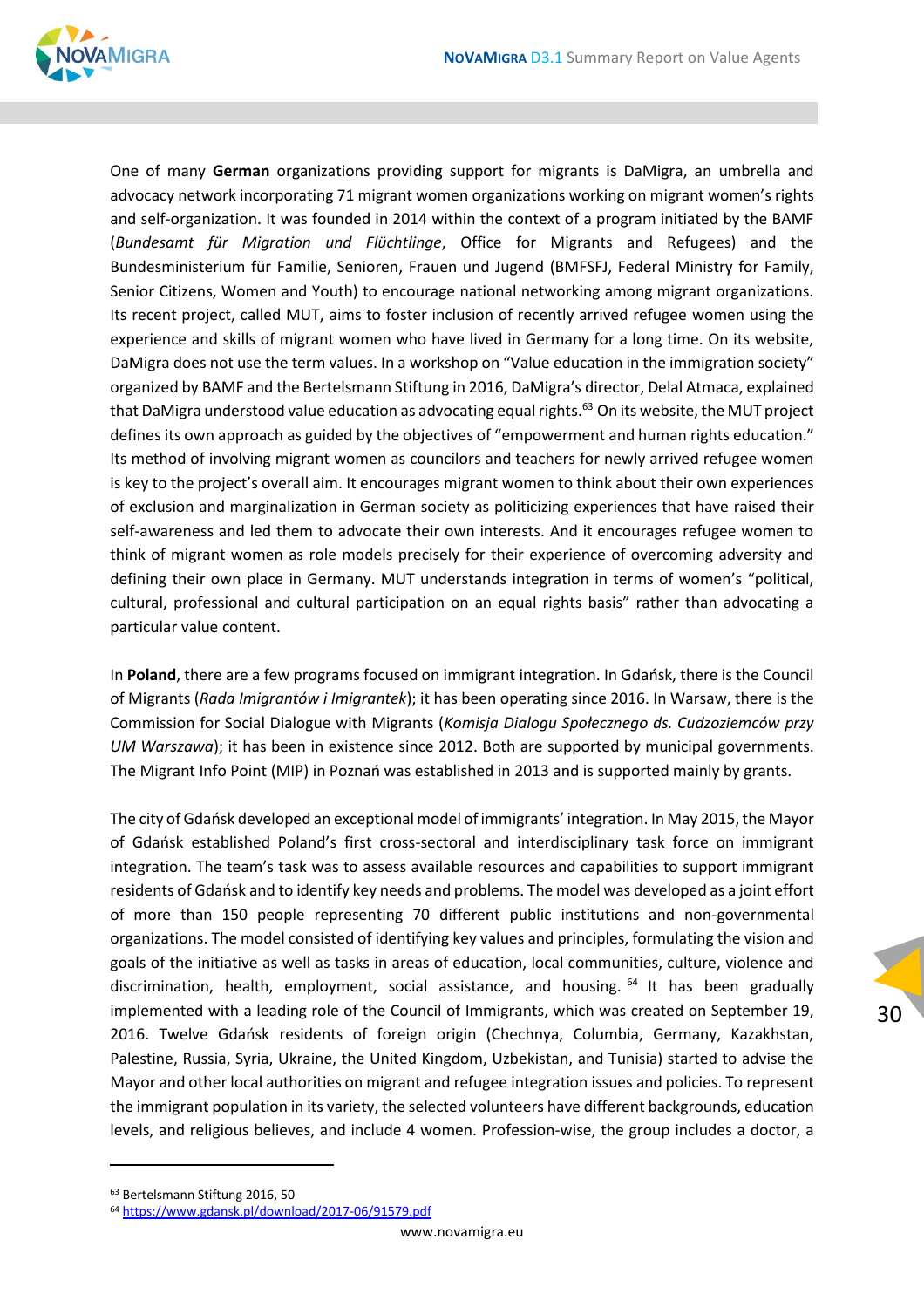

PhD student, an activist, a social worker, a journalist, an entrepreneur. What they have in common is their willingness to live, work, and raise their children in Gdańsk. This local Immigrant Council is Poland's first official advisory body consisting solely of immigrants.<sup>65</sup> In 2019, the Council held its second election.

"My personal ambition is to encourage immigrant women to participate in the public life. I would like them to realize that beyond the legalization of their residence and the incorporation into the labor market, we – the women of Gdańsk – can be free, strong, innovative, capable, resilient and we can continue with our social and personal development," said the Chairmen of the Immigrants Council, Karol Liliana Lopez, who came to Gdańsk from Colombia.<sup>66</sup> Gdańsk is known worldwide for the role it has played in Polish history: Second World War broke out here; Gdańsk is also the birthplace of Poland's Solidarity movement. Are these new immigrant initiatives evidence that the spirit of solidarity lives on today? Do historical references help the inhabitants of Gdańsk maintain this spirit? Or maybe it is due to the size of the city and the number of NGOs which enable the success of such projects? $67$ In many major Polish cities NGOs have been providing support for migrants for years. "We have over 20 visitors and about 40 phone calls a day asking for assistance with documents needed for temporary/permanent residence permits as well as procedures on how to set up a business in Poland," explains Yulia Szavlovkaya from the Immigrants Support Centre (*Centrum Wsparcia Imigrantów i Imigrantek w Trójmieście)*, an NGO providing assistance to migrants in the Tri-city area. They support the newcomers in various ways: show how to apply for temporary residence and work permit using the electronic system, what documents companies should prepare to employ non-EU citizens, what to do when an employer does not pay wages, and who to refer to in case of discrimination.<sup>68</sup> *Migrant Info Point* in Poznań, working on support and integration of migrants has been involving migrants as employees and volunteers in various programs: mentoring, cultural advisors, coordinators of activities.  $69$  This way migrants share their cultural and language competences and migratory experiences, and are also supported on the labor market. Agnieszka Kosowicz from the Polish Migration Forum (*Polskie Forum Migracyjne, PFM*) in Warsaw emphasized that involvement of migrants in various organizations working in the sphere of integration is essential. PFM strives for Poland to become a country, where people of different races, religions and cultures want to cooperate and understand each other. Its mission statement reads "We believe that people are equal regardless of their race, nationality, ethnicity, views, religion or other factors. We wish humans to enjoy human rights, and people to be treated with respect, regardless of where they come from. This is why we support and develop initiatives that lead to dialogue of people representing various cultures, mainly in Poland. We also work with Polish migrants abroad, and support families affected in some way by migration."

- <sup>68</sup> <http://neweasterneurope.eu/2017/06/20/integration-starts-at-home/>
- <sup>69</sup> <http://migrant.poznan.pl/en/>

<sup>65</sup> <https://ec.europa.eu/migrant-integration/news/poland-the-countrys-first-immigrant-council-appointed-in-gdask>

<sup>66</sup> <http://neweasterneurope.eu/2017/06/20/integration-starts-at-home/>

<sup>67</sup> <http://neweasterneurope.eu/2017/06/20/integration-starts-at-home/>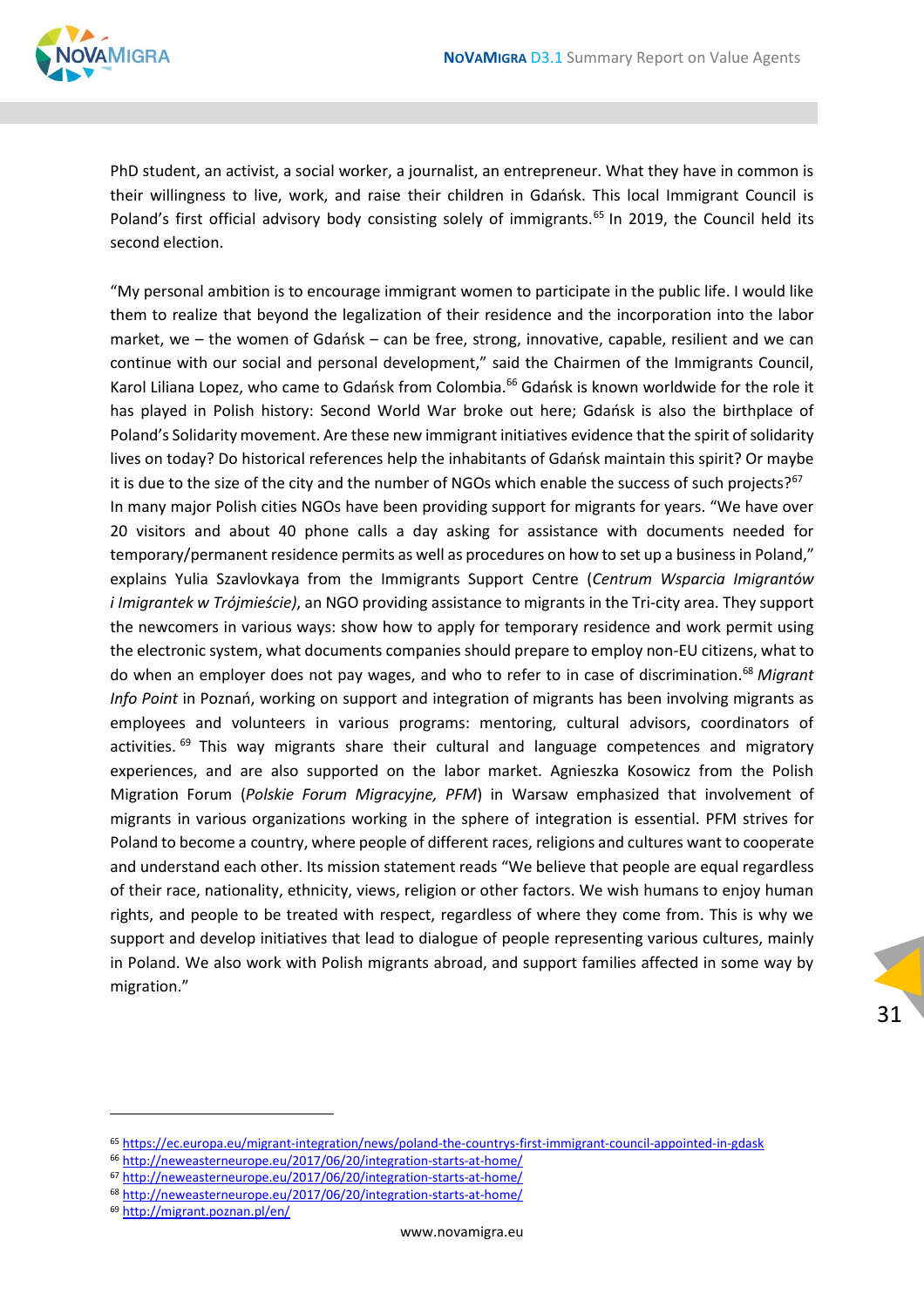

#### <span id="page-31-0"></span>**7. Recommendations**

Tomes have been written about immigrant integration, especially about the experiences of refugees and immigrants in traditional immigration countries such as Australia, Canada, and the United States. Research shows that many factors affect immigrant integration. While rights-based immigration and integration policies at the national levels are important, they are not a substitute for action at the community level where the web of local relationships determines the immigrant experience. Experiences at local levels shape not only immigrant attitudes toward their new country but also the cohesiveness of the neighborhoods, towns, and cities they adopt as their new homes. In many different countries, local actors, including the newcomers themselves, have found novel ways to assume this responsibility and foster the incorporation of newly arrived immigrants into broader society. There is a need **to increase participation of refugees and migrants and ethnic community organizations in the decision-making** processes in Brussels, in the capital cities, and in local municipalities. Our field research suggests that local organizations need the support of national governments, but they also need the opportunity for self-determination. The populist tendencies to present refugees and immigrants as a threat to 'European values' and traditions of tolerance, freedom, and democracy are misplaced. History reminds us that these principles have been fought for and won, usually against the violent resistance of European elites. Ironically, many of the refugees seeking safe haven in Europe today have struggled for the same values and rights in their home countries. Therefore, teaching refugees and immigrants 'European values' is patronizing and counterproductive. There is a need to engage newcomers in a thoughtful dialogue to identify what values they want to impart on their children as the second generation of Europeans grows up in Europe. We might be pleasantly surprised how much we all have in common.

The news media significantly influence the popular perception of refugees and immigrants, reinforcing stereotypes in some cases, while empathizing with the foreigners' experiences in others. In settlement areas with little previous ethnic diversity, the arrival of newcomers has often attracted substantial news coverage, magnifying their presence. Newcomers' status – real or imagined – frequently influences the tone of the media's treatment. When asylum seekers are portrayed as irregular or illegal migrants or miscategorized as labor migrants, conflicts and accusations of greed and the desire to take social benefits from European citizens arise. Our analysis suggests that all the countries under study include employment programs in their integration packets. It is important **to provide refugees and immigrants with work permits as early as possible and integrate them into the labor market**. Economically, opportunities for upward mobility represent a crucial incentive for newcomers to integrate themselves. Investment and professional advancement beyond ethnic businesses not only promote linkages with the host society but also help newcomers build foundations for their children. And finally, labor force participation not only provides migrants with sustainable livelihoods, but also prevents social isolation.

Regrettably, coverage of immigrant issues frequently concentrates on moments of conflict between natives and newcomers, particularly in the aftermath of terrorist attacks. It is important to counter these misperceptions and inform the general public that all of the terrorists that launched attacks on European cities were born and raised in Europe. It begs the question: why were they radicalized? Perhaps they were easily lured by terrorist organizations because we failed to provide them with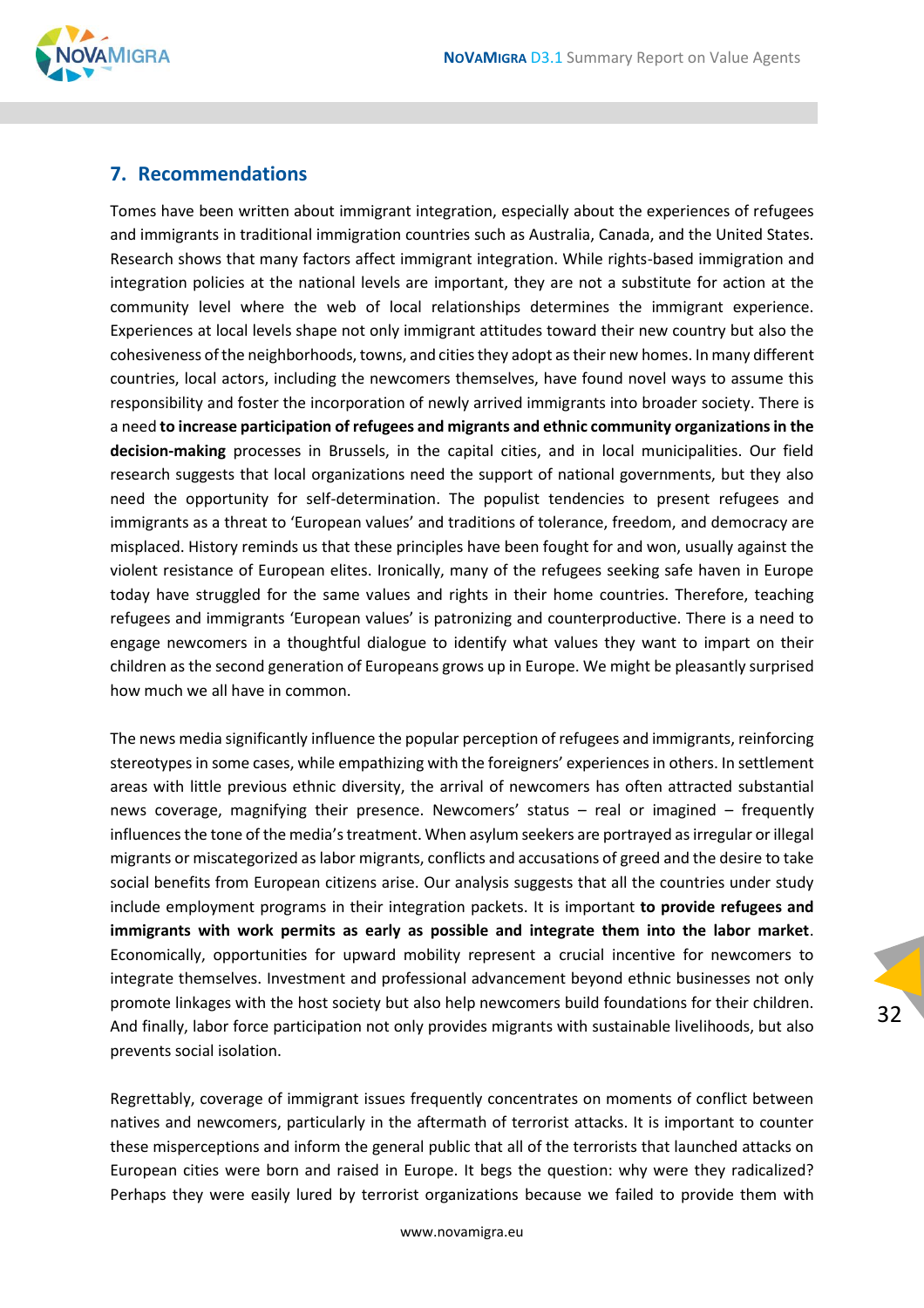

opportunities to thrive in the society. In the context of the 'war on terror,' warnings against disenfranchisement of newcomers have taken on new resonance. Detentions of foreign-born residents are a high-profile example of what many have called a widespread erosion of immigrants' civil liberties. It is also important to support – with EU/national and local programs and funds – media coverage of situations of cooperation and beneficial coexistence of migrants, refugees and natives, based on individual narratives and academic research. There are many stories that could be written, films that could be made, plays that could be performed about thousands of daily positive encounters when values are shared, discussed, learnt, and practiced.

Integration depends on the empowerment of immigrants for participation in the wider community. In both social and economic terms, it is important to stress opportunities and obligations as much as rights and entitlements. One of the largest obstacles to this goal is that mediating institutions such as local governments, schools, mainstream civic organizations often overlook the newcomer voice. This condition owes largely to immigrants' lack of familiarity with their new communities. **Links of incorporation within newcomer groups and with broad society remedy this condition over time, but initiatives undertaken shortly after migrants arrive in a particular locality have potential to accelerate this orientation**. We need to involve sports clubs, scouting organizations, faith-based and civil society organizations to lead by example and make integration as seamless and painless as possible.

The European Commission has a scope to provide financial resources and non-monetary support to these kinds of initiatives. In particular, the Commission **ought to strategize how to support refugee and immigrant youth as well as children of refugees and immigrants to ensure their civic and political participation in their respective countries**. The tendency to see children of refugees and immigrants as growing up in migrancy is dangerous. Lena Näre<sup>70</sup> views migrancy as "the socially constructed subjectivity of 'migrant' (…), which is inscribed on certain bodies by the larger society in general and legislative practices in particular. (…) Very often the inscribed subjectivity of migrancy is not only attributed to those who have migrated" <sup>71</sup> but also to children of immigrants, children who have never moved away from their place of birth. Increasing numbers of the world's children are growing up in this space, even when they are not migrants, but because their parents or even grandparents once were. We need to show these children that we value them and that they are part of us, not part of them.

 $70$  Näre, L. 2013. Migrancy, gender and social class in domestic labour and social care in Italy: An intersectional analysis of demand. *Journal of Ethnic and Migration Studies*, 39(4), 601-623.

<sup>71</sup> Seeberg, M.L & Goździak, E.M. 2016. Contested Childhoods. Growing up in Migrancy. In: Seeberg M., Goździak E.M. (eds) *Contested Childhoods: Growing up in Migrancy*. IMISCOE Research Series. Springer, Cham.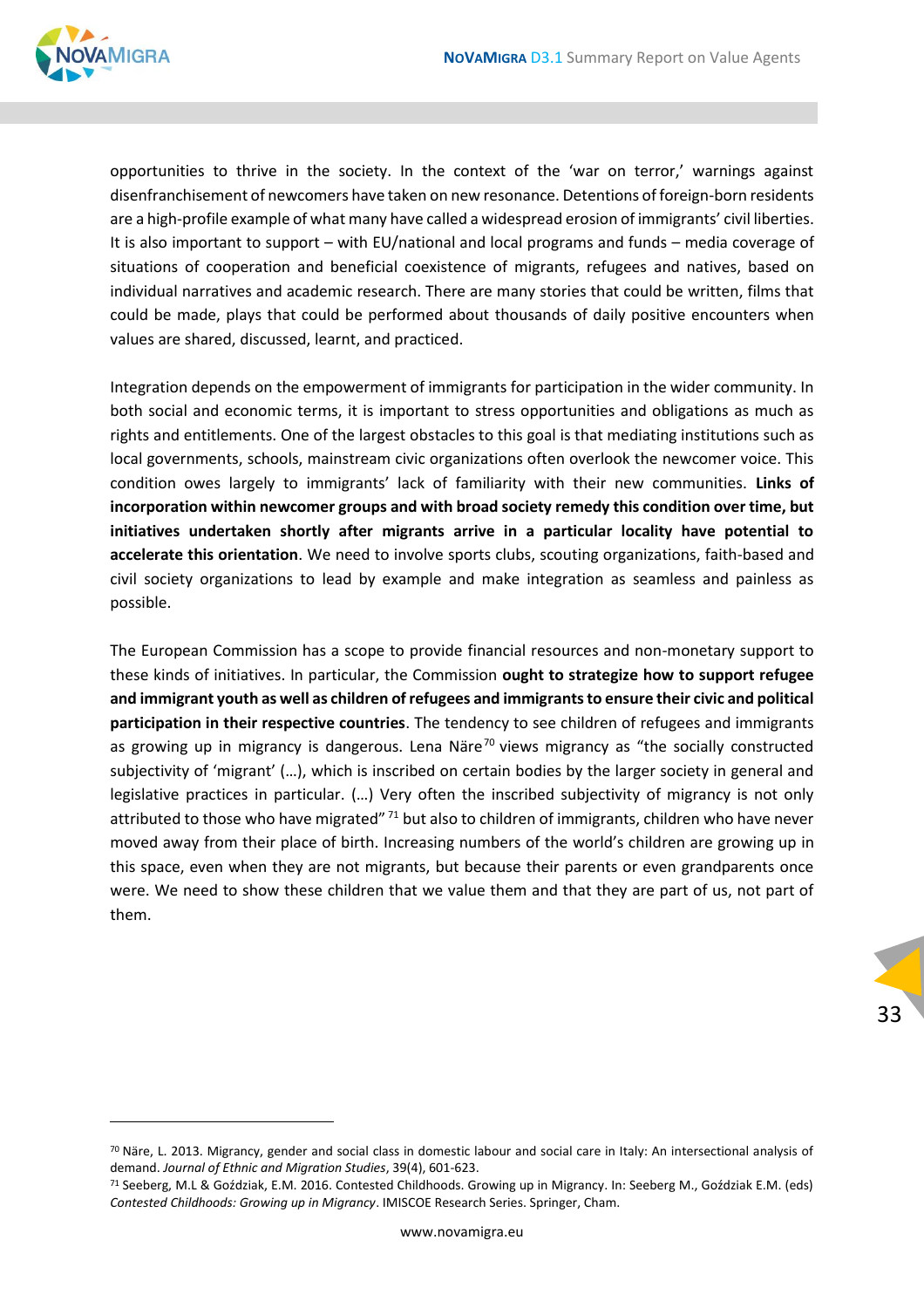

#### <span id="page-33-0"></span>**List of References**

Anastasopoulou, M. Echoes of memories of forced displacement: The case of the Greek island of Lesvos*.* In E.M. Goździak, I. Main, & B. Suter (Eds.) *Europe and the Refugee Response: A Crisis of Values?*  Abington: Routledge: forthcoming.

Anderson, B. 2013. *Us & them? The dangerous politics of immigration control*. Oxford: Oxford University Press.

Bačová, B. & Leláková, E. 2014. *Attitude of the Present-Day European Teacher*. Available at: [https://www.researchgate.net/publication/275338280\\_HUMANISTIC\\_ATTITUDE\\_OF\\_THE\\_PRESENT-](https://www.researchgate.net/publication/275338280_HUMANISTIC_ATTITUDE_OF_THE_PRESENT-DAY_EUROPEAN_TEACHER)[DAY\\_EUROPEAN\\_TEACHER](https://www.researchgate.net/publication/275338280_HUMANISTIC_ATTITUDE_OF_THE_PRESENT-DAY_EUROPEAN_TEACHER)

Bertelsmann Stiftung 2017. *Willkommenskultur im "Stresstest". Einstellungen in der Bevölkerung 2017 und Entwicklungen und Trends seit 2011/2012*. Gütersloh.

Brubaker, R. 2001. The return of assimilation? Changing perspectives on immigration and its sequels in France, German, and the United States. *E*t*hnic and Racial Studies* 24 (4): 531-548.

Brzozowski, W. 2018. Is Islam Incompatible with European Identity? (September 28, 2018). University of Milano-Bicocca School of Law Research Paper No. 18-15. Available at: <http://dx.doi.org/10.2139/ssrn.3301195>

Clark, L. 1987. *Promoting Refugee Participation in Assistance Projects.* Washington, DC: Refugee Policy Group. Available at[: http://repository.forcedmigration.org/show\\_metadata.jsp?pid=fmo:399](http://repository.forcedmigration.org/show_metadata.jsp?pid=fmo:399)

De Maizière, T. 2017. Wir sind nicht Burka, *BILD-Zeitung*, 29.04.2017. Available at: [https://www.bild.de/politik/inland/thomas-de-maiziere/leitkultur-fuer-deutschland-](https://www.bild.de/politik/inland/thomas-de-maiziere/leitkultur-fuer-deutschland-51509022.bild.html)[51509022.bild.html](https://www.bild.de/politik/inland/thomas-de-maiziere/leitkultur-fuer-deutschland-51509022.bild.html)

Drozdowski, H. & Yarnell, M. 2019. Promoting Refugee Participation in the Global Refugee Forum: Walking the Walk. Issue Brief. Washington, DC: Refugee International. Available at: [https://www.refugeesinternational.org/reports/2019/7/11/promoting-meaningful-participation-in](https://www.refugeesinternational.org/reports/2019/7/11/promoting-meaningful-participation-in-the-global-refugee-forum-walking-the-walk)[the-global-refugee-forum-walking-the-walk](https://www.refugeesinternational.org/reports/2019/7/11/promoting-meaningful-participation-in-the-global-refugee-forum-walking-the-walk)

Fernández, Ch. Cosmopolitanism at the Crossroads: Swedish Immigration Policy after the 2015 Refugee Crisis. In E.M. Goździak, I. Main, & B. Suter (Eds.) *Europe and the Refugee Response: A Crisis of Values?* Abington: Routledge: forthcoming.

Ghorashi, H. 2016. *Het gevaar van het enkelvoudig verhaal.* 10 March. Available at: <https://www.kis.nl/blog/het-gevaar-van-het-enkelvoudig-verhaal>

Goździak, E.M. & Márton, P. 2018. Where the Wild Things Are: Fear of Islam and the Anti-Refugee Rhetoric in Hungary and in Poland. *Central and Eastern European Migration Review*. Published online: 21 June 2018.

Guiraudon, V. 2008. Integration Contracts for Immigrants: Common Trends and Differences in the European Experience (ARI). Available at:

[http://www.realinstitutoelcano.org/wps/portal/rielcano\\_en/contenido?WCM\\_GLOBAL\\_CONTEXT=/e](http://www.realinstitutoelcano.org/wps/portal/rielcano_en/contenido?WCM_GLOBAL_CONTEXT=/elcano/elcano_in/zonas_in/demography+population/ari43-2008) [lcano/elcano\\_in/zonas\\_in/demography+population/ari43-2008](http://www.realinstitutoelcano.org/wps/portal/rielcano_en/contenido?WCM_GLOBAL_CONTEXT=/elcano/elcano_in/zonas_in/demography+population/ari43-2008)

Hachimi Alaoui M. & Pélabay J., Integration by contract and the "values of the Republic": Investigating the French State as a value promoter for migrants (2003-2016), In E.M. Goździak, I. Main, & B. Suter (Eds.) *Europe and the Refugee Response: A Crisis of Values?* Abington: Routledge: forthcoming.

"Immigratie- en Naturalisatiedienst. Dé toelatingsorganisatie van Nederland" (January 2019): <https://ind.nl/Formulieren/6070.pdf>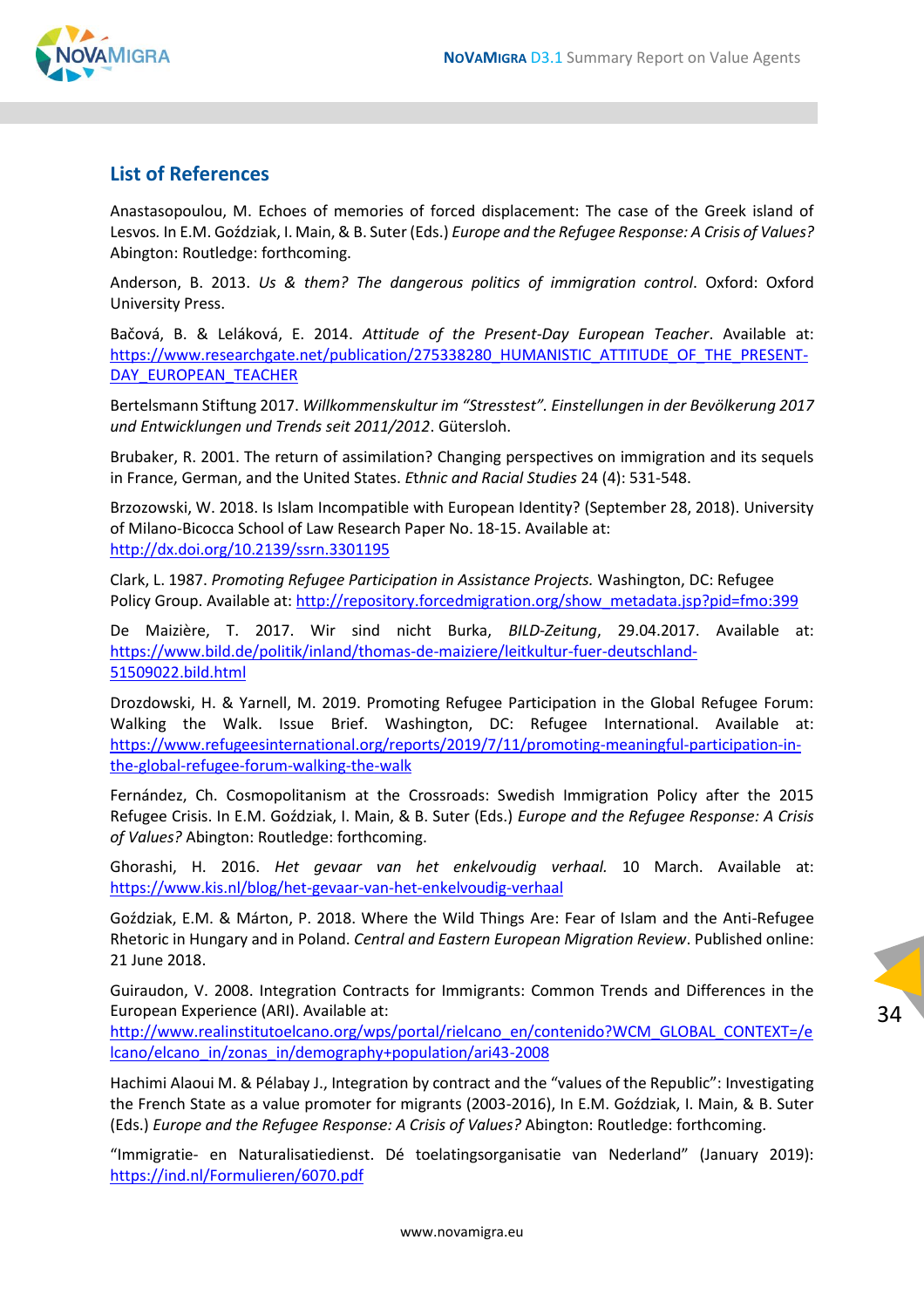

Joppke, Ch. 2007. Beyond national models: Civic integration policies for immigrants in Western Europe, *West European Politics*, 30 (1): 1-22, DOI: 10.1080/01402380601019613.

Kipping, K. 2017. Ein Land für alle – Bemerkungen zur Idee einer solidarischen Einwanderungsgesellschaft, Berliner Reden zur Integrationspolitik. [https://www.diw.de/de/diw\\_01.c.564717.de/publikationen\\_veranstaltungen/veranstaltungen/veran](https://www.diw.de/de/diw_01.c.564717.de/publikationen_veranstaltungen/veranstaltungen/veranstaltungsreihen/berliner_reden_zur_integrationspolitik/berliner_reden_zur_integrationspolitik_archiv_kipping.html) [staltungsreihen/berliner\\_reden\\_zur\\_integrationspolitik/berliner\\_reden\\_zur\\_integrationspolitik\\_archi](https://www.diw.de/de/diw_01.c.564717.de/publikationen_veranstaltungen/veranstaltungen/veranstaltungsreihen/berliner_reden_zur_integrationspolitik/berliner_reden_zur_integrationspolitik_archiv_kipping.html) [v\\_kipping.html](https://www.diw.de/de/diw_01.c.564717.de/publikationen_veranstaltungen/veranstaltungen/veranstaltungsreihen/berliner_reden_zur_integrationspolitik/berliner_reden_zur_integrationspolitik_archiv_kipping.html)

Klaus, W. E. Ostaszewska-Żuk, & M. Szczepanik. 2017. *Fundusze europejskie i ich rola we wspieraniu integracji cudzoziemców w Polsce*. Warsaw: Helsinki Foundation for Human Rights, Association for Legal Intervention. Available at:

[https://interwencjaprawna.pl/wp-content/uploads/2017/09/raport\\_po-FAMI\\_net.pdf](https://interwencjaprawna.pl/wp-content/uploads/2017/09/raport_po-FAMI_net.pdf)

Kostakopoulou, D. 2010. Matters of Control: Integration Tests, Naturalisation Reform and Probationary Citizenship in the United Kingdom, *Journal of Ethnic and Migration Studies*, 36 (5): 829- 846

Larruina, R. & Berg, R. 2018. *European Migrant Advisory Board: Initial footsteps: January-June 2018*. Unpublished report, Institute for Societal Resilience, Refugee Academy, VU Amsterdam.

Larruina, R. & Ghorashi, H. Box-ticking Exercise or Real Inclusion? Challenges of Including Refugees' Perspectives in EU Policy. In E.M. Goździak, I. Main, and B. Suter (Eds.) *Europe and the Refugee Response: A Crisis of Values?* Abington: Routledge: forthcoming.

Main, I. Proclaiming and Practicing Pro-immigration Values in Poland: A Case Study of Poznań. In E.M. Goździak, I. Main, and B. Suter (Eds.) *Europe and the Refugee Response: A Crisis of Values?* Abington: Routledge: forthcoming.

Marchetti, Ch. How the refugee has become an irregular economic migrant. Rights, deservingness and containment in the Italian asylum system. In E.M. Goździak, I. Main, & B. Suter (Eds.) *Europe and the Refugee Response: A Crisis of Values?* Abington: Routledge: forthcoming.

Mazur. R. 1986. Linking popular initiative and aid agencies: The case of refugees. *Refugee Issues* (December). Oxford: Refugee Studies Programme.

Ministère de l'intérieur, 2015. Direction des étrangers en France, *Le livret du Citoyen*, Ministère de l'intérieur.

Mouritsen, P. & Jørgensen, K.E. (eds.) 2008. *Constituting Communities: Political Solutions to Cultural Conflict*. Basingstoke: Palgrave Macmillan.

Nagy, B. 2016. Hungarian Asylum Law and Policy in 2015–2016: Securitization Instead of Loyal Cooperation in: Special Issue Constitutional Dimensions of the Refugee Crisis. *German Law Journal* 17(6): 1033-1082.

Näre, L. 2013. Migrancy, gender and social class in domestic labor and social care in Italy: An intersectional analysis of demand. *Journal of Ethnic and Migration Studies*, 39(4): 601-623.

Ong, A. 2003. *Buddha is hiding: Refugees, citizenship, the New America.* Berkeley: University of California Press.

Özoğuz, A. 2017. Gesellschaftsvertrag statt Leitkultur: Leitkultur verkommt zum Klischee, *Tagesspiegel*, 14.05.2017. Available at: [https://causa.tagesspiegel.de/gesellschaft/wie-nuetzlich-ist-eine-leitkultur](https://causa.tagesspiegel.de/gesellschaft/wie-nuetzlich-ist-eine-leitkultur-debatte/leitkultur-verkommt-zum-klischee-des-deutschseins.html)[debatte/leitkultur-verkommt-zum-klischee-des-deutschseins.html](https://causa.tagesspiegel.de/gesellschaft/wie-nuetzlich-ist-eine-leitkultur-debatte/leitkultur-verkommt-zum-klischee-des-deutschseins.html)

Pavičić Vukičević, J. 2018. *Curriculum planning of the European values in compulsory education*. PhD Thesis. Filozofski fakultet u Zagrebu, Department of Pedagogy.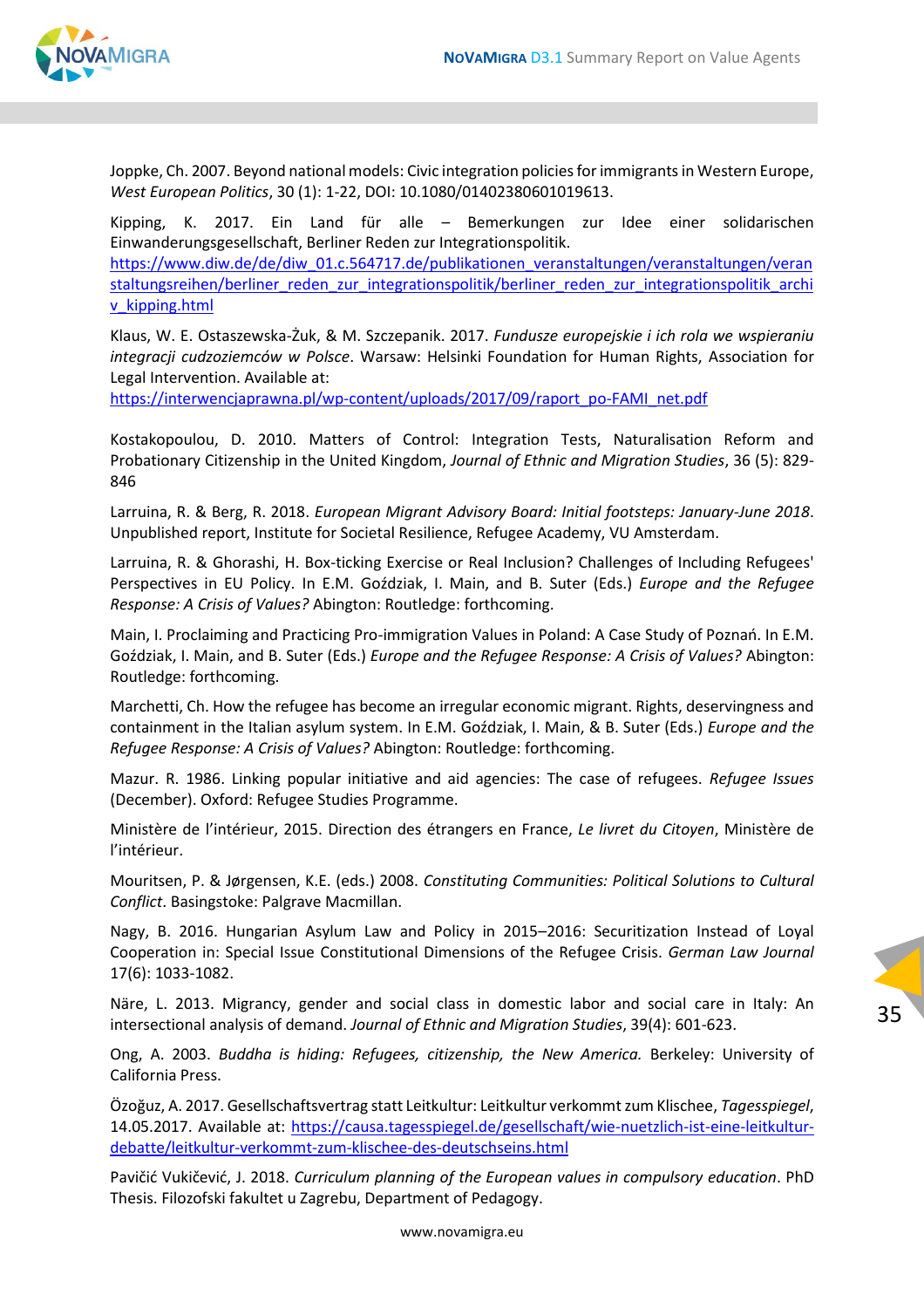

Pélabay, J. 2011a. L'Europe des "valeurs communes" et le recul du multiculturalisme: la diversité supplantée par l'unité?, *Revue Philosophique de Louvain*, 109 (4): 747-70.

Pélabay, J. 2011b. Former le "bon citoyen" libéral, *Raisons politiques*, 44 (4): 117-38.

Ray, B. 2002. Immigrant Integration: Building to Opportunity. Migration Policy Institute [https://www.migrationpolicy.org/article/immigrant-integration-building](https://www.migrationpolicy.org/article/immigrant-integration-building-opportunity?fbclid=IwAR3vrMfi8VycxLCY1uErdOiu_2TMrU4qU87guRW6teMY67Xk6x43QdZmDT0)[opportunity?fbclid=IwAR3vrMfi8VycxLCY1uErdOiu\\_2TMrU4qU87guRW6teMY67Xk6x43QdZmDT0](https://www.migrationpolicy.org/article/immigrant-integration-building-opportunity?fbclid=IwAR3vrMfi8VycxLCY1uErdOiu_2TMrU4qU87guRW6teMY67Xk6x43QdZmDT0)

Riksdagen 1990. Förordning (1990:927) om statlig ersättning för flyktingmottagande m.m. Arbetsmarknadsdepartement, Stockholm. Online: [https://www.riksdagen.se/sv/dokument](https://www.riksdagen.se/sv/dokument-lagar/dokument/svensk-forfattningssamling/forordning-1990927-om-statlig-ersattning-for_sfs-1990-927)[lagar/dokument/svensk-forfattningssamling/forordning-1990927-om-statlig-ersattning-for\\_sfs-1990-](https://www.riksdagen.se/sv/dokument-lagar/dokument/svensk-forfattningssamling/forordning-1990927-om-statlig-ersattning-for_sfs-1990-927) [927](https://www.riksdagen.se/sv/dokument-lagar/dokument/svensk-forfattningssamling/forordning-1990927-om-statlig-ersattning-for_sfs-1990-927)

Regeringens proposition 1989/90:105 om samordnat flyktingmottagande och nytt system for ersättning till kommunerna, m. m. Stockholm. Online: [https://data.riksdagen.se/fil/62400F2B-8A79-](https://data.riksdagen.se/fil/62400F2B-8A79-41AA-BD9E-1A97192A911C) [41AA-BD9E-1A97192A911C](https://data.riksdagen.se/fil/62400F2B-8A79-41AA-BD9E-1A97192A911C)

Scaramuzzino, R. & Suter, B. Holding course: Civil society organizations' value expressions in the Swedish legislative consultation system before and after 2015. In E.M. Goździak, I. Main, & B. Suter (Eds.) *Europe and the Refugee Response: A Crisis of Values?* Abington: Routledge: forthcoming.

Seeberg, M.L & Goździak, E.M. 2016. Contested Childhoods. Growing up in Migrancy. In Seeberg M., Goździak E.M. (eds) *Contested Childhoods: Growing up in Migrancy*. IMISCOE Research Series. Cham: Springer.

Tibi, B. 1996. Multikultureller Werte-Relativismus und Werte-Verlust, *Aus Politik und Zeitgeschichte*, B 52-53/96: 27-36.

Turunen, J. & Weinryb, N. 2017. Volontärer i välfärdsstaten: socialt arbete med transitflyktingar som politisk handling. In S. Linde & R. Scaramuzzino (eds), *Socialt arbete i civilsamhället: aktörer, former och strukturer.* Lund: Studentlitteratur.

Woollard, C. 2018. Has the Mediterranean Refugee Crisis Undermined European Values? *IEMed Mediterranean Yearbook* 2018.

Zaremba, M. 2001. *Komunizm, legitymizacja, nacjonalizm. Nacjonalistyczna legitymizacja władzy komunistycznej w Polsce*. Warszawa: Wydawnictwo Trio, ISP PAN.

Zimmermann, O. 2017. Man darf sich vor einer fremden Kultur fürchten, In: Zeit online, 27.12.2017. Available at: [https://www.zeit.de/politik/deutschland/2017-11/kulturelle-integration-leitkultur](https://www.zeit.de/politik/deutschland/2017-11/kulturelle-integration-leitkultur-werte-olaf-zimmermann-deutscher-kulturrat-interview)[werte-olaf-zimmermann-deutscher-kulturrat-interview](https://www.zeit.de/politik/deutschland/2017-11/kulturelle-integration-leitkultur-werte-olaf-zimmermann-deutscher-kulturrat-interview)

#### Web pages:

<http://migrant.poznan.pl/en/>

<http://neweasterneurope.eu/2017/06/20/integration-starts-at-home/>

[http://refugees-welcome.pl/?lang=en;](http://refugees-welcome.pl/?lang=en)

<http://warszawa.wyborcza.pl/warszawa/7,54420,22780134,warszawa-zaprasza-przybyszow.html>

[http://www.bamf.de/SharedDocs/Anlagen/DE/Downloads/Infothek/Integrationskurse/Kurstraeger/L](http://www.bamf.de/SharedDocs/Anlagen/DE/Downloads/Infothek/Integrationskurse/Kurstraeger/ListeKurstraeger/liste-der-zugelassenen-kurstraeger-pdf.html) [isteKurstraeger/liste-der-zugelassenen-kurstraeger-pdf.html](http://www.bamf.de/SharedDocs/Anlagen/DE/Downloads/Infothek/Integrationskurse/Kurstraeger/ListeKurstraeger/liste-der-zugelassenen-kurstraeger-pdf.html)

36

[http://www.integrazionemigranti.gov.it/normativa/procedureitalia/Documents/](http://www.integrazionemigranti.gov.it/normativa/procedureitalia/Documents/%20FAQAccordointegrazione/Accoro%20di%20integrazione%20-%20inglese.pdf)  [FAQAccordointegrazione/Accoro%20di%20integrazione%20-%20inglese.pdf](http://www.integrazionemigranti.gov.it/normativa/procedureitalia/Documents/%20FAQAccordointegrazione/Accoro%20di%20integrazione%20-%20inglese.pdf)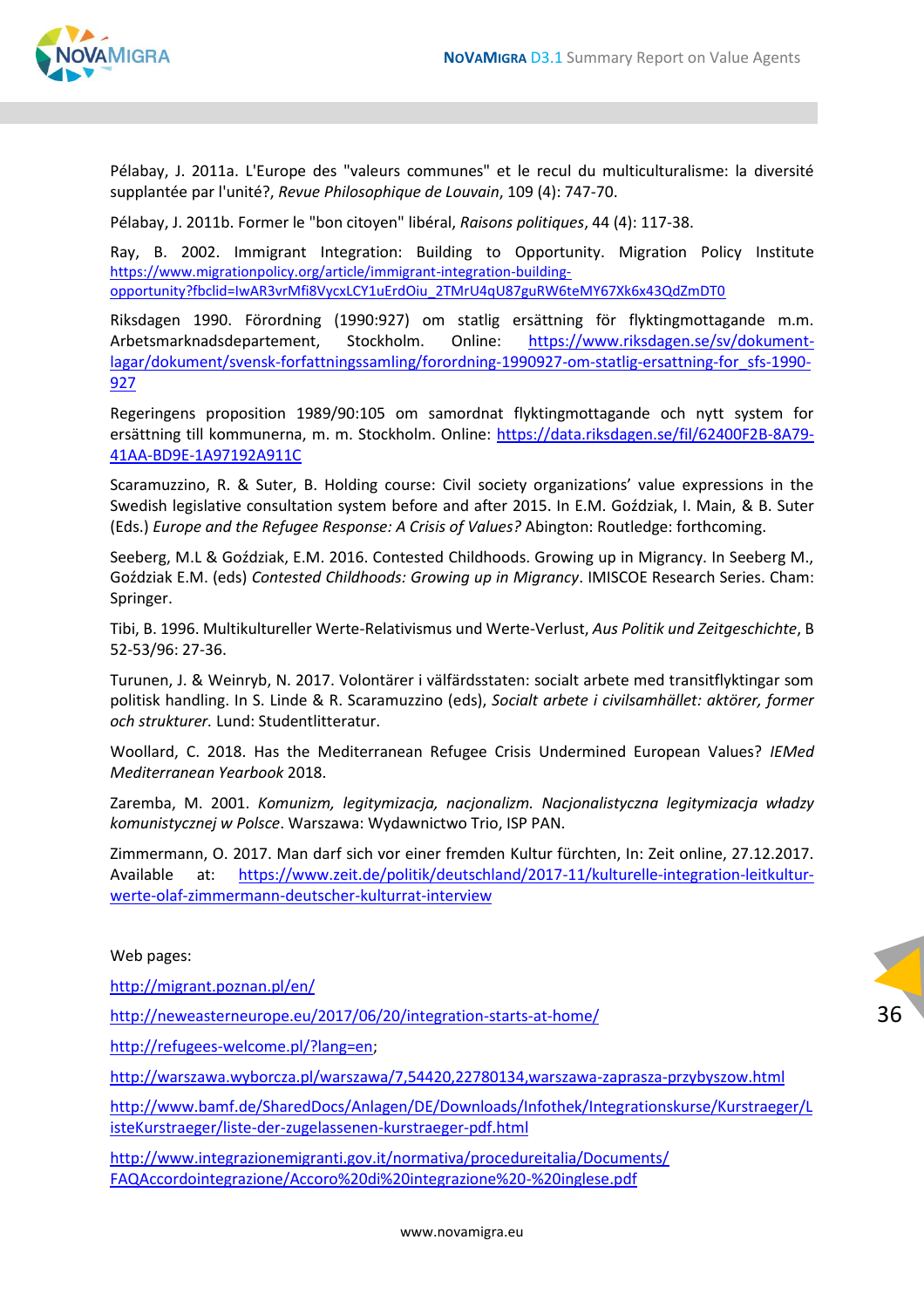

| http://www.libertaciviliimmigrazione.dlci.interno.gov.it/sites/default/files/allegati/crediti riconosciu<br>ti.pdf    |  |  |  |  |
|-----------------------------------------------------------------------------------------------------------------------|--|--|--|--|
| http://www.testdenationalite.fr/                                                                                      |  |  |  |  |
| https://ec.europa.eu/migrant-integration/news/poland-the-countrys-first-immigrant-council-<br>appointed-in-gdask      |  |  |  |  |
| https://english.dienstterugkeerenvertrek.nl                                                                           |  |  |  |  |
| https://ind.nl                                                                                                        |  |  |  |  |
| https://ocalenie.org.pl/o-nas                                                                                         |  |  |  |  |
| https://podstawaprogramowa.pl/Szkola-podstawowa-I-III                                                                 |  |  |  |  |
| https://www.coa.nl/en                                                                                                 |  |  |  |  |
| https://www.gdansk.pl/download/2017-06/91579.pdf                                                                      |  |  |  |  |
| https://www.gov.pl/web/edukacja/godnosc-wolnosc-niepodleglosc                                                         |  |  |  |  |
| https://www.immigration.interieur.gouv.fr/Accueil-et-accompagnement/La-nationalite-francaise/Le-<br>livret-du-citoyen |  |  |  |  |
| https://www.inburgeren.nl/examen-doen/oefenen.jsp                                                                     |  |  |  |  |
| https://www.legifrance.gouv.fr/affichTexte.do?cidTexte=JORFTEXT000027914456&categorieLien=id                          |  |  |  |  |
| https://www.unhcr.org/4847b7832.pdf                                                                                   |  |  |  |  |
| https://www.vluchtelingenwerk.nl/feiten-cijfers/procedures-wetten-beleid/inburgering                                  |  |  |  |  |

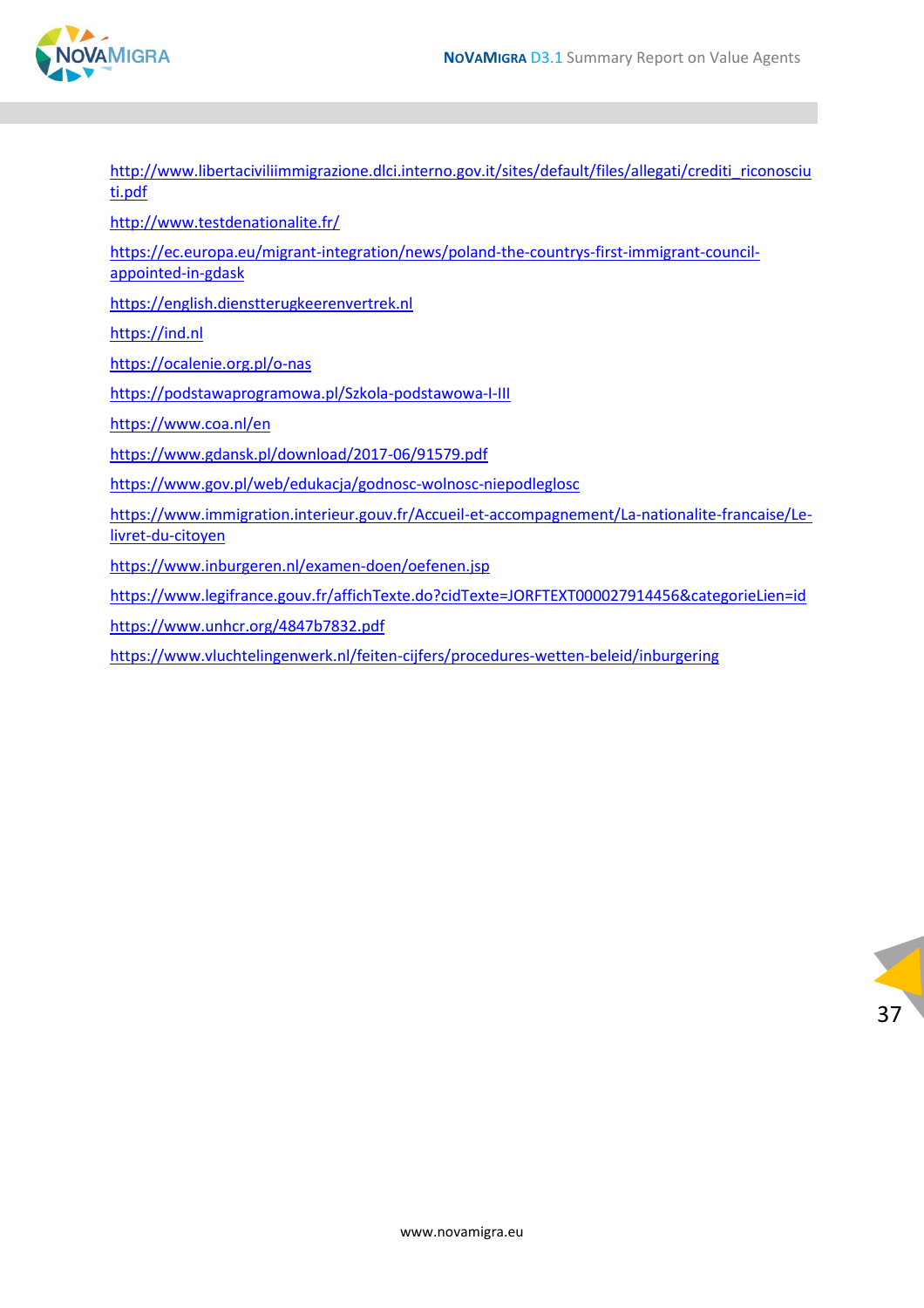

#### <span id="page-37-0"></span>**Document metadata**

| <b>Title of Deliverable</b>      | Summary report on value agents in public and civil society<br>institutions                          |            |  |
|----------------------------------|-----------------------------------------------------------------------------------------------------|------------|--|
| Deliverable No.                  | D3.1<br>WP3<br><b>Public</b><br>Report<br><b>European Commission / General public</b><br>30.09.2019 |            |  |
| <b>Work Package</b>              |                                                                                                     |            |  |
| <b>Dissemination level</b>       |                                                                                                     |            |  |
| <b>Nature</b>                    |                                                                                                     |            |  |
| <b>Target Group</b>              |                                                                                                     |            |  |
| <b>Contractual Delivery Date</b> |                                                                                                     |            |  |
| <b>Actual Delivery Date</b>      | 30.09.2019                                                                                          |            |  |
| <b>Version</b>                   | 1.0                                                                                                 |            |  |
| <b>Responsible editor</b>        | E. M. Goździak and I. Main (AMU)                                                                    | 19.09.2019 |  |
| <b>Contributors</b>              | F. Boucher (UP1), M. Göbel (UU), T. Herrmann<br>(UDE), I. Kujawa (AMU), T. Malamidis                | 15.05.2019 |  |
|                                  | (ELIAMEP), C. Marchetti (UMIL), and B. Suter<br>(MAU)                                               |            |  |
| <b>Internal Reviewer</b>         | J. Philips, UU                                                                                      | 30.08.2019 |  |
|                                  |                                                                                                     | 16.09.2019 |  |
| Approved by                      | B. Suter (MAU) (WP leader)                                                                          | 26.09.2019 |  |
|                                  | A. Niederberger (UDE) (Coordinator)                                                                 | 30.09.2019 |  |

#### **Version history**

| <b>Version</b> | <b>Date</b> | <b>Description</b>                                 |
|----------------|-------------|----------------------------------------------------|
| 0.1            | 19.09.2019  | First Outline by E.M. Goździak and I. Main         |
| 0.2            | 30.08.2019  | Internal review by J. Philips                      |
| 0.3            | 05.09.2019  | Revised version after internal review              |
| 0.4            | 16.09.2019  | Approval by Internal Reviewer J. Philips           |
| 0.5            | 19.09.2019  | Formatting by PMO                                  |
| 0.6            | 20.09.2019  | Adding executive summary, meta data and            |
|                |             | bibliography by AMU                                |
| 0.7            | 23.09.2019  | Formatting by PMO                                  |
| 0.8            | 26.09.2019  | Approval by WP leader                              |
| 1.0            | 30.09.2019  | by coordinator<br>version approved<br>Final<br>and |
|                |             | submitted to EC                                    |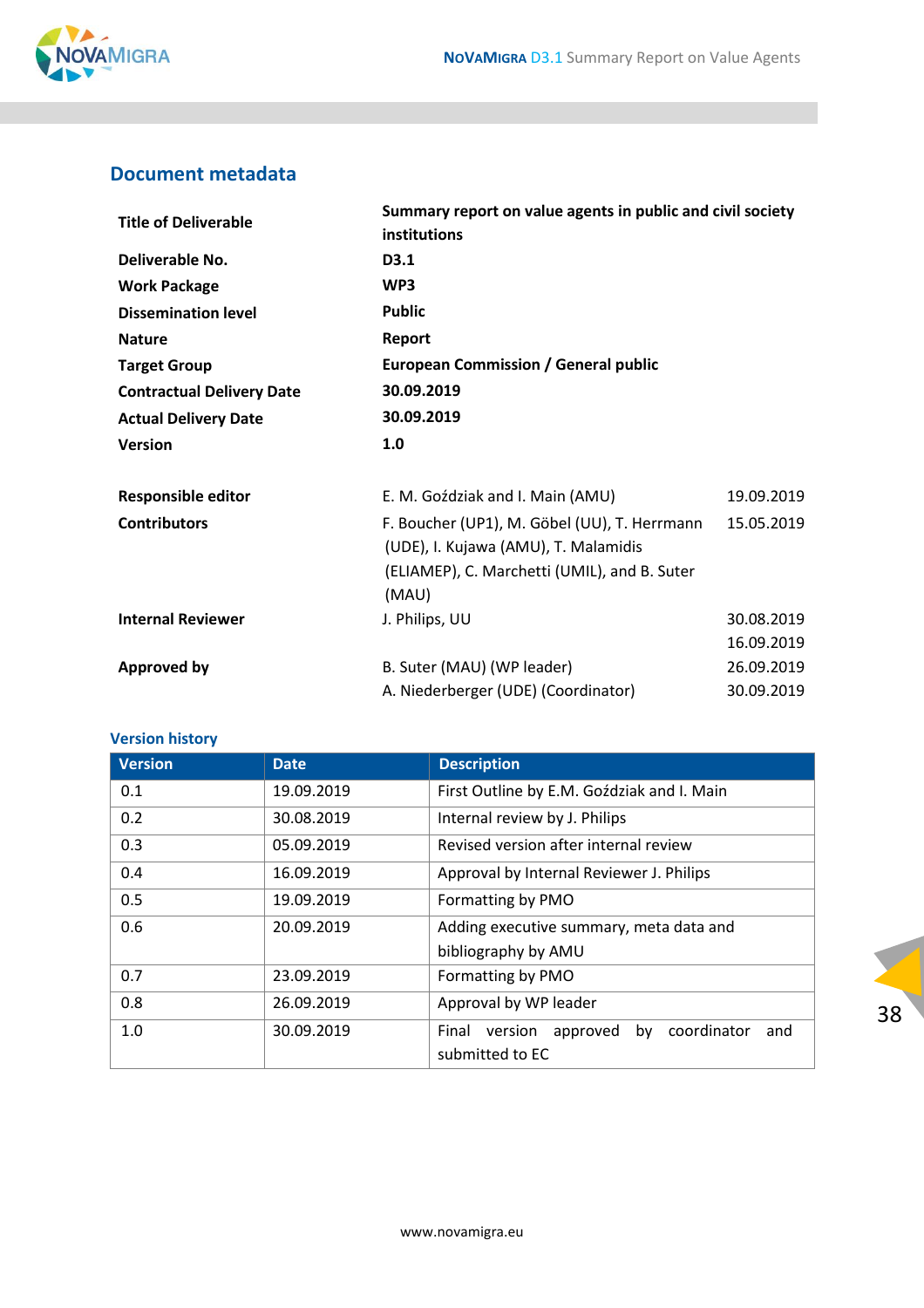

#### <span id="page-38-0"></span>**About NOVAMIGRA**

Several, partly interconnected crises have profoundly challenged the European project in recent years. In particular, reactions to the arrival of 1.25 million refugees in 2015 called into question the idea(l) of a unified Europe. What is the impact of the so-called migration and refugee crisis on the normative foundations and values of the European Union? And what will the EU stand for in the future? NOVAMIGRA studies these questions with a unique combination of social scientific analysis, legal and philosophical normative reconstruction and theory. This project:

- Develops a precise descriptive and normative understanding of the current "value crisis";
- Assesses possible evolutions of European values; and
- Considers Europe's future in light of rights, norms and values that could contribute to overcoming the crises.

The project is funded with around 2.5 million Euros under the European Union's Horizon 2020 research and innovation programme for a period of three years.

#### **NOVAMIGRA Consortium**

#### **University of Duisburg-Essen (Germany)**

Head of team: Prof. Dr. Andreas Niederberger (NOVAMIGRA Coordinator), Prof. Dr. Volker M. **Heins** 

**Hellenic Foundation for European and Foreign Policy ELIAMEP (Greece)**

Head of team: Dr. Angeliki Dimitriadi

**John Wesley Theological College Budapest (Hungary)**

Head of team: Dr. Éva Gedő, Prof. Dr. Péter Tibor Nagy

#### **Malmö University (Sweden)** Head of team: Dr. Brigitte Suter, Assoc. Prof. Dr. Christian Fernández

#### **University of Milan (Italy)**

Head of team: Prof. Dr. Alessandra Facchi, Assoc. Prof. Dr. Nicola Riva

**University Paris 1 Panthéon-Sorbonne (France)** Head of team: Assoc. Prof. Dr. Isabelle Aubert, Assoc. Prof. Dr. Sophie Guérard de Latour

**Adam Mickiewicz University in Poznań (Poland)** Head of team: Dr. Izabella Main, Dr. Elżbieta M. Goździak

**Utrecht University (Netherlands)** Head of team: Prof. Dr. Marcus Düwell, Dr. Jos Philips

#### **Northwestern University (USA)** Head of team: Prof. Dr. Galya Ben-Arieh